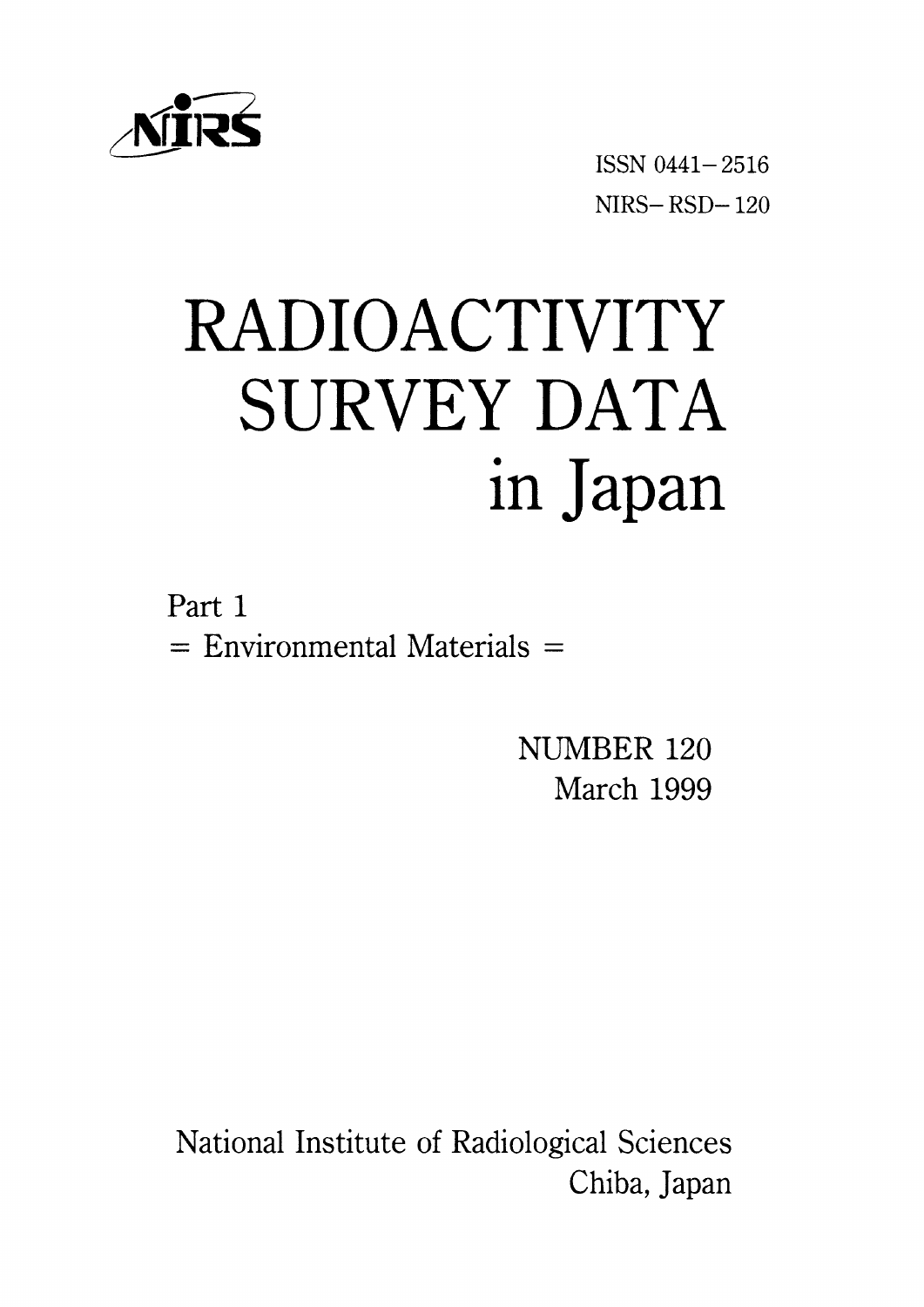## Radioactivity Survey Data in Japan Number 120

#### March 1999 part  $1 =$  Environmental Materials =

Contents

|    | Page                                                                                                                                    |  |
|----|-----------------------------------------------------------------------------------------------------------------------------------------|--|
|    | <b>Environmental and Dietary Materials</b>                                                                                              |  |
|    | (Japan Chemical Analysis Center)                                                                                                        |  |
| 1. | Collection and pretreatment of samples                                                                                                  |  |
| 2. | Preparation of samples for analysis                                                                                                     |  |
| 3. |                                                                                                                                         |  |
| 4. | Determination of Stable Strontium, Calcium and Potassium matches contain the control of Atable Strontium, Calcium and Potassium matches |  |
| 5. | Counting                                                                                                                                |  |
| 6. |                                                                                                                                         |  |
|    | $(1)$ -1 Strontium-90 and Cesium-137 in Rain and Dry Fallout $\cdots$ $\cdots$ $\cdots$ $\cdots$ $\cdots$ $\cdots$ $\cdots$ $\cdots$ 5  |  |
|    | (for domestic program)                                                                                                                  |  |
|    |                                                                                                                                         |  |
|    | (for WHO program)                                                                                                                       |  |
|    | (2)                                                                                                                                     |  |
|    | (3)<br>Strontium-90 and Cesium-137 in Service Water                                                                                     |  |
|    | (4)<br>Strontium-90 and Cesium-137 in Freshwater                                                                                        |  |
|    | (5)                                                                                                                                     |  |
| 7. | Contents of Figure (Selected Locations)                                                                                                 |  |

Editted by National Institute of Radiological Sciences, under the supervision of Science and Technology Agency of Japanese Government.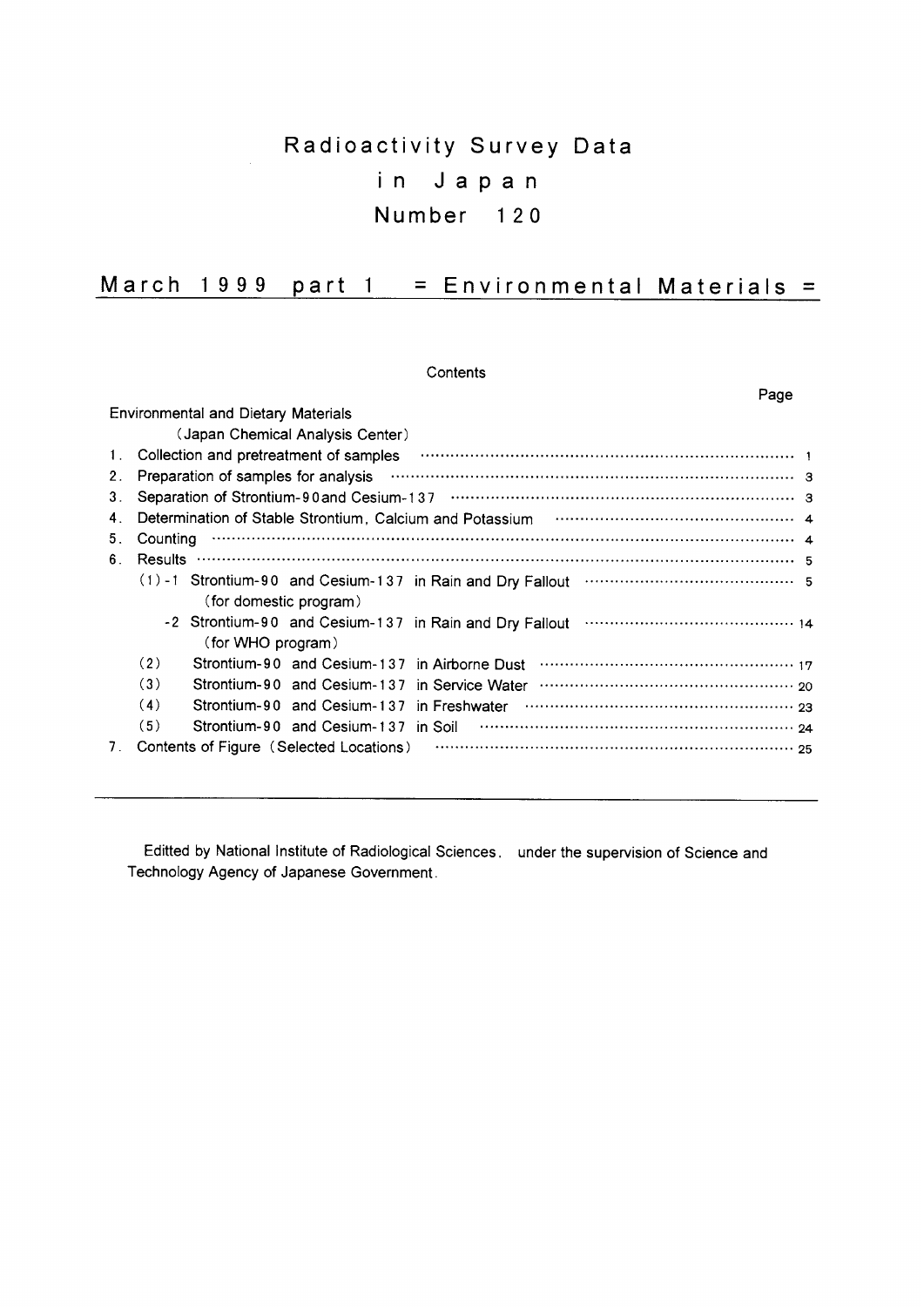#### **Environmental and Dietary Materials'**

(Japan Chemical Analysis Center)

#### Collection and pretreatment of samples  $\mathbf{1}$

 $(1)$ Rain and dry fallout

Rain and dry fallout was collected monthly on a sampling tray, approximately 5000cm<sup>2</sup> in area. which was filled with water to a depth of 1 cm at the beginning of every month.

Strontium and cesium carrier solutions were added after the sample was filtered. The trav was washed with  $5\varrho$  of distilled water and the washing was combined to the filtrate

The sample was passed through a cation exchange column (500m<sub>2</sub> of Dowex 50W X8, 50 $\sim$ 100 mesh. Na form) at a rate flow of 80m<sub>2</sub>/min.

## (2) Airborne dust

Airborne dust was collected by an electrostatic precipitator or a filter air sampler for every threemonths at a rate of more than 3000m<sup>3</sup> per month.

The sampling was done  $1$  to  $1.5$  meters above the around.

## (3) Service water and freshwater

Service water, 100<sub>0</sub> each, was collected at the intake of the water-treatment plant and at the tap after water was left running for five minutes. Strontium and cesium carriers were added to the filtered water sample. The subsequent process was the same as that described in the section (1). Freshwater was treated in the same way as the service water.

## $(4)$  Soil

Soil was collected from the location in the spacious and flat area without past surface disturbance caused by dust storms, inflow and out flow Any places located due to precipitation, etc... under trees in a forest. in a stony area or inside of river banks were avoided. Soil was taken from two layers of different depths, 0-5cm and 5-20cm. The soil lumps were crushed by hands and dried in a drying oven regulated 105°C. The soil was then passed through a 2mm sieve to remove plant roots and pebbles.

## $(5)$  Sea water

Sea water was collected at the fixed stations

where the effect of terrestrial fresh water from rivers was expected to be negligibly small. A special consideration was also given to weather conditions.

The sampling was carried out when there was no rainfall for the last few days. To prevent contamination, water samples were collected at the bow of a sampling boat just before she stood still by scooping surface water using a polyethylene bucket.

Immediately after the collection, the samples were acidified to a pH lower than 3 by adding concentrated hydrochloric acid in a ratio of  $1 \text{ m}_2$  to 1<sub>g</sub> of sea water, and then stored in 20<sub>g</sub> polyethylene containers. The sampling equipments as well as containers were thoroughly rinsed with dilute hydrochloric acid and then with distilled water before use. Two hundred milliliters of sea water was also collected at the same stations for the determination of chlorinity.

## (6) Sea sediments

Sediment was collected in the same area as that for the sea water sample, taking the following criteria into account:

- a. The depth of water exceeds 1m at low tide.
- b. No significant sedimental movement is observed in the vicinity of concern.
- c. Mud. silt and fine sand are preferable.

A conventional sediment sampling device was used for collecting the top few centimeters of surface sediment. Approximately 4 kg of the sample in wet weight was spread on a stainless steel dish after removed of the pebbles, shells and other foreign materials, and dried in a drying oven regulated at 105°C.

#### $(7)$  Total diet

A full one day ordinary diet including three meals, water, tea and other in-between snacks for five persons was collected as a sample of "total diet".

The sample in a large stainless steel pan was carbonized carefully by direct application of gas flame, and was transferred to a porcelain dish and then ashed at 450°C in an electric muffle furnace.

#### $(8)$  Rice

Polished rice was collected in producing districts at the harvest and in consuming areas when new crops were first put on sale. The sample was carbonized and ashed in a porcelain dish.

\* Samples were sent to the Center from 46 contracted prefectures.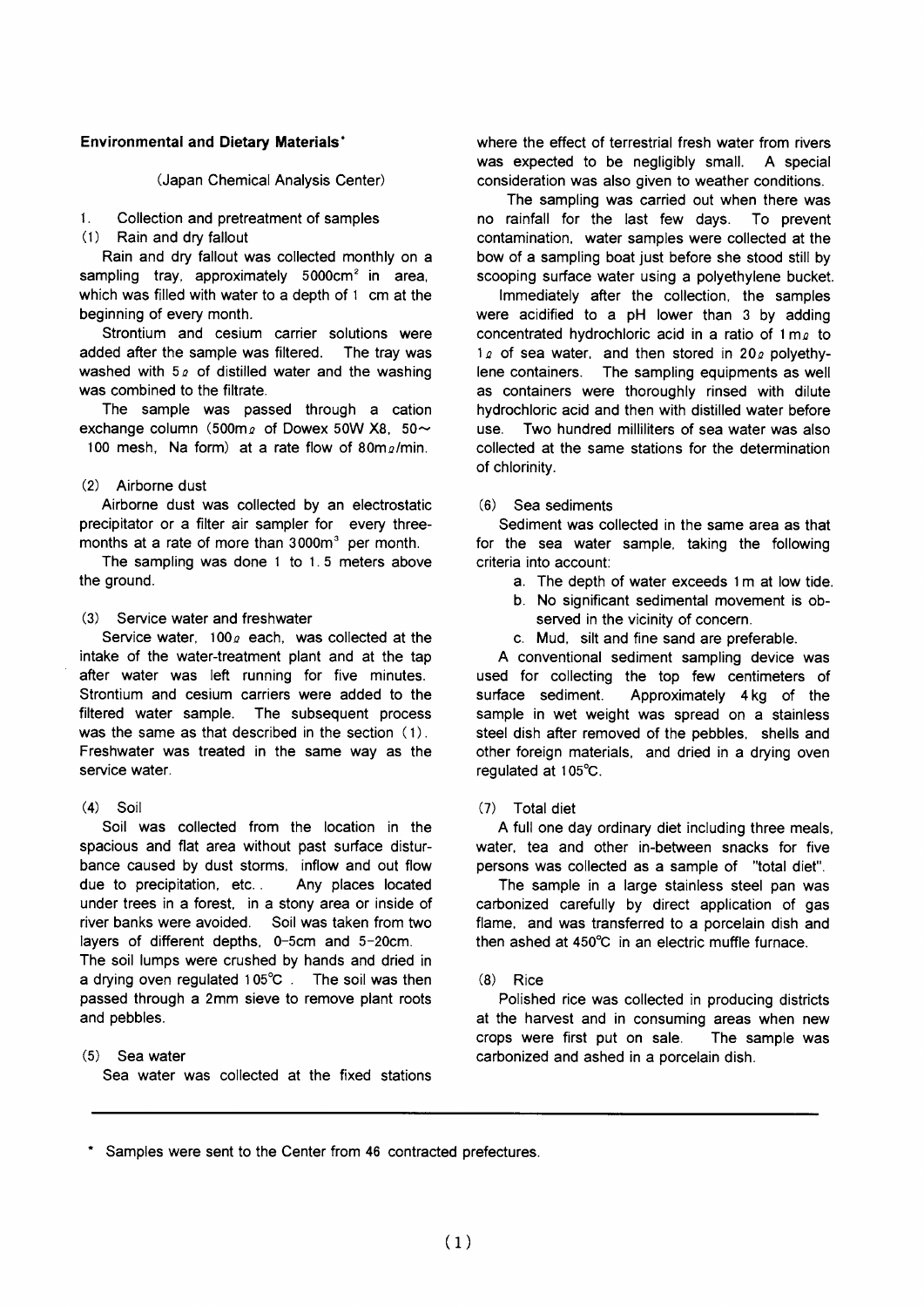#### $(9)$  Milk

Raw milk was collected in producing districts and commercial milk was purchased in consuming districts. Milk in a stainless steel pan or a porcelain dish was evaporated to dryness followed by carbonization and ashing.

#### (10) Vegetables

Spinach and Japanese radish were selected as the representatives for left vegetables and for nonstarch roots, respectively. After removing soil. the edible part of vegetable sample was dried and carbonized in a stainless steel pan or a porcelain dish.

#### $(11)$  Tea

Five hundred grams of manufactured green tea was collected, carbonized and ashed in a stainless steel pan or a porcelain dish.

## (12) Fish. shellfish and seaweeds

a. Sea fish and freshwater fish

Fish was rinsed with water and blotted with a filter paper. Only the edible part was used in case of larger sized fish, and the whole part was used in case of smaller ones. Each sample was weighed and placed in a stainless steel pan or a porcelain dish. After carbonized, the sample was ashed in an electric muffle furnace.

b. Shellfish

Approximately 4kg of shellfish including the shells was collected or purchased. After removing the shells, it was treated in the same way as that for the sea fish.

#### c. Seaweeds

Edible seaweeds were collected and rinsed with water to remove sand and other adhering matters on the surface. These were removed of excess water, weighed dried and ashed.

Table 1 shows details of sample collection.

| Sample                                         | Frequency of sampling                | Quantity of sample            |
|------------------------------------------------|--------------------------------------|-------------------------------|
| =Environmental materials=                      |                                      |                               |
| (1) Rain and dry fallout                       |                                      |                               |
| 1. For domestic program                        | monthly                              |                               |
| 2. For WHO program                             | monthly                              |                               |
| (2) Airborne dust                              | quarterly                            | $>3000$ m <sup>3</sup> /month |
| (3) Service water and freshwater               |                                      |                               |
| 1. Service water (source water)                | semiyearly                           | $100\alpha$                   |
| 2. Service water (tap water)                   | semiyearly                           | 100 $Q$                       |
| 3. Freshwater                                  | yearly (fishing season)              | $100\alpha$                   |
| $(4)$ Soil                                     |                                      |                               |
| 1. $0 \sim 5$ cm                               | yearly                               | 4 kg                          |
| 2. $5 \sim 20$ cm                              | yearly                               | 4 kg                          |
| $(5)$ Sea water                                | yearly                               | 40 $Q$                        |
| $(6)$ Sea sediments                            | yearly                               | 4 kg                          |
| =Dietary materials=                            |                                      |                               |
| $(7)$ Total diet                               | semiyearly                           | daily amount for 5 persons    |
| $(8)$ Rice                                     |                                      |                               |
| 1. Producing districts                         | yearly (harvesting season)           | 5 kg (polished rice)          |
| 2. Consuming districts                         | yearly (harvesting season)           | 5 kg (polished rice)          |
| $(9)$ Milk                                     |                                      |                               |
| 1. Producing districts for                     | quarterly (February, May, August and | 3Q                            |
| WHO program                                    | November)                            |                               |
| 2. Producing districts for<br>domestic program | semiyearly (February and August)     | 3Q                            |

Table 1 Details of sample collection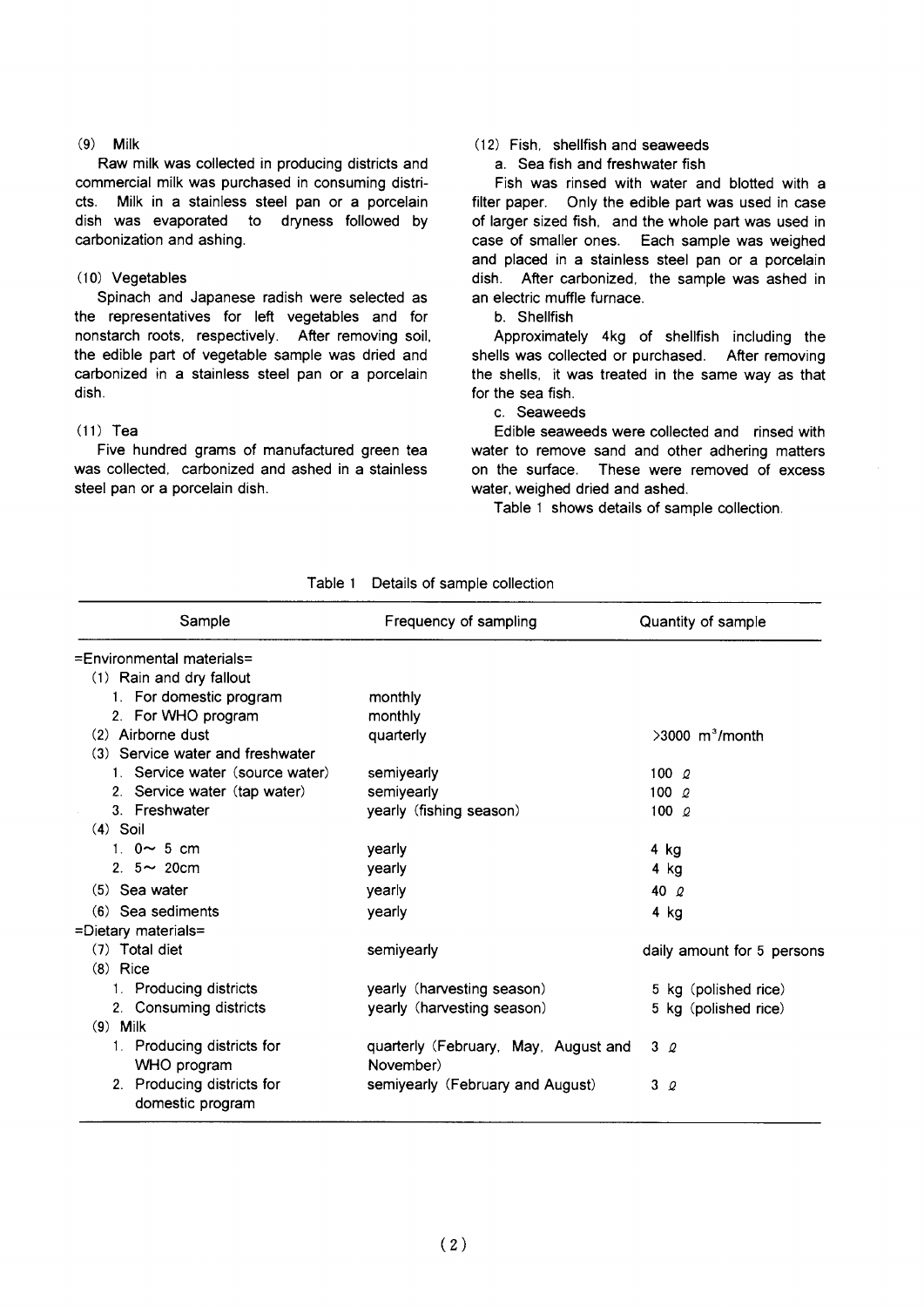| Sample                              | Frequency of sampling                | Quantity of sample      |
|-------------------------------------|--------------------------------------|-------------------------|
| 3. Consuming districts              | semiyearly (February and August)     | 3Q                      |
| 4. Powdered milk                    | semiyearly (April and October)       | $2 \sim 3$ kg           |
| (10) Vegetables                     |                                      |                         |
| 1. Producing districts              | yearly (harvesting season)           | 4 kg                    |
| 2. Consuming districts              | yearly (harvesting season)           | 4 ka                    |
| $(11)$ Tea                          | yearly (the first harvesting season) | 500g (manufactured tea) |
| $(12)$ Fish. shellfish and seaweeds |                                      |                         |
| 1. Sea fish                         | yearly (fishing season)              | 4 kg                    |
| 2. Freshwater fish                  | yearly (fishing season)              | 4 kg                    |
| 3. Shellfish                        | yearly (fishing season)              | 4 kg                    |
| 4. Seaweeds                         | yearly (fishing season)              | $2 \sim 3$ kg           |

Preparation of samples for analysis  $\mathcal{P}$ 

(1) Rain, service water and freshwater

Strontium and cesium were eluted with hydrochloric acid from the cation exchange column. The residue of rain sample on the filter paper was ashed in an electric muffle furnace and the ash was dissolved in hydrochloric acid. The insoluble part was filtered and washed. The filtrate and the washings were combined to the previous eluate and used for radiochemical analysis.

#### Soil and Sea sediment  $(2)$

Dried soil was crushed to smaller ones than 0.2 5mm in size by a crusher. The sieved sample was ashed in an electric muffle furnace regulated at 450 °C. The sample was then heated with hydrochloric acid. strontium and cesium carrier solutions and the mixture was heated. The insoluble constituent was filtered off and washed with water.

The dried sample was crushed to smaller ones than 0.25mm by a crushing machine. The further preparation of the sample was the same as that described in the section  $2-(2)$ .

## $(3)$  Rice

The ashed sample was pulverized with a porcelain mortar and passed through a 0.35mm sieve. The sieved sample to which both strontium and cesium carriers were added, was digested with nitric acid by heating. After the sample was heated again with nitric acid to dryness, strontium and cesium were extracted with hydrochloric acid and water. The insoluble constituent was filtered and washed. The filtrate and washings were combined for subsequent radiochemical analysis.

(4) Airborne dust, diet, milk, vegetables, fish and shellfish, seaweeds, tea and others These ashed samples were treated with the same procedure as that described in the section 2- $(4)$ .

#### $\mathbf{R}$ Separation of strontium-90 and cesium-137 Strontium-90  $(1)$

Sample solutions, prepared as in the foregoing sections  $2-(1)$  through  $2-(4)$ , were neutralized with sodium hydroxide. After sodium carbonate was added, the precipitate of strontium and calcium carbonates was separated. The supernatant solution was retained for cesium-137 determination.

The carbonates were dissolved in hydrochloric acid and strontium and calcium were precipitated as oxalates. The precipitate was dissolved in nitric acid and strontium was separated from calcium by successive fuming nitric acid separation. Iron scavenge was made after addition of ferric iron carrier followed by barium chromate separation after addition of barium carrier to remove radium, its daughters and lead. Strontium was recovered as carbonate, and the precipitate was dried and weighed to determine strontium recovery. The strontium carbonate was dissolved in hydrochloric acid and iron carrier was added. The solution was allowed to stand for two weeks for strontium-90 and yttrium-90 to attain equilibrium. Yttrium-90 was coprecipitated with ferric hydroxide and the precipitate was filtered off, washed and counted.

## $(2)$  Cesium-137

The supernatant separated from the strontium fraction was acidified with hydrochloric acid. While stirring, cesium was adsorbed on the ammonium molybdophosphate added.

After filtered off and washed with hydrochloric acid the precipitate was dissolved in 2.5N sodium hydroxide solution. The solution was adjusted to pH 8.2 with hydrochloric acid and allowed to cool.

Resultant molybdenum hydroxide which separated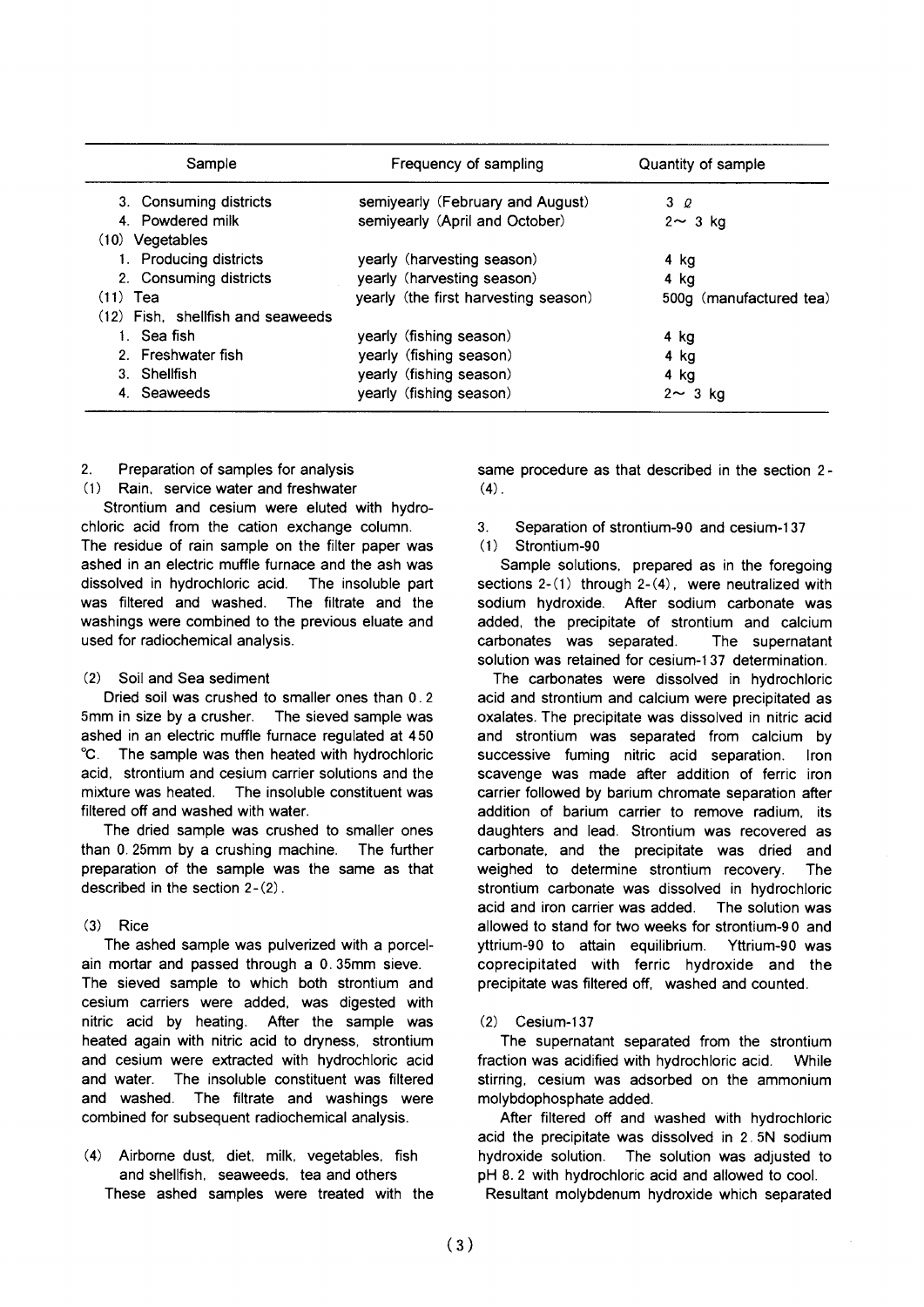out in the solution. was filtered off and washed with water. EDTA was added to the filtrate and washings. Cesium and rubidium were adsorbed on a cation exchange column and cesium was separated from rubidium by eluting with hydrochloric acid.

The eluate was evaporated to dryness and was dissolved. The solution was filtered.

Chloroplatinic acid was added to precipitate cesium. The precipitate was filtered onto a tared paper using a demountable filter and washed with water and then ethanol. After drying, the chemical yield of cesium was determined by weighing the precipitate. Cesium-137 radioactivity was measured for this precipitate.

 $\overline{4}$ . Determination of stable strontium, calcium and potassium

A weighed amount of soil or sea sediment was heated in a electric muffle furnace at 450°C and then treated with hydrochloric acid for extraction. A weighed aliquot of ashed samples of total diet. vegetables, milk, fish, shellfish or seaweeds was digested with hydrofluoric acid and nitric acid.

The extract was made up to an appropriate volume with dilute hydrochloric acid. The sample solution was analyzed for calcium by titration with standard potassium permanganate solution after separating calcium as oxalate. Atomic absorption spectroscopy was applied when appropriate. Stable strontium and potassium were determined by atomic absorption and flame emission spectrometry, respectively.

#### $5<sup>1</sup>$ Countina

After the radiochemical separation the mounted precipitates were counted for activity using low background beta counters normally for 60 to 90min. Net sample counting rates were corrected for counter efficiency, recovery, self-absorption and decay to obtain the content of strontium-90 and cesium-137per sample aliquot. From the results. concentrations of these nuclides in the original samples were calculated.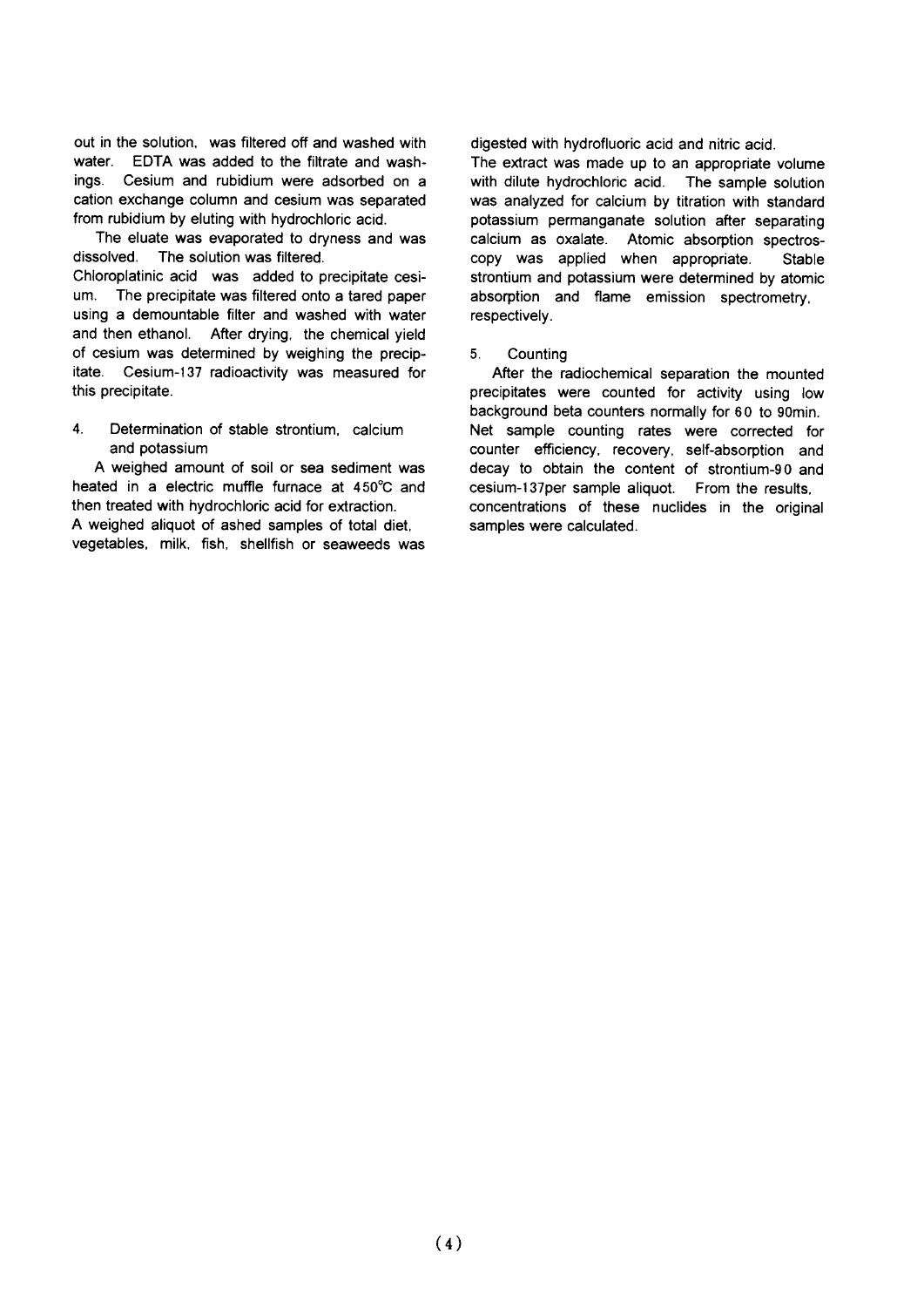## 6. Results

 $(1) - 1$ Strontuim-90 and Cesium-137 in Rain and Dry Fallout (for domestic program) (from Oct. 1996 to Mar. 1997)

-continued from No, 118 of this publication-

| Table $(1)-1$<br>: Strontium-90 and Cesium-137 in Rain and Dry Fallout |  |  |  |  |  |  |  |  |  |
|------------------------------------------------------------------------|--|--|--|--|--|--|--|--|--|
|------------------------------------------------------------------------|--|--|--|--|--|--|--|--|--|

|                         | Duration        | Precipitation | 90Sr            |        | 137Cs    |       |        |
|-------------------------|-----------------|---------------|-----------------|--------|----------|-------|--------|
| Location                | (days)          | (m)           | (MBq/km)        |        | (MBq/km) |       |        |
| October, 1996           |                 |               |                 |        |          |       |        |
| Sapporo, HOKKAIDOU      | 32              | 139.5         | 0.0000<br>士     | 0.0059 | 0.0000   | 士     | 0.0098 |
| Aomori, AOMORI          | 32              | 54.8          | 0.011<br>Ŧ      | 0.012  | 0.030    | ±.    | 0.017  |
| Morioka, IWATE          | 32              | 3.4           | 0.0041<br>士     | 0.0068 | 0.0000   | 士     | 0.0094 |
| Onagawa-machi, MIYAGI   | 31              | 36.0          | 0.001<br>土      | 0.011  | 0.031    | $\pm$ | 0.019  |
| Yamagata, YAMAGATA      | 32              | 21.2          | 0.0000<br>$\pm$ | 0.0089 | 0.0000   | 士     | 0.0091 |
| Ookuma-machi, FUKUSHIMA | 32              | 21.7          | 0.039<br>±      | 0.014  | 0.000    | 土     | 0.012  |
| Mito, IBARAKI           | 32              | 84.5          | 0.0053<br>$\pm$ | 0.0074 | 0.007    | 士     | 0.011  |
| Kawachi-machi, TOCHIGI  | 32              | 61.6          | 0.0005<br>$\pm$ | 0.0058 | 0.002    | 士     | 0.012  |
| Maebashi, GUNMA         | 32              | 64.5          | 0.000<br>±.     | 0.011  | 0.000    | 士     | 0.011  |
| Urawa, SAITAMA          | 32              | 63.0          | 0.008<br>士      | 0.011  | 0.019    | $\pm$ | 0.012  |
| Ichihara, CHIBA         | 32              | 106.7         | 0.000<br>士      | 0.010  | 0.006    | 士     | 0.011  |
| Shinjuku, TOKYO         | 32              | 77.3          | 0.013<br>士      | 0.0082 | 0.000    | 士     | 0.014  |
| Yokohama, KANAGAWA      | 32              | 117.5         | 0.0092<br>土     | 0.0083 | 0.024    | 士     | 0.012  |
| Kosugi-machi, TOYAMA    | 32              | 94.8          | 0.025<br>±      | 0.010  | 0.022    | 士     | 0.012  |
| Fukui, FUKUI            | 29              | 137.2         | 0.000<br>土      | 0.054  | 0.000    | 士     | 0.059  |
| Koufu, YAMANASHI        | 32              | 77.0          | 0.013<br>土      | 0.011  | 0.002    | Ŧ.    | 0.011  |
| Gifu, GIFU              | 32              | 128.0         | 0.000<br>Ŧ      | 0.013  | 0.000    | 士     | 0.013  |
| Shizuoka, SHIZUOKA      | 32              | 125.5         | 0.015<br>士      | 0.0068 | 0.007    | ±.    | 0.016  |
| Nagoya, AICHI           | 32              | 105.9         | 0.018<br>土      | 0.013  | 0.028    | $\pm$ | 0.013  |
| Tsu, MIE                | 22              | 139.5         | 0.006<br>土      | 0.012  | 0.0000   | ±.    | 0.0099 |
| Ootsu, SHIGA            | 32              | 156.8         | 0.002<br>±.     | 0.016  | 0.014    | ±.    | 0.016  |
| Kyoto, KYOTO            | 31              | 117.0         | 0.000<br>±.     | 0.013  | 0.000    | $\pm$ | 0.012  |
| Kobe, HYOUGO            | 32              | 105.8         | 0.0029<br>$\pm$ | 0.0064 | 0.006    | ±.    | 0.012  |
| Nara, NARA              | 32              | 140.0         | 0.034<br>士      | 0.010  | 0.17     | ±     | 0.023  |
| Wakayama, WAKAYAMA      | 32              | 69.0          | 0.013<br>士      | 0.011  | 0.000    | Ŧ     | 0.011  |
| Tottori, TOTTORI        | 32 <sub>2</sub> | 170.6         | Ŧ<br>0.069      | 0.017  | 0.000    | ±.    | 0.018  |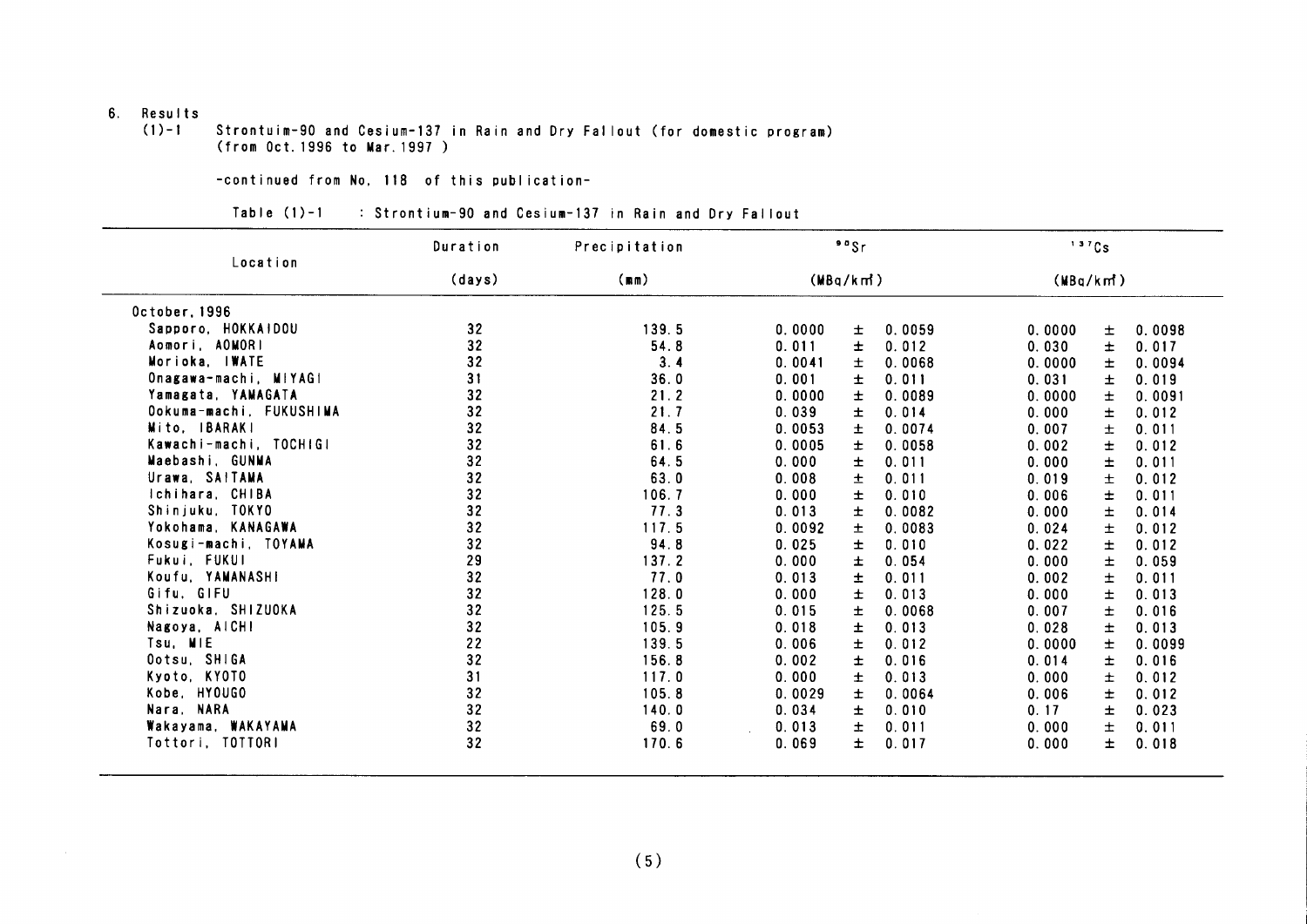|                           | Duration        | Precipitation | 90Sr     |                 |        | 137Cs    |        |
|---------------------------|-----------------|---------------|----------|-----------------|--------|----------|--------|
| Location                  | (days)          | (mn)          | (MBq/km) |                 |        | (MBq/km) |        |
| Matsue, SHIMANE           | 32              | 77.9          | 0.0010   | 0.0061<br>±.    | 0.011  | ±.       | 0.0075 |
| Hiroshima, HIROSHIMA      | 32              | 79.6          | 0.12     | $\pm$<br>0.038  | 0.000  | $\pm$    | 0.013  |
| Ishii-machi, TOKUSHIMA    | 30              | 43.5          | 0.015    | Ŧ<br>0.014      | 0.000  | Ŧ        | 0.016  |
| Takamatsu, KAGAWA         | 32 <sub>2</sub> | 82.0          | 0.014    | 0.0075<br>士     | 0.019  | Ŧ.       | 0.010  |
| Matsuyama, EHIME          | 32              | 70.5          | 0.003    | Ŧ<br>0.011      | 0.014  | 土        | 0.017  |
| Dazaifu, FUKUOKA          | 32              | 70.3          | 0.001    | 0.011<br>±      | 0.0000 | 士        | 0.0092 |
| Saga, SAGA                | 32              | 53.6          | 0.009    | 士<br>0.014      | 0.006  | 士        | 0.016  |
| Nagasaki, NAGASAKI        | 32              | 46.0          | 0.022    | 0.016<br>$\pm$  | 0.000  | $\pm$    | 0.016  |
| Uto, KUMAMOTO             | 32              | 72.2          | 0.0013   | 0.0097<br>±.    | 0.000  | Ŧ.       | 0.010  |
| Ooita, OOITA              | 32              | 83.4          | 0.0000   | 0.0069<br>±.    | 0.000  | Ŧ.       | 0.010  |
| Miyazaki, MIYAZAKI        | 32              | 152.2         | 0.0000   | 0.0088<br>$\pm$ | 0.000  | $\pm$    | 0.016  |
| Yonagusuku-machi, Okinawa | 36              | 65.5          | 0.0000   | $\pm$<br>0.0097 | 0.000  | $\pm$    | 0.012  |
| November, 1996            |                 |               |          |                 |        |          |        |
| Sapporo, HOKKAIDOU        | 29              | 48.0          | 0.028    | 0.012<br>士      | 0.0046 | 士        | 0.0091 |
| Aomori, AOMORI            | 32              | 84.1          | 0.040    | 0.015<br>±.     | 0.006  | ±.       | 0.017  |
| Morioka, IWATE            | 32              | 74.3          | 0.023    | $\pm$<br>0.012  | 0.0000 | Ŧ.       | 0.0094 |
| Onagawa-machi, MIYAGI     | 32              | 79.0          | 0.007    | 0.011<br>$\pm$  | 0.000  | ±        | 0.017  |
| Yamagata, YAMAGATA        | 32              | 82.1          | 0.0018   | 0.0077<br>士     | 0.015  | ±.       | 0.011  |
| Ookuma-machi, FUKUSHIMA   | 32              | 94.3          | 0.015    | 0.011<br>±.     | 0.037  | $\pm$    | 0.013  |
| Mito, IBARAKI             | 32              | 95.5          | 0.039    | 0.017<br>土      | 0.002  | $\pm$    | 0.020  |
| Kawachi-machi, TOCHIGI    | 32              | 91.4          | 0.0000   | $\pm$<br>0.0068 | 0.000  | $\pm$    | 0.010  |
| Maebashi, GUNMA           | 32              | 52.5          | 0.000    | 0.010<br>$\pm$  | 0.000  | 士        | 0.011  |
| Urawa, SAITAMA            | 32              | 85.6          | 0.009    | 0.013<br>Ŧ      | 0.015  | 土        | 0.012  |
| ichihara, CHIBA           | 32              | 131.6         | 0.033    | 0.014<br>土      | 0.035  | 士        | 0.013  |
| Shinjuku, TOKYO           | 32 <sub>2</sub> | 86.6          | 0.0000   | ±.<br>0.0064    | 0.017  | $\pm$    | 0.017  |
| Yokohama, KANAGAWA        | 31              | 100.5         | 0.0084   | ±.<br>0.0082    | 0.0033 | $\pm$    | 0.0097 |
| Kosugi-machi, TOYAMA      | 32              | 283.3         | 0.010    | 0.0071<br>Ŧ.    | 0.025  | ±.       | 0.011  |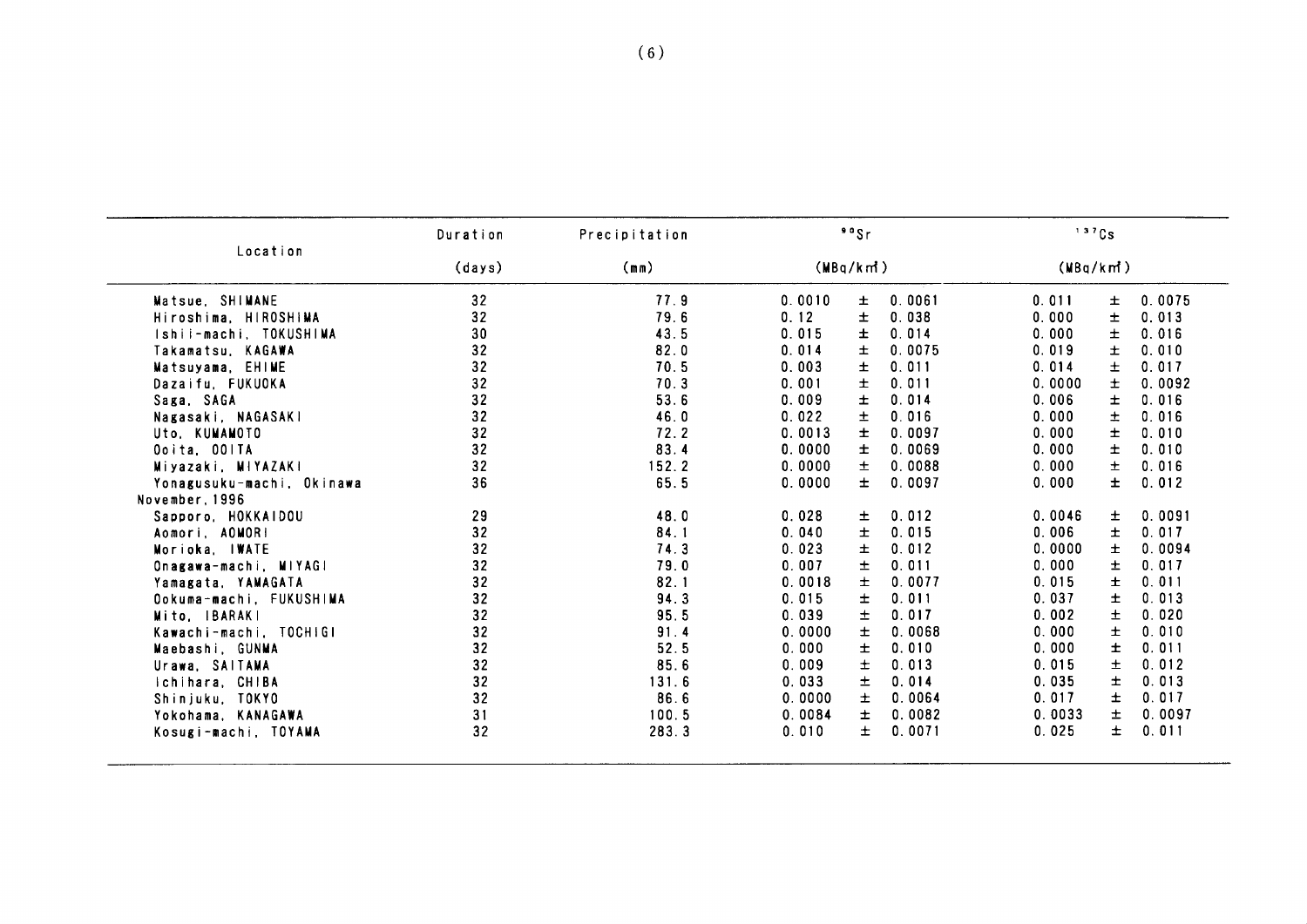|                           | Duration | Precipitation | 90Sr                   |        | 137Cs    |                |
|---------------------------|----------|---------------|------------------------|--------|----------|----------------|
| Location                  | (days)   | (mn)          | (MBa/km <sup>2</sup> ) |        | (MBq/km) |                |
| Fukui, FUKUI              | 32       | 231.3         | 0.000<br>$\pm$         | 0.051  | 0.000    | 0.052<br>$\pm$ |
| Koufu, YAMANASHI          | 32       | 58.5          | 0.032<br>$\pm$         | 0.0095 | 0.010    | ±<br>0.011     |
| Gifu, GIFU                | 32       | 83.0          | 0.000<br>$\pm$         | 0.018  | 0.000    | Ŧ<br>0.023     |
| Shizuoka, SHIZUOKA        | 32       | 139.5         | 0.0086<br>Ŧ            | 0.0065 | 0.048    | 0.019<br>士     |
| Nagoya, AICHI             | 32       | 66.4          | 0.0088<br>$\pm$        | 0.0074 | 0.026    | Ŧ<br>0.013     |
| Tsu, MIE                  | 32       | 89.5          | $\pm$<br>0.036         | 0.013  | 0.0000   | Ŧ<br>0.0098    |
| Ootsu, SHIGA              | 32       | 88.5          | 0.000<br>Ŧ             | 0.017  | 0.14     | 0.023<br>士     |
| Kyoto, KYOTO              | 33       | 84.5          | 0.020<br>$\pm$         | 0.015  | 0.000    | Ŧ<br>0.011     |
| Kobe, HYOUGO              | 30       | 53.2          | Ŧ<br>0.0030            | 0.0061 | 0.002    | 士<br>0.011     |
| Nara, NARA                | 32       | 99.4          | 0.015<br>±             | 0.012  | 0.000    | 士<br>0.012     |
| Wakayama, WAKAYAMA        | 32       | 72.0          | 0.014<br>$\pm$         | 0.011  | 0.000    | $\pm$<br>0.017 |
| Tottori, TOTTORI          | 31       | 83.0          | $\pm$<br>0.093         | 0.019  | 0.009    | $\pm$<br>0.032 |
| Hiroshima, HIROSHIMA      | 32       | 43.5          | 0.19<br>Ŧ              | 0.024  | 0.007    | 0.014<br>士     |
| Ishii-machi, TOKUSHIMA    | 33       | 49.5          | 0.014<br>Ŧ             | 0.0079 | 0.042    | ±<br>0.014     |
| Takamatsu, KAGAWA         | 32       | 40.0          | Ŧ<br>0.013             | 0.014  | 0.000    | 士<br>0.015     |
| Matsuyama, EHIME          | 32       | 49.0          | 0.062<br>$\pm$         | 0.018  | 0.004    | Ŧ<br>0.017     |
| Dazaifu, FUKUOKA          | 32       | 78.3          | 0.0000<br>$\pm$        | 0.0098 | 0.019    | $\pm$<br>0.011 |
| Saga, SAGA                | 32       | 51.7          | $\pm$<br>0.008         | 0.012  | 0.000    | Ŧ<br>0.013     |
| Nagasaki, NAGASAKI        | 32       | 44.5          | 0.011<br>±             | 0.012  | 0.016    | 0.015<br>Ŧ.    |
| Uto, KUMAMOTO             | 32       | 61.7          | 0.015<br>土             | 0.0073 | 0.0022   | 土<br>0.0094    |
| Ocita, OOITA              | 32       | 53.5          | Ŧ<br>0.000             | 0.010  | 0.000    | Ŧ<br>0.010     |
| Miyazaki, MIYAZAKI        | 31       | 127.0         | 0.040<br>Ŧ             | 0.015  | 0.006    | 0.016<br>Ŧ.    |
| Yonagusuku-machi, Okinawa | 28       | 30.0          | 0.0013<br>士            | 0.0076 | 0.000    | 士<br>0.011     |
| December, 1996            |          |               |                        |        |          |                |
| Sapporo, HOKKAIDOU        | 29       | 39.5          | 0.012<br>±             | 0.011  | 0.017    | 0.016<br>Ŧ.    |
| Aomori, AOMORI            | 36       | 86.2          | 0.009<br>士             | 0.012  | 0.032    | 土<br>0.016     |
| Morioka, IWATE            | 36       | 49.8          | 0.019<br>Ŧ             | 0.013  | 0.011    | Ŧ.<br>0.012    |
|                           |          |               |                        |        |          |                |
|                           |          |               |                        |        |          |                |
|                           |          | (7)           |                        |        |          |                |
|                           |          |               |                        |        |          |                |
|                           |          |               |                        |        |          |                |
|                           |          |               |                        |        |          |                |
|                           |          |               |                        |        |          |                |

 $\sim 10^{-10}$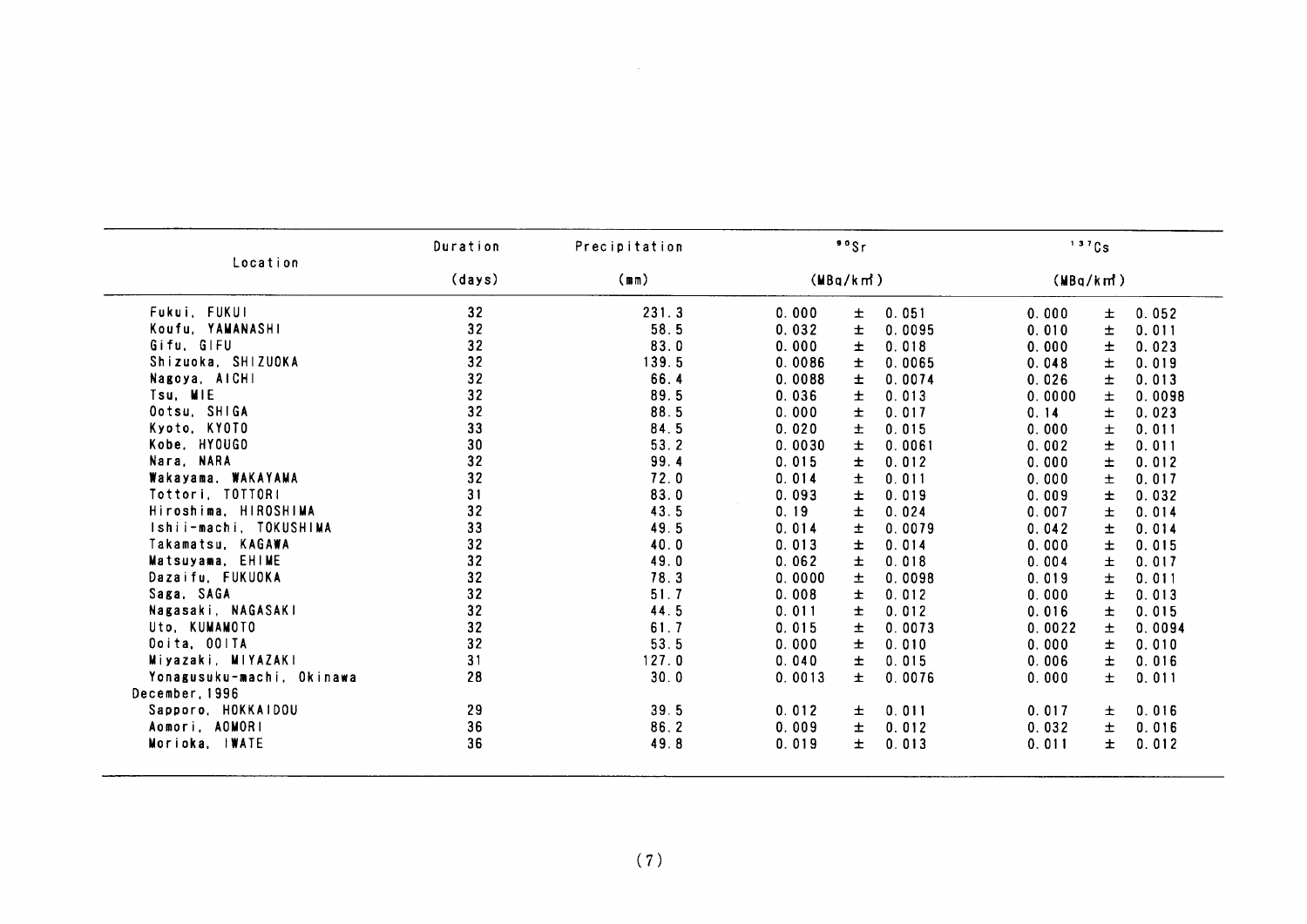| Location                | Duration       | Precipitation | 90Sr     |                 |          | 137Cs          |  |
|-------------------------|----------------|---------------|----------|-----------------|----------|----------------|--|
|                         | (days)<br>(mn) |               | (MBq/km) |                 | (MBq/km) |                |  |
| Onagawa-machi, MIYAGI   | 37             | 26.0          | 0.019    | 0.014<br>±.     | 0.036    | 0.016<br>±.    |  |
| Yamagata, YAMAGATA      | 36             | 50.3          | 0.0000   | $\pm$<br>0.0090 | 0.011    | 士<br>0.010     |  |
| Ookuma-machi, FUKUSHIMA | 36             | 87.0          | 0.016    | 0.012<br>Ŧ      | 0.012    | 士<br>0.012     |  |
| Mito, IBARAKI           | 36             | 87.5          | 0.013    | 0.012<br>$\pm$  | 0.004    | $\pm$<br>0.016 |  |
| Kawachi-machi, TOCHIGI  | 37             | 92.3          | 0.015    | 0.012<br>±      | 0.015    | 0.017<br>士     |  |
| Maebashi, GUNMA         | 30             | 10.0          | 0.002    | 0.013<br>土      | 0.012    | ±.<br>0.013    |  |
| Urawa, SAITAMA          | 36             | 70.5          | 0.028    | 0.019<br>士      | 0.030    | ±.<br>0.016    |  |
| Ichihara, CHIBA         | 36             | 68.9          | 0.016    | Ŧ<br>0.013      | 0.018    | Ŧ<br>0.012     |  |
| Shinjuku, TOKYO         | 36             | 68.9          | 0.000    | Ŧ<br>0.011      | 0.0000   | Ŧ<br>0.0097    |  |
| Yokohama, KANAGAWA      | 27             | 63.6          | 0.000    | 士<br>0.011      | 0.001    | 0.011<br>±     |  |
| Kosugi-machi, TOYAMA    | 36             | 230.4         | 0.0053   | 士<br>0.0067     | 0.050    | Ŧ.<br>0.014    |  |
| Fukui, FUKUI            | 26             | 273.5         | 0.059    | 土<br>0.080      | 0.020    | $\pm$<br>0.078 |  |
| Koufu, YAMANASHI        | 36             | 50.5          | 0.031    | 0.011<br>土      | 0.022    | Ŧ.<br>0.011    |  |
| Gifu, GIFU              | 36             | 80.5          | 0.008    | 0.034<br>士      | 0.0000   | 0.0087<br>土    |  |
| Shizuoka, SHIZUOKA      | 36             | 157.5         | 0.003    | 土<br>0.011      | 0.018    | Ŧ.<br>0.013    |  |
|                         | 36             |               |          |                 |          |                |  |
| Nagoya, AICHI           |                | 70.1          | 0.017    | 士<br>0.014      | 0.020    | Ŧ<br>0.012     |  |
| Tsu, MIE                | 36             | 65.5          | 0.023    | 土<br>0.011      | 0.028    | $\pm$<br>0.013 |  |
| Ootsu, SHIGA            | 31             | 112.6         | 0.012    | 0.014<br>±.     | 0.008    | Ŧ.<br>0.015    |  |
| Kyoto, KYOTO            | 26             | 97.0          | 0.046    | 0.015<br>士      | 0.0000   | 土<br>0.0093    |  |
| Kobe, HYOUGO            | 29             | 93.6          | 0.002    | Ŧ<br>0.013      | 0.000    | 士<br>0.014     |  |
| Nara, NARA              | 36             | 95.8          | 0.032    | 士<br>0.014      | 0.051    | 0.017<br>Ŧ.    |  |
| Wakayama, WAKAYAMA      | 36             | 105.5         | 0.045    | ±.<br>0.018     | 0.026    | 土<br>0.013     |  |
| Tottori, TOTTORI        | 38             | 236.3         | 0.082    | 0.018<br>士      | 0.027    | 0.018<br>士     |  |
| Matsue, SHIMANE         | 36             | 141.3         | 0.022    | ±.<br>0.0074    | 0.030    | 0.0092<br>Ŧ.   |  |
| Hiroshima, HIROSHIMA    | 36             | 45.1          | 0.11     | 0.032<br>土      | 0.024    | 0.014<br>Ŧ.    |  |
| Ishii-machi, TOKUSHIMA  | 37             | 156.5         | 0.011    | $\pm$<br>0.0083 | 0.051    | Ŧ.<br>0.014    |  |
| Takamatsu, KAGAWA       | 26             | 33.0          | 0.021    | 0.015<br>士      | 0.018    | ±.<br>0.017    |  |
|                         |                |               |          |                 |          |                |  |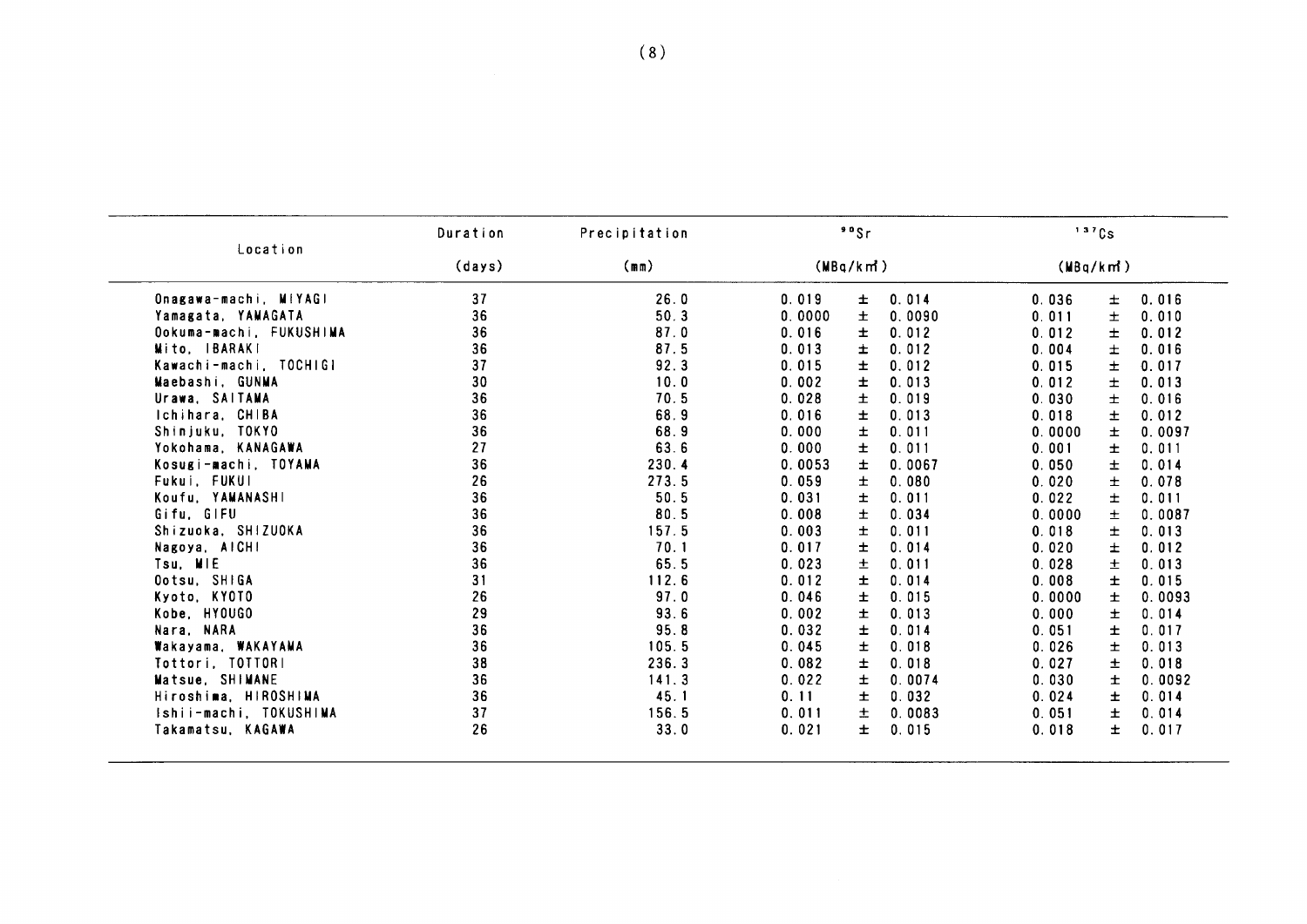| Location<br>Matsuyama, EHIME<br>Dazaifu, FUKUOKA<br>Saga, SAGA<br>Nagasaki, NAGASAKI<br>Uto, KUMAMOTO<br>Ooita, OOITA<br>Miyazaki, MIYAZAKI<br>Yonagusuku-machi, Okinawa<br>January, 1997<br>Sapporo, HOKKAIDOU | (days)<br>36<br>36<br>36<br>36<br>35<br>36<br>37<br>35 | (mm)<br>60.5<br>76.2<br>96.3<br>64.5<br>58.1<br>30.2<br>52.3<br>93.5 | (MBa/km <sup>2</sup> )<br>0.008<br>$\pm$<br>$\pm$<br>0.003<br>0.014<br>±<br>$\pm$<br>0.045<br>0.014<br>土<br>$\pm$<br>0.013<br>0.041<br>Ŧ. | 0.011<br>0.011<br>0.013<br>0.019<br>0.0072<br>0.011 | (MBq/km)<br>0.005<br>0.032<br>0.000<br>0.020<br>0.044<br>0.000 | $\pm$<br>0.011<br>$\pm$<br>0.012<br>士<br>0.014<br>$\pm$<br>0.016<br>Ŧ<br>0.013<br>$\pm$<br>0.011 |
|-----------------------------------------------------------------------------------------------------------------------------------------------------------------------------------------------------------------|--------------------------------------------------------|----------------------------------------------------------------------|-------------------------------------------------------------------------------------------------------------------------------------------|-----------------------------------------------------|----------------------------------------------------------------|--------------------------------------------------------------------------------------------------|
|                                                                                                                                                                                                                 |                                                        |                                                                      |                                                                                                                                           |                                                     |                                                                |                                                                                                  |
|                                                                                                                                                                                                                 |                                                        |                                                                      |                                                                                                                                           |                                                     |                                                                |                                                                                                  |
|                                                                                                                                                                                                                 |                                                        |                                                                      |                                                                                                                                           |                                                     |                                                                |                                                                                                  |
|                                                                                                                                                                                                                 |                                                        |                                                                      |                                                                                                                                           |                                                     |                                                                |                                                                                                  |
|                                                                                                                                                                                                                 |                                                        |                                                                      |                                                                                                                                           |                                                     |                                                                |                                                                                                  |
|                                                                                                                                                                                                                 |                                                        |                                                                      |                                                                                                                                           |                                                     |                                                                |                                                                                                  |
|                                                                                                                                                                                                                 |                                                        |                                                                      |                                                                                                                                           |                                                     |                                                                |                                                                                                  |
|                                                                                                                                                                                                                 |                                                        |                                                                      |                                                                                                                                           | 0.014                                               | 0.023                                                          | ±.<br>0.016                                                                                      |
|                                                                                                                                                                                                                 |                                                        |                                                                      | 0.026<br>士                                                                                                                                | 0.0094                                              | 0.016                                                          | $\pm$<br>0.015                                                                                   |
|                                                                                                                                                                                                                 |                                                        |                                                                      |                                                                                                                                           |                                                     |                                                                |                                                                                                  |
|                                                                                                                                                                                                                 | 36                                                     | 40.5                                                                 | 0.020<br>±                                                                                                                                | 0.014                                               | 0.016                                                          | 0.012<br>±                                                                                       |
| Aomori, AOMORI                                                                                                                                                                                                  | 29                                                     | 102.2                                                                | 0.031<br>$\pm$                                                                                                                            | 0.016                                               | 0.002                                                          | $\pm$<br>0.013                                                                                   |
| Morioka, IWATE                                                                                                                                                                                                  | 29                                                     | 14.9                                                                 | 0.000<br>$\pm$                                                                                                                            | 0.012                                               | 0.001                                                          | $\pm$<br>0.011                                                                                   |
| Onagawa-machi, MIYAGI                                                                                                                                                                                           | 28                                                     | 110.5                                                                | 0.007<br>$\pm$                                                                                                                            | 0.013                                               | 0.025                                                          | ±<br>0.018                                                                                       |
| Yamagata, YAMAGATA                                                                                                                                                                                              | 29                                                     | 39.0                                                                 | 0.012<br>±                                                                                                                                | 0.012                                               | 0.020                                                          | $\pm$<br>0.011                                                                                   |
| Ookuma-machi, FUKUSHIMA                                                                                                                                                                                         | 29                                                     | 14.5                                                                 | 0.009<br>Ŧ                                                                                                                                | 0.012                                               | 0.011                                                          | $\pm$<br>0.011                                                                                   |
| Mito, IBARAKI                                                                                                                                                                                                   | 29                                                     | 21.0                                                                 | 0.006<br>$\pm$                                                                                                                            | 0.012                                               | 0.000                                                          | Ŧ<br>0.011                                                                                       |
| Kawachi-machi, TOCHIGI                                                                                                                                                                                          | 29                                                     | 23.0                                                                 | 土<br>0.004                                                                                                                                | 0.011                                               | 0.011                                                          | 土<br>0.016                                                                                       |
|                                                                                                                                                                                                                 | 35                                                     | 13.0                                                                 | 0.020                                                                                                                                     | 0.012                                               | 0.019                                                          | $\pm$<br>0.011                                                                                   |
| Maebashi, GUNMA                                                                                                                                                                                                 | 29                                                     | 17.3                                                                 | 士<br>0.032                                                                                                                                | 0.017                                               | 0.072                                                          | $\pm$                                                                                            |
| Urawa, SAITAMA                                                                                                                                                                                                  | 29                                                     |                                                                      | $\pm$                                                                                                                                     | 0.012                                               |                                                                | 0.019                                                                                            |
| Ichihara, CHIBA                                                                                                                                                                                                 |                                                        | 39.2                                                                 | $\pm$<br>0.005                                                                                                                            |                                                     | 0.038                                                          | $\pm$<br>0.013                                                                                   |
| Shinjuku, TOKYO                                                                                                                                                                                                 | 29                                                     | 28.2                                                                 | 0.0095<br>士                                                                                                                               | 0.0080                                              | 0.002                                                          | Ŧ<br>0.012                                                                                       |
| Yokohama, KANAGAWA                                                                                                                                                                                              | 36                                                     | 43.7                                                                 | 0.003<br>$\pm$                                                                                                                            | 0.010                                               | 0.073                                                          | $\pm$<br>0.016                                                                                   |
| Kosugi-machi, TOYAMA                                                                                                                                                                                            | 29                                                     | 144.8                                                                | 0.042<br>$\pm$                                                                                                                            | 0.0096                                              | 0.007                                                          | $\pm$<br>0.013                                                                                   |
| Fukui, FUKUI                                                                                                                                                                                                    | 36                                                     | 307.5                                                                | 0.071<br>$\pm$                                                                                                                            | 0.096                                               | 0.063                                                          | $\pm$<br>0.060                                                                                   |
| Koufu, YAMANASHI                                                                                                                                                                                                | 29                                                     | 7.5                                                                  | 0.023<br>Ŧ                                                                                                                                | 0.0090                                              | 0.019                                                          | $\pm$<br>0.011                                                                                   |
| Gifu, GIFU                                                                                                                                                                                                      | 29                                                     | 29.5                                                                 | $\pm$<br>0.020                                                                                                                            | 0.014                                               | 0.017                                                          | $\pm$<br>0.011                                                                                   |
| Shizuoka, SHIZUOKA                                                                                                                                                                                              | 29                                                     | 2.0                                                                  | 0.0057<br>士                                                                                                                               | 0.0094                                              | 0.040                                                          | Ŧ.<br>0.014                                                                                      |

 $\sim 10^7$ 

 $\sim$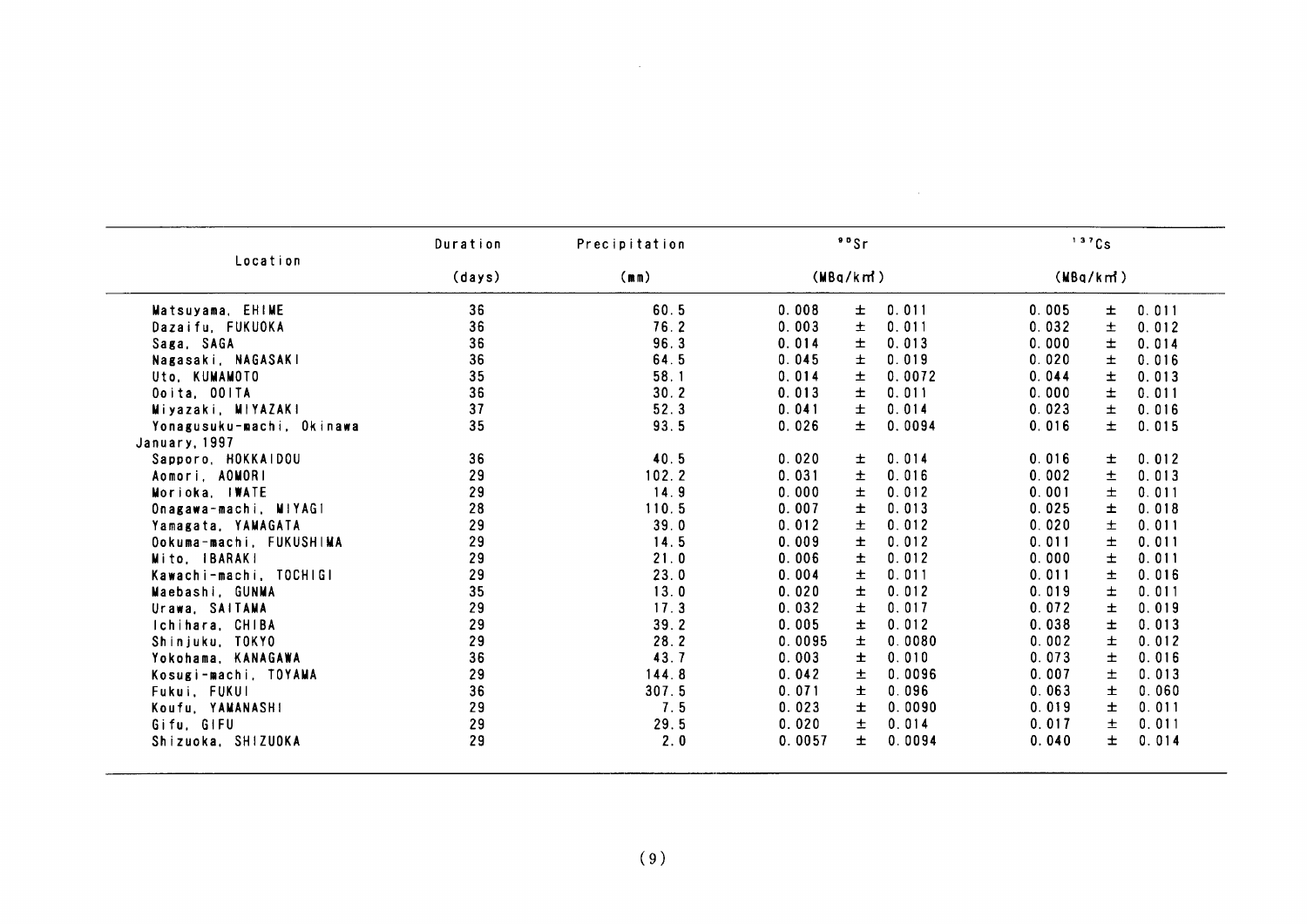|                           | Duration | Precipitation |        | 50Sr     |        |          | 137Cs |        |
|---------------------------|----------|---------------|--------|----------|--------|----------|-------|--------|
| Location                  | (days)   | (mm)          |        | (MBq/km) |        | (MBq/km) |       |        |
| Nagoya, AICHI             | 29       | 16.7          | 0.012  | 土        | 0.018  | 0.000    | $\pm$ | 0.011  |
| Tsu, MIE                  | 29       | 8.5           | 0.000  | 士        | 0.012  | 0.000    | 土     | 0.012  |
| Ootsu, SHIGA              | 34       | 22.8          | 0.023  | Ŧ.       | 0.015  | 0.021    | $\pm$ | 0.012  |
| Kyoto, KYOTO              | 34       | 36.0          | 0.041  | ±.       | 0.016  | 0.001    | 土     | 0.011  |
| Kobe, HYOUGO              | 36       | 25.2          | 0.024  | 土        | 0.012  | 0.0022   | 土     | 0.0099 |
| Nara, NARA                | 29       | 38.1          | 0.003  | $\pm$    | 0.011  | 0.048    | $\pm$ | 0.017  |
| Wakayama, WAKAYAMA        | 29       | 31.0          | 0.019  | ±.       | 0.020  | 0.010    | ±.    | 0.012  |
| Tottori, TOTTORI          | 28       | 120.3         | 0.053  | Ŧ.       | 0.0096 | 0.011    | 土     | 0.012  |
| Matsue, SHIMANE           | 29       | 117.2         | 0.016  | $\pm$    | 0.0055 | 0.029    | $\pm$ | 0.0095 |
| Hiroshima, HIROSHIMA      | 29       | 22.8          | 0.15   | 士        | 0.037  | 0.016    | Ŧ     | 0.014  |
| Ishii-machi. TOKUSHIMA    | 28       | 18.5          | 0.0084 | $\pm$    | 0.0080 | 0.023    | $\pm$ | 0.011  |
| Takamatsu. KAGAWA         | 39       | 38.5          | 0.000  | $\pm$    | 0.015  | 0.019    | Ŧ     | 0.013  |
| Matsuyama, EHIME          | 29       | 75.0          | 0.007  | $\pm$    | 0.012  | 0.025    | ±.    | 0.011  |
| Dazaifu. FUKUOKA          | 29       | 54.9          | 0.014  | $\pm$    | 0.0073 | 0.002    | $\pm$ | 0.011  |
| Saga, SAGA                | 29       | 48.7          | 0.000  | $\pm$    | 0.012  | 0.004    | $\pm$ | 0.011  |
| Nagasaki, NAGASAKI        | 29       | 42.5          | 0.000  | Ŧ        | 0.013  | 0.021    | 士     | 0.012  |
| Uto, KUMAMOTO             | 29       | 50.2          | 0.000  | 土        | 0.011  | 0.006    | $\pm$ | 0.016  |
| Ooita, OOITA              | 29       | 41.5          | 0.027  | Ŧ        | 0.013  | 0.0000   | $\pm$ | 0.0091 |
| Miyazaki, MIYAZAKI        | 29       | 45.0          | 0.034  | Ŧ        | 0.015  | 0.073    | $\pm$ | 0.019  |
| Yonagusuku-machi, Okinawa | 30       | 136.5         | 0.0000 | 土        | 0.0079 | 0.003    | $\pm$ | 0.014  |
| Febraly, 1997             |          |               |        |          |        |          |       |        |
| Sapporo, HOKKAIDOU        | 29       | 82.0          | 0.015  | Ŧ.       | 0.013  | 0.000    | ±.    | 0.011  |
| Aomori. AOMORI            | 30       | 62.8          | 0.009  | Ŧ.       | 0.012  | 0.008    | 士     | 0.016  |
| Morioka, IWATE            | 29       | 66.1          | 0.014  | Ŧ.       | 0.0088 | 0.037    | 士     | 0.017  |
| Onagawa-machi, MIYAGI     | 29       | 52.5          | 0.000  | Ŧ.       | 0.012  | 0.004    | $\pm$ | 0.015  |
| Yamagata, YAMAGATA        | 29       | 69.9          | 0.023  | 土        | 0.013  | 0.020    | 士     | 0.013  |
| Ookuma-machi, FUKUSHIMA   | 30       | 34.6          | 0.035  | Ŧ.       | 0.014  | 0.012    | Ŧ     | 0.0096 |

 $\sim 10^{-11}$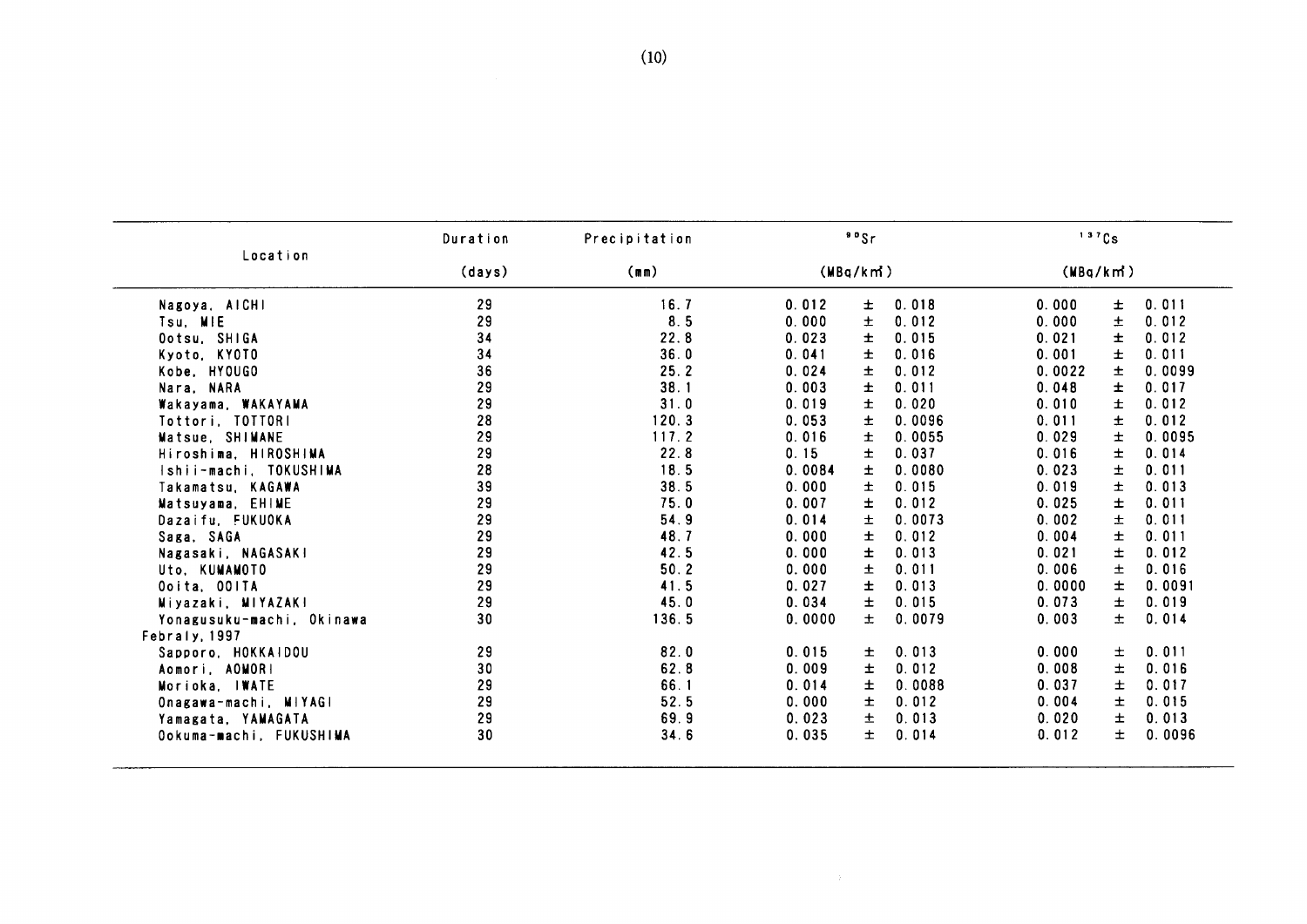|                                                                                                                                                                                                                                                                                                                                                                                                                                                                                                                               | Duration                                                                                                                                                       | Precipitation                                                                                                                                                                                                          | 99Sr                                                                                                                                                                                                                                                                                                                                                                                                                                                                                                                                                                                                                                                                                                | 137Cs                                                                                                                                                                                                                                                                                                                                                                                                                                                                                                                                                                                                                                                                           |
|-------------------------------------------------------------------------------------------------------------------------------------------------------------------------------------------------------------------------------------------------------------------------------------------------------------------------------------------------------------------------------------------------------------------------------------------------------------------------------------------------------------------------------|----------------------------------------------------------------------------------------------------------------------------------------------------------------|------------------------------------------------------------------------------------------------------------------------------------------------------------------------------------------------------------------------|-----------------------------------------------------------------------------------------------------------------------------------------------------------------------------------------------------------------------------------------------------------------------------------------------------------------------------------------------------------------------------------------------------------------------------------------------------------------------------------------------------------------------------------------------------------------------------------------------------------------------------------------------------------------------------------------------------|---------------------------------------------------------------------------------------------------------------------------------------------------------------------------------------------------------------------------------------------------------------------------------------------------------------------------------------------------------------------------------------------------------------------------------------------------------------------------------------------------------------------------------------------------------------------------------------------------------------------------------------------------------------------------------|
| Location                                                                                                                                                                                                                                                                                                                                                                                                                                                                                                                      | (days)                                                                                                                                                         | (mm)                                                                                                                                                                                                                   | (WBq/km)                                                                                                                                                                                                                                                                                                                                                                                                                                                                                                                                                                                                                                                                                            | (MBq/km)                                                                                                                                                                                                                                                                                                                                                                                                                                                                                                                                                                                                                                                                        |
| Mito, IBARAKI<br>Kawachi-machi, TOCHIGI<br>Maebashi, GUNMA<br>Urawa, SAITAMA<br>Ichihara, CHIBA<br>Shinjuku, TOKYO<br>Yokohama, KANAGAWA<br>Kosugi-machi, TOYAMA<br>Fukui, FUKUI<br>Koufu, YAMANASHI<br>Gifu, GIFU<br>Shizuoka, SHIZUOKA<br>Nagoya, AICHI<br>Tsu, MIE<br>Ootsu, SHIGA<br>Kyoto, KYOTO<br>Kobe, HYOUGO<br>Nara, NARA<br>Wakayama. WAKAYAMA<br>Tottori, TOTTORI<br>Matsue, SHIMANE<br>Hiroshima, HIROSHIMA<br>Ishii-machi, TOKUSHIMA<br>Takamatsu, KAGAWA<br>Matsuyama, EHIME<br>Dazaifu, FUKUOKA<br>Saga, SAGA | 29<br>28<br>29<br>29<br>29<br>29<br>30<br>29<br>32<br>29<br>29<br>29<br>29<br>29<br>29<br>30<br>29<br>29<br>29<br>29<br>31<br>26<br>29<br>29<br>29<br>29<br>29 | 26.0<br>9.5<br>6.0<br>15.7<br>19.9<br>14.3<br>47.4<br>116.6<br>141.7<br>28.5<br>51.0<br>76.0<br>23.2<br>25.0<br>49.4<br>32.5<br>27.4<br>40.3<br>40.5<br>111.4<br>117.7<br>41.0<br>19.0<br>17.0<br>56.0<br>31.2<br>16.0 | 0.011<br>0.006<br>±<br>$\pm$<br>0.035<br>0.014<br>0.013<br>0.030<br>士<br>0.030<br>0.012<br>±<br>0.003<br>0.011<br>±<br>$\pm$<br>0.024<br>0.011<br>0.0000<br>$\pm$<br>0.0095<br>0.015<br>$\pm$<br>0.0080<br>0.016<br>$\pm$<br>0.065<br>$\pm$<br>0.0000<br>0.0067<br>$\pm$<br>0.010<br>0.000<br>0.011<br>0.020<br>土<br>0.007<br>±<br>0.015<br>0.012<br>0.014<br>土<br>$\pm$<br>0.018<br>0.016<br>0.046<br>Ŧ<br>0.017<br>0.0000<br>±<br>0.0086<br>$\pm$<br>0.014<br>0.016<br>$\pm$<br>0.010<br>0.000<br>$\pm$<br>0.010<br>0.073<br>0.0063<br>0.024<br>士<br>0.095<br>0.030<br>±<br>0.017<br>0.014<br>士<br>$\pm$<br>0.000<br>0.014<br>Ŧ<br>0.012<br>0.000<br>士<br>0.0065<br>0.0069<br>0.015<br>0.017<br>土 | 0.013<br>0.031<br>±<br>$\pm$<br>0.043<br>0.017<br>0.098<br>0.017<br>土<br>0.22<br>Ŧ.<br>0.023<br>0.051<br>0.016<br>士<br>0.0000<br>Ŧ<br>0.0090<br>0.11<br>Ŧ<br>0.018<br>0.021<br>士<br>0.012<br>0.13<br>Ŧ.<br>0.066<br>$\pm$<br>0.0046<br>0.0086<br>0.026<br>士<br>0.012<br>0.067<br>0.015<br>Ŧ.<br>0.002<br>±<br>0.011<br>0.015<br>Ŧ<br>0.011<br>$\pm$<br>0.000<br>0.011<br>0.000<br>土<br>0.011<br>0.010<br>土<br>0.011<br>0.023<br>$\pmb{\pm}$<br>0.015<br>0.005<br>Ŧ<br>0.010<br>0.028<br>Ŧ<br>0.013<br>0.059<br>0.011<br>土<br>0.008<br>$\pm$<br>0.014<br>$\pm$<br>0.009<br>0.011<br>$\pm$<br>0.018<br>0.013<br>0.019<br>士<br>0.013<br>0.010<br>土<br>0.012<br>0.000<br>士<br>0.015 |
|                                                                                                                                                                                                                                                                                                                                                                                                                                                                                                                               |                                                                                                                                                                | (11)                                                                                                                                                                                                                   |                                                                                                                                                                                                                                                                                                                                                                                                                                                                                                                                                                                                                                                                                                     |                                                                                                                                                                                                                                                                                                                                                                                                                                                                                                                                                                                                                                                                                 |
|                                                                                                                                                                                                                                                                                                                                                                                                                                                                                                                               |                                                                                                                                                                |                                                                                                                                                                                                                        |                                                                                                                                                                                                                                                                                                                                                                                                                                                                                                                                                                                                                                                                                                     |                                                                                                                                                                                                                                                                                                                                                                                                                                                                                                                                                                                                                                                                                 |
|                                                                                                                                                                                                                                                                                                                                                                                                                                                                                                                               |                                                                                                                                                                |                                                                                                                                                                                                                        |                                                                                                                                                                                                                                                                                                                                                                                                                                                                                                                                                                                                                                                                                                     |                                                                                                                                                                                                                                                                                                                                                                                                                                                                                                                                                                                                                                                                                 |
|                                                                                                                                                                                                                                                                                                                                                                                                                                                                                                                               |                                                                                                                                                                |                                                                                                                                                                                                                        |                                                                                                                                                                                                                                                                                                                                                                                                                                                                                                                                                                                                                                                                                                     |                                                                                                                                                                                                                                                                                                                                                                                                                                                                                                                                                                                                                                                                                 |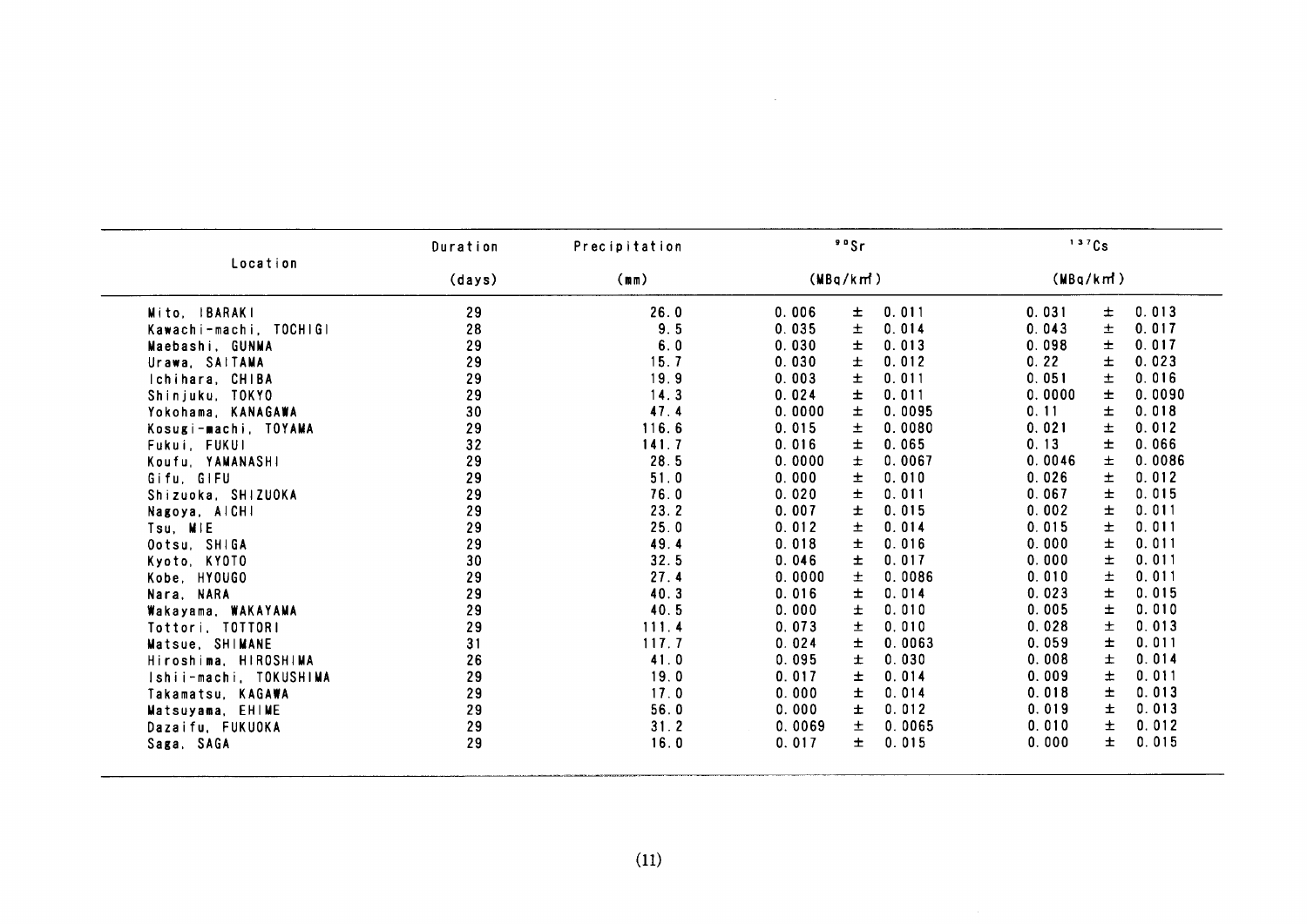| Location                  | Duration | Precipitation | 99Sr     |                 | 137Cs                   |
|---------------------------|----------|---------------|----------|-----------------|-------------------------|
|                           | (days)   | (mm)          | (MBq/km) |                 | (MBq/km)                |
| Nagasaki, NAGASAKI        | 29       | 17.0          | 0.000    | 0.011<br>Ŧ.     | 0.000<br>0.011<br>$\pm$ |
| Uto. KUMAMOTO             | 29       | 56.8          | 0.024    | $\pm$<br>0.014  | $\pm$<br>0.023<br>0.016 |
| Ooita, OOITA              | 29       | 29.0          | 0.035    | 0.016<br>±.     | 0.029<br>±.<br>0.026    |
| Miyazaki, MIYAZAKI        | 29       | 52.1          | 0.0000   | 0.0089<br>Ŧ.    | 0.034<br>$\pm$<br>0.016 |
| Yonagusuku-machi, Okinawa | 29       | 54.5          | 0.000    | 0.012<br>±.     | 0.012<br>$\pm$<br>0.018 |
| <b>March, 1997</b>        |          |               |          |                 |                         |
| Sapporo, HOKKAIDOU        | 33       | 34.5          | 0.0071   | 0.0067<br>±.    | 0.018<br>0.012<br>土     |
| Aomori, AOMORI            | 29       | 40.0          | 0.035    | Ŧ.<br>0.015     | 0.025<br>$\pm$<br>0.018 |
| Morioka, IWATE            | 30       | 45.9          | 0.036    | $\pm$<br>0.0091 | 0.065<br>$\pm$<br>0.018 |
| Onagawa-machi, MIYAGI     | 30       | 41.0          | 0.023    | 0.014<br>Ŧ      | 0.042<br>$\pm$<br>0.017 |
| Yamagata, YAMAGATA        | 30       | 15.8          | 0.003    | $\pm$<br>0.020  | 0.013<br>$\pm$<br>0.020 |
| Ookuma-machi, FUKUSHIMA   | 29       | 87.5          | 0.027    | $\pm$<br>0.012  | 0.024<br>$\pm$<br>0.013 |
| Mito, IBARAKI             | 30       | 79.5          | 0.032    | 0.0086<br>Ŧ     | 0.029<br>士<br>0.018     |
| Kawachi-machi, TOCHIGI    | 30       | 92.9          | 0.016    | 0.013<br>±.     | 0.046<br>$\pm$<br>0.017 |
| Maebashi, GUNMA           | 30       | 58.5          | 0.061    | $\pm$<br>0.017  | 0.062<br>±<br>0.017     |
| Urawa, SAITAMA            | 30       | 69.0          | 0.053    | Ŧ.<br>0.014     | 0.076<br>Ŧ<br>0.016     |
| Ichihara, CHIBA           | 30       | 100.5         | 0.036    | 土<br>0.015      | 0.030<br>$\pm$<br>0.014 |
| Shinjuku, TOKYO           | 30       | 113.8         | 0.017    | $\pm$<br>0.0074 | $\pm$<br>0.017<br>0.012 |
| Yokohama, KANAGAWA        | 32       | 125.7         | 0.014    | 0.014<br>士      | 0.071<br>Ŧ<br>0.017     |
| Kosugi-machi, TOYAMA      | 30       | 77.8          | 0.037    | 0.010<br>Ŧ.     | 0.033<br>$\pm$<br>0.013 |
| Fukui, FUKUI              | 30       | 111.8         | 0.028    | 0.056<br>Ŧ.     | 0.000<br>Ŧ<br>0.055     |
| Koufu, YAMANASHI          | 30       | 56.0          | 0.015    | Ŧ.<br>0.0085    | 0.011<br>$\pm$<br>0.010 |
| Gifu, GIFU                | 30       | 106.5         | 0.015    | 0.011<br>$\pm$  | $\pm$<br>0.000<br>0.011 |
| Shizuoka, SHIZUOKA        | 30       | 145.5         | 0.010    | 0.012<br>±.     | 0.032<br>Ŧ<br>0.013     |
| Nagoya, AICHI             | 30       | 84.6          | 0.018    | 0.014<br>士      | 0.028<br>$\pm$<br>0.012 |
| Tsu, MIE                  | 30       | 65.0          | 0.018    | 0.014<br>士      | 0.012<br>土<br>0.011     |
| Ootsu, SHIGA              | 30       | 110.5         | 0.000    | $\pm$<br>0.013  | 0.011<br>Ŧ.<br>0.011    |
|                           |          |               |          |                 |                         |

 $\sim$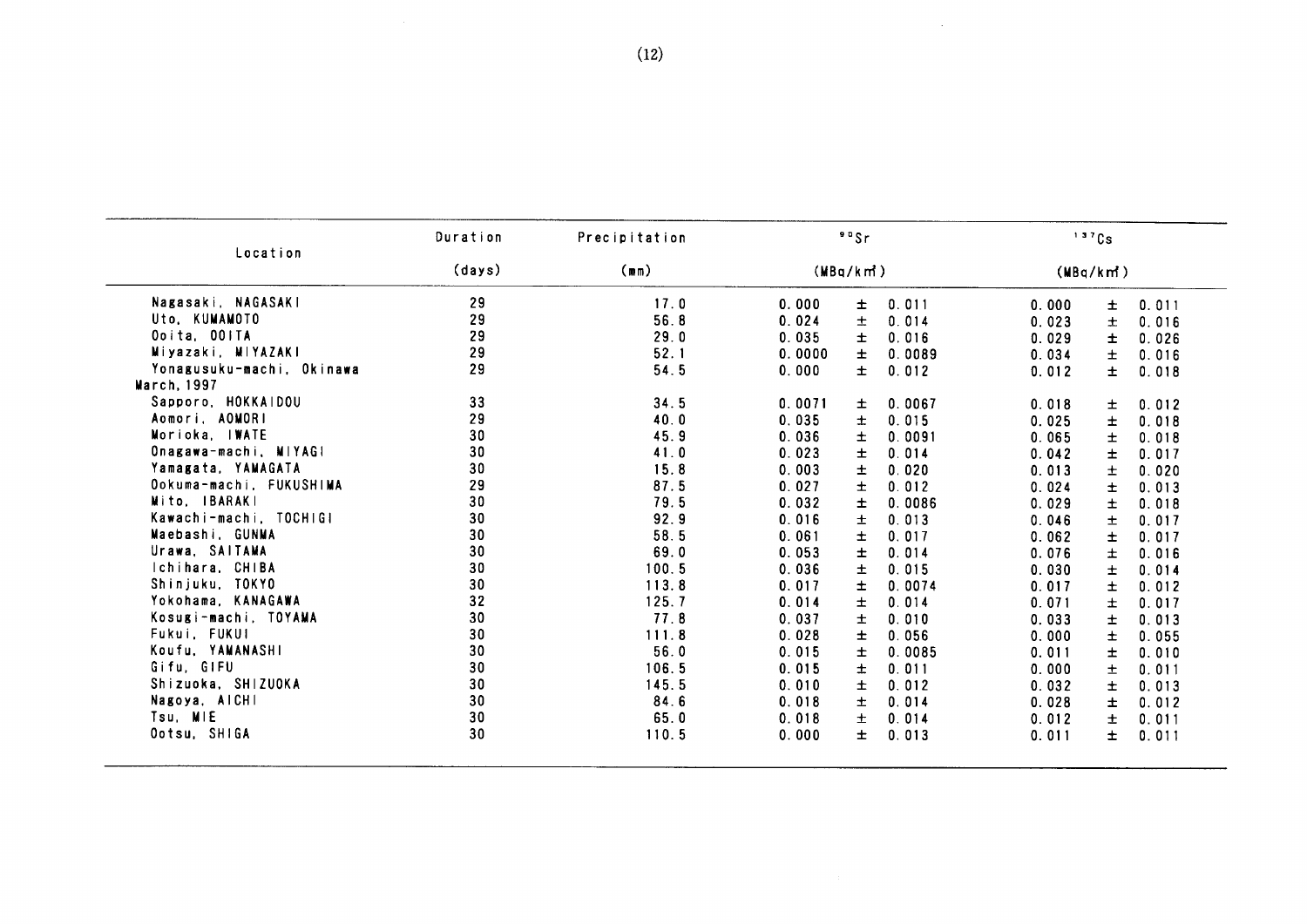| Location                  | Duration | Precipitation | 90Sr     |                 |        | 137Cs           |
|---------------------------|----------|---------------|----------|-----------------|--------|-----------------|
|                           | (days)   | (mn)          | (WBq/km) |                 |        | (MBq/km)        |
| Kyoto, KYOTO              | 33       | 116.5         | 0.048    | 0.017<br>±      | 0.000  | 0.012<br>±.     |
| Kobe, HYOUGO              | 32       | 83.1          | 0.010    | $\pm$<br>0.011  | 0.007  | 0.013<br>±.     |
| Nara, NARA                | 30       | 141.3         | 0.007    | 士<br>0.013      | 0.012  | 土<br>0.012      |
| Wakayama, WAKAYAMA        | 30       | 77.5          | 0.026    | $\pm$<br>0.014  | 0.016  | Ŧ<br>0.012      |
| Tottori, TOTTORI          | 30       | 54.5          | 0.078    | $\pm$<br>0.011  | 0.060  | $\pm$<br>0.015  |
| Matsue, SHIMANE           | 28       | 62.5          | 0.026    | $\pm$<br>0.0064 | 0.024  | Ŧ.<br>0.0085    |
| Hiroshima, HIROSHIMA      | 33       | 96.6          | 0.068    | $\pm$<br>0.029  | 0.0000 | $\pm$<br>0.0095 |
| Ishii-machi, TOKUSHIMA    | 30       | 79.0          | 0.069    | $\pm$<br>0.032  | 0.13   | 土<br>0.021      |
| Takamatsu, KAGAWA         | 30       | 69.5          | 0.011    | ±<br>0.014      | 0.0000 | Ŧ<br>0.0077     |
| Matsuyama, EHIME          | 30       | 93.5          | 0.002    | $\pm$<br>0.013  | 0.000  | 土<br>0.012      |
| Dazaifu, FUKUOKA          | 30       | 79.5          | 0.011    | $\pm$<br>0.0070 | 0.011  | 土<br>0.011      |
| Saga, SAGA                | 30       | 123.3         | 0.000    | $\pm$<br>0.011  | 0.0045 | Ŧ<br>0.0096     |
| Nagasaki, NAGASAKI        | 30       | 72.5          | 0.000    | 0.014<br>士      | 0.004  | 0.012<br>±.     |
| Uto, KUMAMOTO             | 30       | 109.0         | 0.000    | $\pm$<br>0.012  | 0.0000 | Ŧ.<br>0.0084    |
| Ooita, OOITA              | 30       | 89.3          | 0.002    | $\pm$<br>0.011  | 0.012  | $\pm$<br>0.012  |
| Miyazaki, MIYAZAKI        | 30       | 144.1         | 0.005    | $\pm$<br>0.014  | 0.039  | $\pm$<br>0.014  |
| Yonagusuku-machi, Okinawa | 30       | 100.5         | 0.030    | Ŧ.<br>0.017     | 0.001  | $\pm$<br>0.012  |
|                           |          |               |          |                 |        |                 |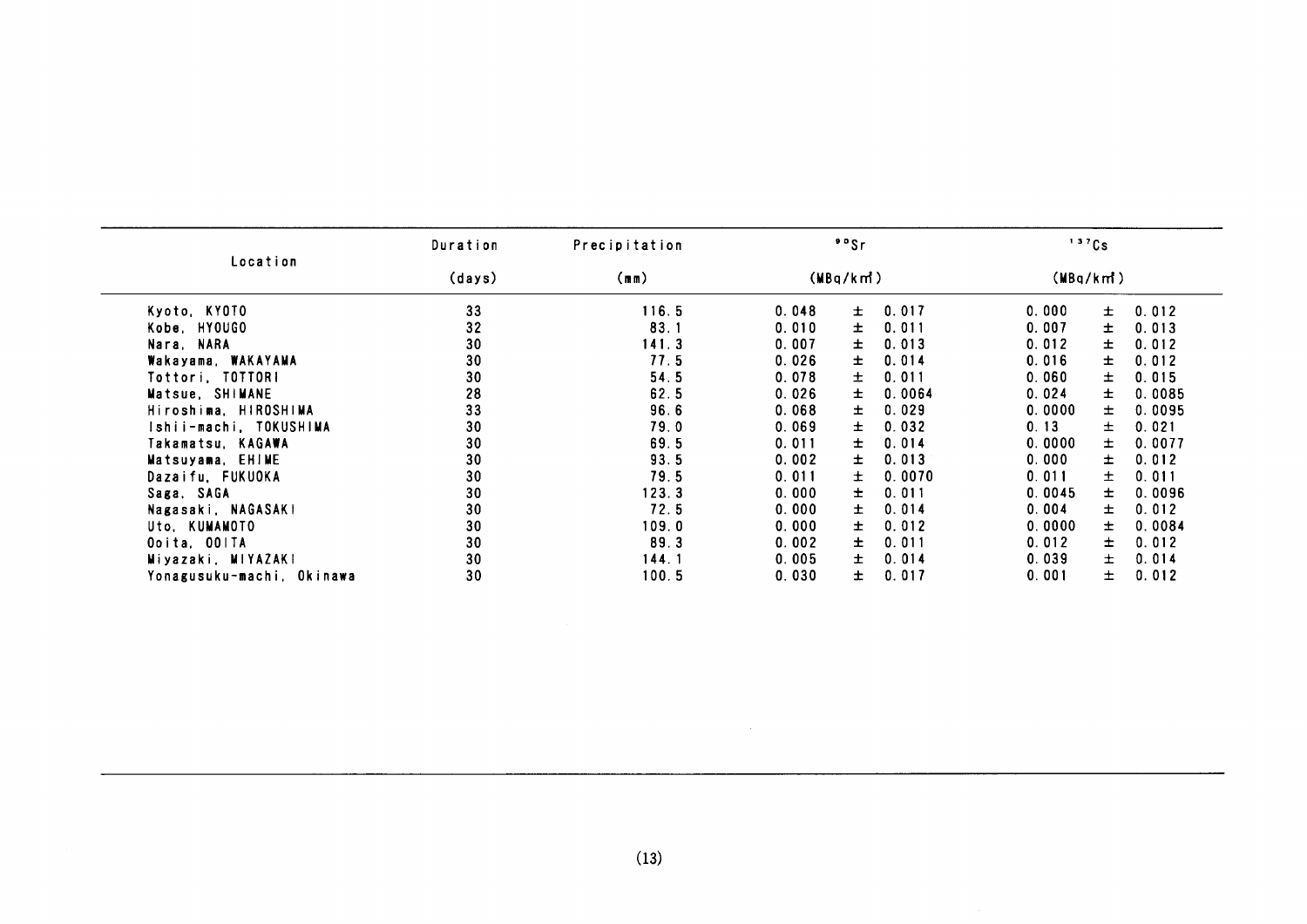#### (1)-2 Strontuim-90 and Cesium-137in Rain and Dry Fal10ut(for YHO program) (from Oct. 1996 to Mar. 1997)

-COntinued fron No.118 0f this publication-

#### Table (1)-2 : Strontium-90 and Cesium-137 in Rain and Dry Fallout

|                      | Duration | Precipitation | 90Sr   |          |        |          | 137Cs |        |  |
|----------------------|----------|---------------|--------|----------|--------|----------|-------|--------|--|
| Location             | (days)   | (mm)          |        | (MBq/km) |        | (MBq/km) |       |        |  |
| October, 1996        |          |               |        |          |        |          |       |        |  |
| Akita, AKITA         | 32       | 161.9         | 0.052  | 士        | 0.018  | 0.0045   | ±.    | 0.0075 |  |
| Chiba, CHIBA         | 32       | 80.6          | 0.000  | 士        | 0.011  | 0.000    | 士     | 0.011  |  |
| Niigata, NIIGATA     | 32       | 75.3          | 0.000  | $\pm$    | 0.011  | 0.033    | ±.    | 0.016  |  |
| Kanazawa, ISHIKAWA   | 31       | 114.0         | 0.023  | $\pm$    | 0.014  | 0.013    | $\pm$ | 0.0095 |  |
| Nagano, NAGANO       | 32       | 47.1          | 0.011  | $\pm$    | 0.013  | 0.000    | 士     | 0.011  |  |
| Osaka, OSAKA         | 32       | 106.9         | 0.024  | $\pm$    | 0.010  | 0.010    | Ŧ.    | 0.011  |  |
| Okayama, OKAYAMA     | 32       | 110.4         | 0.0086 | 士        | 0.0065 | 0.000    | Ŧ     | 0.014  |  |
| Yamaguchi, YAMAGUCH! | 32       | 56.5          | 0.0000 | $\pm$    | 0.0051 | 0.0000   | $\pm$ | 0.0093 |  |
| Kochi, KOCHI         | 32       | 137.2         | 0.051  | $\pm$    | 0.011  | 0.018    | $\pm$ | 0.014  |  |
| Kagoshima, KAGOSHIMA | 32       | 10.5          | 0.027  | $\pm$    | 0.012  | 0.010    | $\pm$ | 0.015  |  |
| November, 1996       |          |               |        |          |        |          |       |        |  |
| Akita, AKITA         | 32       | 237.7         | 0.066  | 土        | 0.023  | 0.006    | ±.    | 0.011  |  |
| Chiba, CHIBA         | 32       | 109.6         | 0.005  | $\pm$    | 0.013  | 0.025    | Ŧ     | 0.013  |  |
| Niigata, NIIGATA     | 32       | 218.2         | 0.015  | $\pm$    | 0.013  | 0.034    | 士     | 0.013  |  |
| Kanazawa, ISHIKAWA   | 28       | 250.0         | 0.017  | 土        | 0.012  | 0.017    | 士     | 0.011  |  |
| Nagano, NAGANO       | 33       | 37.6          | 0.0020 | 士        | 0.0091 | 0.010    | ±.    | 0.0099 |  |
| Osaka, OSAKA         | 32       | 63.6          | 0.0089 | $\pm$    | 0.0077 | 0.008    | Ŧ     | 0.011  |  |
| Okayama, OKAYAMA     | 32       | 40.0          | 0.015  | $\pm$    | 0.010  | 0.0000   | $\pm$ | 0.0099 |  |
| Yamaguchi, YAMAGUCHI | 32       | 56.5          | 0.0051 | 士        | 0.0061 | 0.000    | 土     | 0.015  |  |
| Kochi, KOCHI         | 32       | 45.3          | 0.034  | Ŧ        | 0.013  | 0.000    | 士     | 0.011  |  |
| Kagoshima, KAGOSHIMA | 32       | 79.0          | 0.037  | Ŧ        | 0.014  | 0.022    | Ŧ.    | 0.015  |  |
| December, 1996       |          |               |        |          |        |          |       |        |  |
| Akita, AKITA         | 36       | 200.8         | 0.012  | ±.       | 0.018  | 0.039    | ±.    | 0.014  |  |
| Chiba, CHIBA         | 36       | 57.4          | 0.010  | ±.       | 0.012  | 0.027    | ±     | 0.011  |  |
| Niigata, NIIGATA     | 36       | 228.8         | 0.029  | Ŧ.       | 0.0088 | 0.035    | 土     | 0.017  |  |
| Kanazawa, ISHIKAWA   | 31       | 391.0         | 0.055  | ±.       | 0.016  | 0.027    | Ŧ     | 0.012  |  |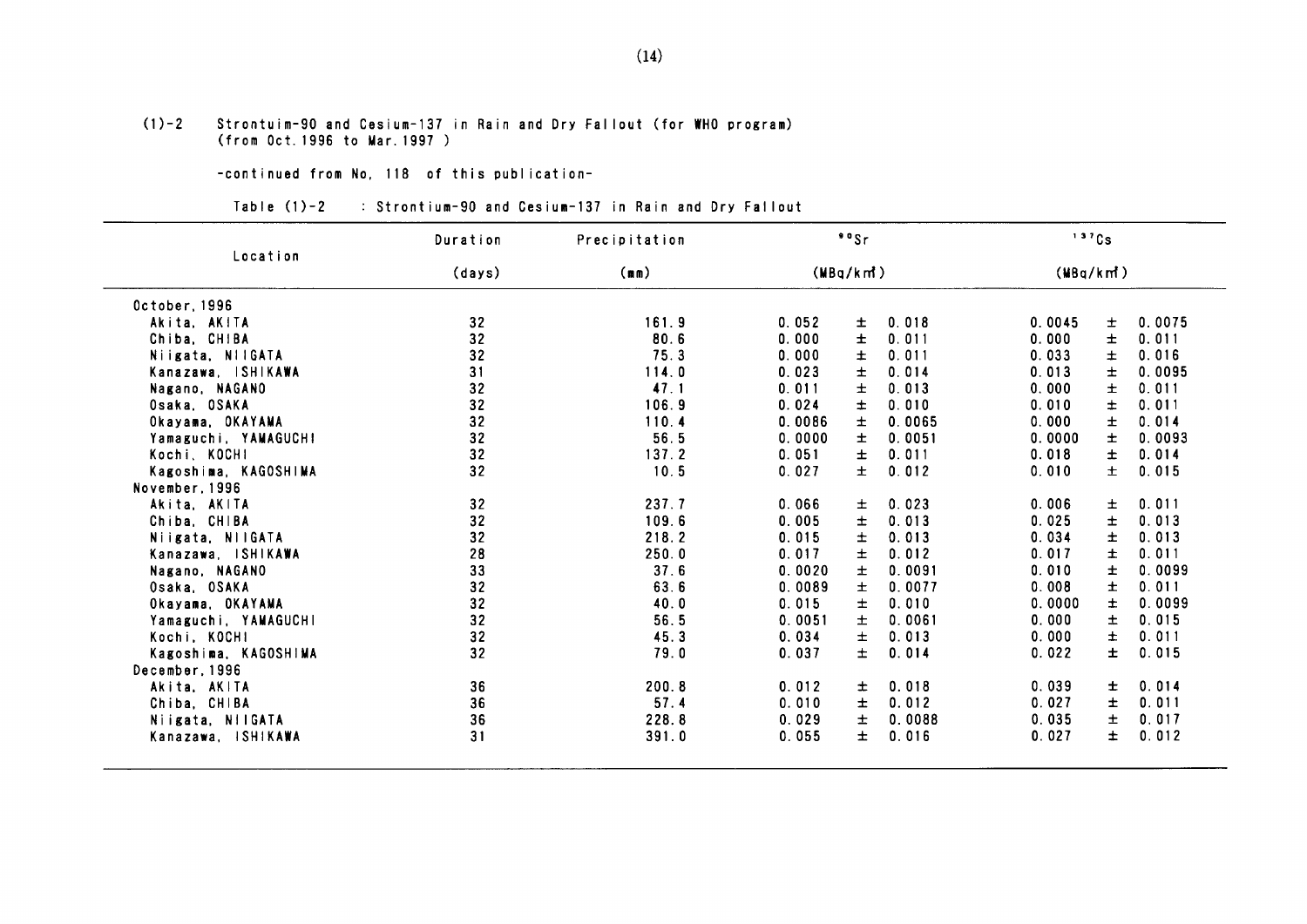| Location             | Duration | Precipitation |        | 99Sr     |        | 137Cs    |       |        |
|----------------------|----------|---------------|--------|----------|--------|----------|-------|--------|
|                      | (days)   | (mn)          |        | (MBq/km) |        | (MBq/km) |       |        |
| Nagano, NAGANO       | 30       | 47.3          | 0.000  | 土        | 0.020  | 0.000    | Ŧ.    | 0.014  |
| Osaka, OSAKA         | 36       | 106.3         | 0.000  | $\pm$    | 0.018  | 0.000    | Ŧ     | 0.015  |
| Okayama, OKAYAMA     | 36       | 48.4          | 0.020  | 士        | 0.011  | 0.002    | $\pm$ | 0.012  |
| Yamaguchi, YAMAGUCHI | 36       | 68.5          | 0.030  | $\pm$    | 0.014  | 0.012    | $\pm$ | 0.015  |
| Kochi, KOCHI         | 36       | 120.0         | 0.075  | $\pm$    | 0.018  | 0.012    | $\pm$ | 0.011  |
| Kagoshima, KAGOSHIMA | 26       | 83.0          | 0.051  | Ŧ.       | 0.016  | 0.032    | $\pm$ | 0.016  |
| January, 1997        |          |               |        |          |        |          |       |        |
| Akita, AKITA         | 29       | 148.6         | 0.000  | $\pm$    | 0.015  | 0.037    | Ŧ     | 0.013  |
| Chiba, CHIBA         | 29       | 32.2          | 0.018  | 士        | 0.015  | 0.045    | Ŧ.    | 0.013  |
| Niigata, NIIGATA     | 29       | 87.5          | 0.040  | 士        | 0.0094 | 0.046    | Ŧ     | 0.018  |
| Kanazawa, ISHIKAWA   | 34       | 169.5         | 0.022  | 土        | 0.013  | 0.040    | $\pm$ | 0.018  |
| Nagano, NAGANO       | 34       | 46.6          | 0.0000 | $\pm$    | 0.0081 | 0.000    | Ŧ     | 0.010  |
| Osaka, OSAKA         | 29       | 32.3          | 0.041  | $\pm$    | 0.019  | 0.019    | 士     | 0.018  |
| Okayama, OKAYAMA     | 29       | 24.4          | 0.000  | $\pm$    | 0.011  | 0.0000   | $\pm$ | 0.0092 |
| Yamaguchi, YAMAGUCHI | 29       | 54.5          | 0.021  | $\pm$    | 0.012  | 0.014    | Ŧ     | 0.012  |
| Kochi, KOCHI         | 29       | 30.5          | 0.063  | $\pm$    | 0.017  | 0.0000   | $\pm$ | 0.0097 |
| Kagoshima, KAGOSHIMA | 36       | 30.0          | 0.075  | Ŧ        | 0.018  | 0.027    | $\pm$ | 0.014  |
| Febraly, 1997        |          |               |        |          |        |          |       |        |
| Akita. AKITA         | 29       | 103.1         | 0.019  | 土        | 0.014  | 0.036    | 士     | 0.013  |
| Chiba, CHIBA         | 29       | 19.3          | 0.054  | 士        | 0.018  | 0.25     | 士     | 0.023  |
| Niigata, NIIGATA     | 29       | 75.2          | 0.032  | 土        | 0.0090 | 0.063    | 士     | 0.020  |
| Kanazawa, ISHIKAWA   | 31       | 39.0          | 0.000  | Ŧ        | 0.012  | 0.014    | 士     | 0.012  |
| Nagano, NAGANO       | 29       | 41.4          | 0.0000 | Ŧ        | 0.0082 | 0.0000   | 士     | 0.0097 |
| Osaka, OSAKA         | 29       | 32.0          | 0.027  | Ŧ        | 0.015  | 0.0000   | $\pm$ | 0.0099 |
| Okayama, OKAYAMA     | 29       | 25.2          | 0.000  | $\pm$    | 0.011  | 0.0000   | $\pm$ | 0.0079 |
| Yamaguchi, YAMAGUCHI | 29       | 44.0          | 0.020  |          | 0.0075 |          |       | 0.012  |
| Kochi, KOCHI         | 29       |               |        | 士        |        | 0.003    | $\pm$ |        |
|                      |          | 33.5          | 0.053  | Ŧ.       | 0.011  | 0.006    | Ŧ     | 0.012  |

 $\sim 10^{-11}$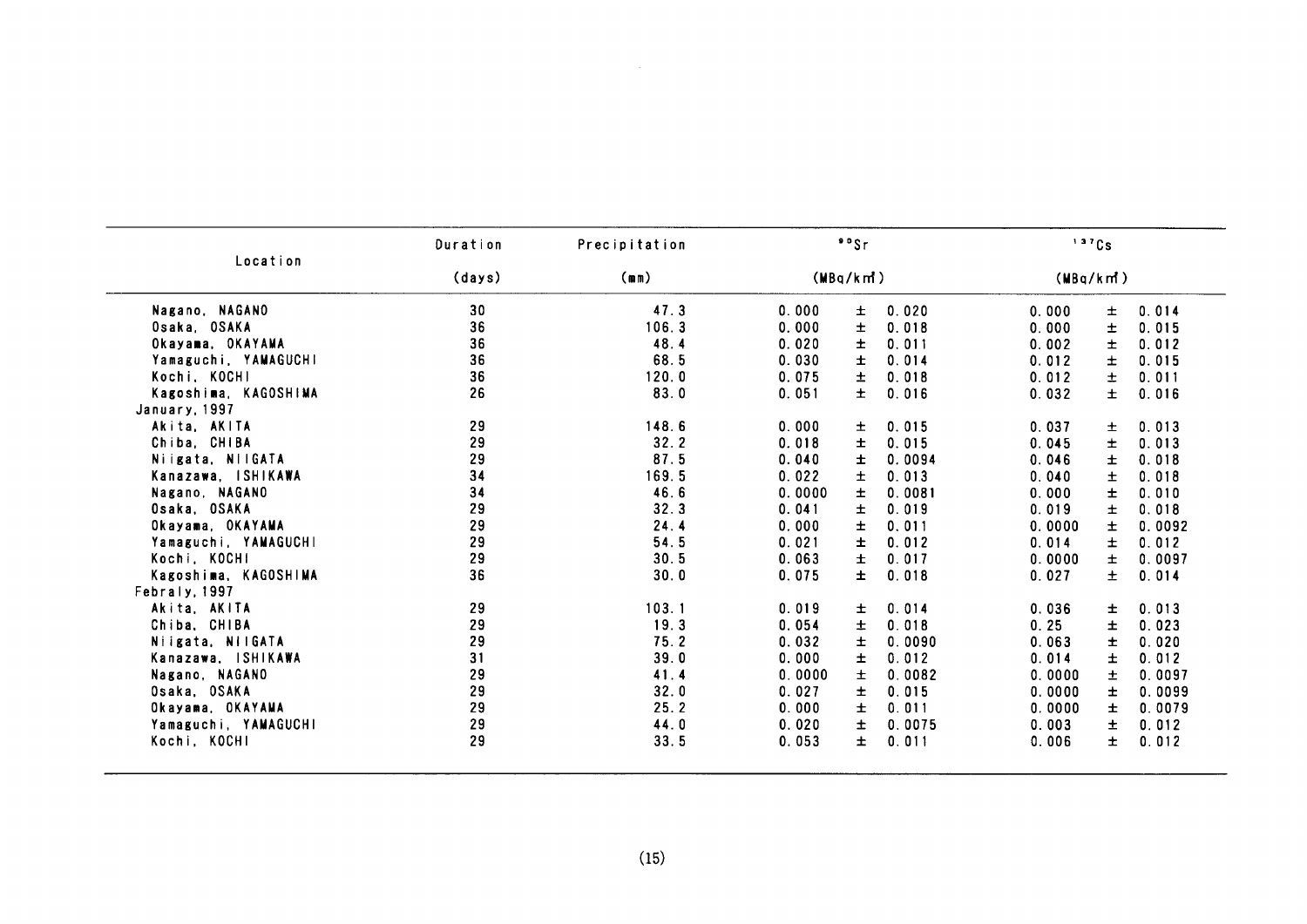| Location             |        |       |       | "Sr      |       |          | 137Cs |        |
|----------------------|--------|-------|-------|----------|-------|----------|-------|--------|
|                      | (days) | (mn)  |       | (MBq/km) |       | (MBq/km) |       |        |
| Kagoshima, KAGOSHIMA | 29     | 33.5  | 0.046 | $\pm$    | 0.017 | 0.004    | $\pm$ | 0.012  |
| March, 1997          |        |       |       |          |       |          |       |        |
| Akita, AKITA         | 30     | 66.5  | 0.021 | 士        | 0.012 | 0.020    | $\pm$ | 0.013  |
| Chiba, CHIBA         | 30     | 91.1  | 0.003 | $\pm$    | 0.014 | 0.088    | $\pm$ | 0.022  |
| Niigata, NIIGATA     | 30     | 76.6  | 0.059 | ±.       | 0.012 | 0.050    | 土     | 0.020  |
| Kanazawa, ISHIKAWA   | 32     | 19.5  | 0.047 | ±.       | 0.015 | 0.039    | $\pm$ | 0.014  |
| Nagano, NAGANO       | 30     | 40.4  | 0.011 | ±.       | 0.012 | 0.018    | $\pm$ | 0.011  |
| Osaka, OSAKA         | 29     | 102.2 | 0.012 | ±.       | 0.018 | 0.000    | ±.    | 0.013  |
| Okayama, OKAYAMA     | 30     | 78.1  | 0.000 | ±.       | 0.013 | 0.0000   | ±.    | 0.0088 |
| Yamaguchi, YAMAGUCHI | 30     | 112.5 | 0.000 | $\pm$    | 0.012 | 0.004    | $\pm$ | 0.012  |
| Kochi, KOCHI         | 30     | 160.0 | 0.045 | $\pm$    | 0.018 | 0.024    | $\pm$ | 0.012  |
| Kagoshima, KAGOSHIMA | 32     | 153.0 | 0.021 | $\pm$    | 0.014 | 0.037    | 士。    | 0.014  |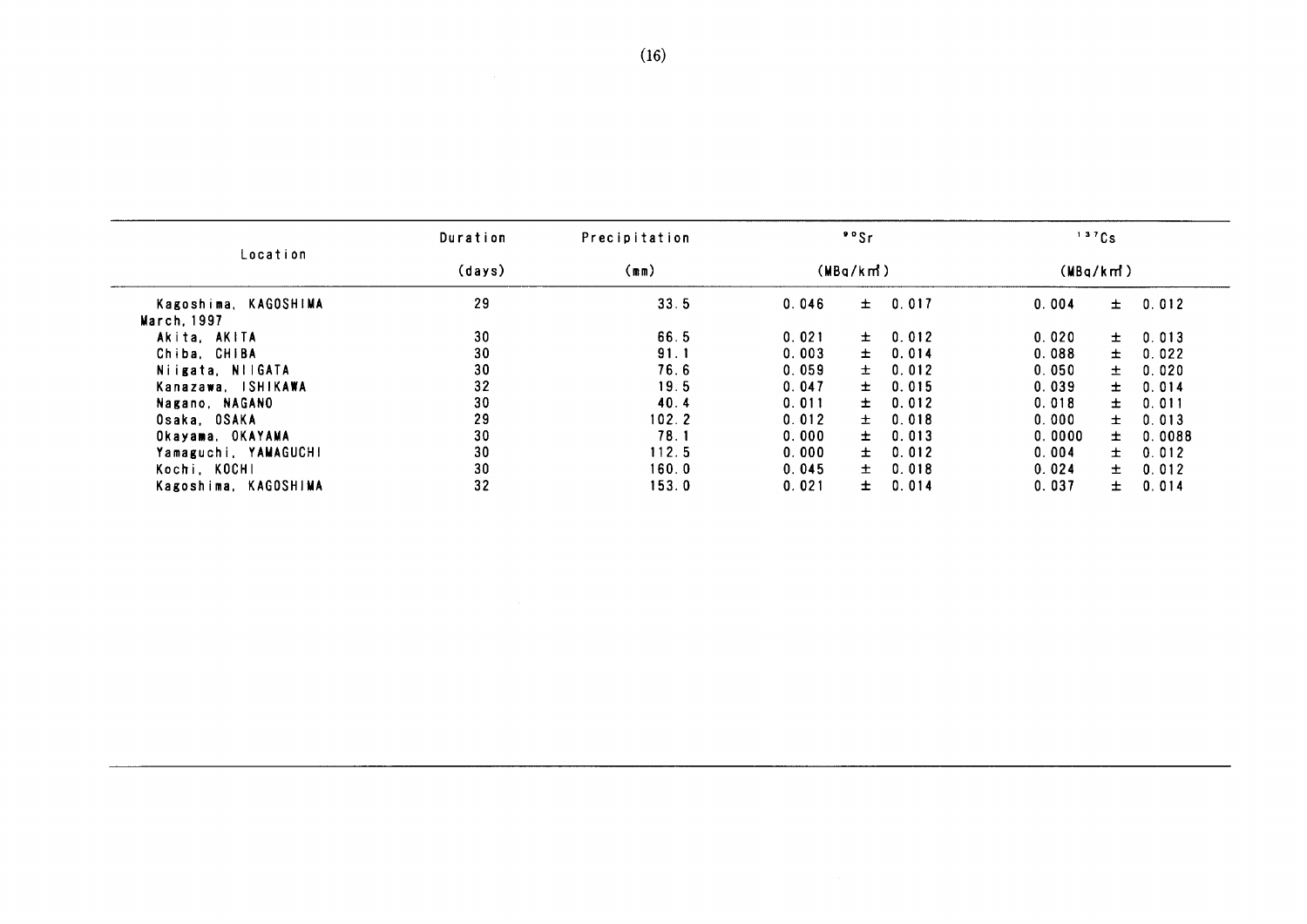#### $(2)$ Strontium-90 and Cesium-137 in Airborne Dust (from Oct. 1996 to Mar. 1997 )

#### -continued from No.118 of this publication-

#### :Strontium-90 and Cesium-137 in Airborne Dust Table (2)

| Location                | Sampling  | Absorption<br>volume |         | 9 <sup>9</sup> Sr     |         |         | 137Cs                 |         |
|-------------------------|-----------|----------------------|---------|-----------------------|---------|---------|-----------------------|---------|
|                         | period    | (m <sup>2</sup> )    |         | (mBq/m <sup>3</sup> ) |         |         | (mBq/m <sup>3</sup> ) |         |
|                         |           |                      |         |                       |         |         |                       |         |
| October~December,1996   |           |                      |         |                       |         |         |                       |         |
| Morioka, IWATE          | $10 - 12$ | 11, 184.0            | 0.00017 | ±.                    | 0.00048 | 0.00029 | 士                     | 0.00037 |
| Akita, AKITA            | $10 - 12$ | 10,800.0             | 0.00070 | Ŧ.                    | 0.00055 | 0.00000 | 士                     | 0.00026 |
| Yamagata, YAMAGATA      | $10 - 12$ | 12, 960.0            | 0.00053 | 士                     | 0.00042 | 0.00054 | 土                     | 0.00046 |
| Ookuma-machi, FUKUSHIMA | $10 - 12$ | 11, 836.7            | 0.00000 | 土                     | 0.00030 | 0.00067 | 土                     | 0.00047 |
| Mito, IBARAKI           | $10 - 12$ | 8,991.5              | 0.00000 | 士                     | 0.00048 | 0.00046 | 土                     | 0.00038 |
| Kawachi-machi, TOCHIGI  | $10 - 12$ | 13, 946.0            | 0.00000 | 士                     | 0.00034 | 0.00006 | ±.                    | 0.00025 |
| Maebashi, GUNMA         | $10 - 12$ | 13, 962.9            | 0.00000 | 士                     | 0.00038 | 0.00014 | 士                     | 0.00026 |
| Ichihara, CHIBA         | $10 - 12$ | 9,720.6              | 0.00000 | 士                     | 0.00032 | 0.00000 | ±.                    | 0.00053 |
| Yokohama, KANAGAWA      | $10 - 12$ | 10,899.0             | 0.00000 | 土                     | 0.00029 | 0.00000 | 土                     | 0.00049 |
| Niigata, NIIGATA        | $10 - 12$ | 10, 145.0            | 0.00000 | 士                     | 0.00040 | 0.00000 | 士                     | 0.00052 |
| Kosugi-machi, TOYAMA    | $10 - 12$ | 18, 488.0            | 0.00026 | 士                     | 0.00030 | 0.00031 | 士                     | 0.00019 |
| Fukui, FUKUI            | $10 - 12$ | 13, 113.9            | 0.00030 | 士                     | 0.00029 | 0.00048 | ±.                    | 0.00043 |
| Koufu, YAMANASHI        | $10 - 12$ | 14, 360.0            | 0.00000 | 士                     | 0.00035 | 0.00000 | 士                     | 0.00024 |
| Nagano, NAGANO          | $10 - 12$ | 11,820.0             | 0.00000 | 士                     | 0.00037 | 0.0014  | 士                     | 0.00053 |
| Gifu, GIFU              | $10 - 12$ | 11, 454.0            | 0.00011 | 士                     | 0.00041 | 0.00000 | 士                     | 0.00049 |
| Hamaoka-machi, SHIZUOKA | $10 - 12$ | 10, 100.0            | 0.00036 | 土                     | 0.00057 | 0.00008 | 土                     | 0.00037 |
| Nagoya, AICHI           | $10 - 12$ | 11,579.0             | 0.00042 | 士                     | 0.00032 | 0.00063 | 士                     | 0.00049 |
| Ootsu, SHIGA            | $10 - 12$ | 10, 857.0            | 0.00024 | 土                     | 0.00033 | 0.00000 | 土                     | 0.00047 |
| Tsu, MIE                | $10 - 12$ | 13,680.0             | 0.00000 | 土                     | 0.00037 | 0.00000 | 土                     | 0.00028 |
| Kyoto, KYOTO            | $10 - 12$ | 9,778.0              | 0.00057 | ±                     | 0.00039 | 0.00017 | 士                     | 0.00060 |
| Osaka, OSAKA            | $10 - 12$ | 14, 344.0            | 0.00019 | ±                     | 0.00025 | 0.00000 | 土                     | 0.00033 |
| Kobe, HYOUGO            | $10 - 12$ | 10, 291.0            | 0.0010  | 土                     | 0.00059 | 0.00000 | 土                     | 0.00049 |
| Nara, NARA              | $10 - 12$ | 10, 786.1            | 0.00067 | 士                     | 0.00049 | 0.00018 | 士                     | 0.00047 |
| Wakayama, WAKAYAMA      | $10 - 12$ | 10, 368.0            | 0.00000 | 土                     | 0.00051 | 0.00000 | 士                     | 0.00033 |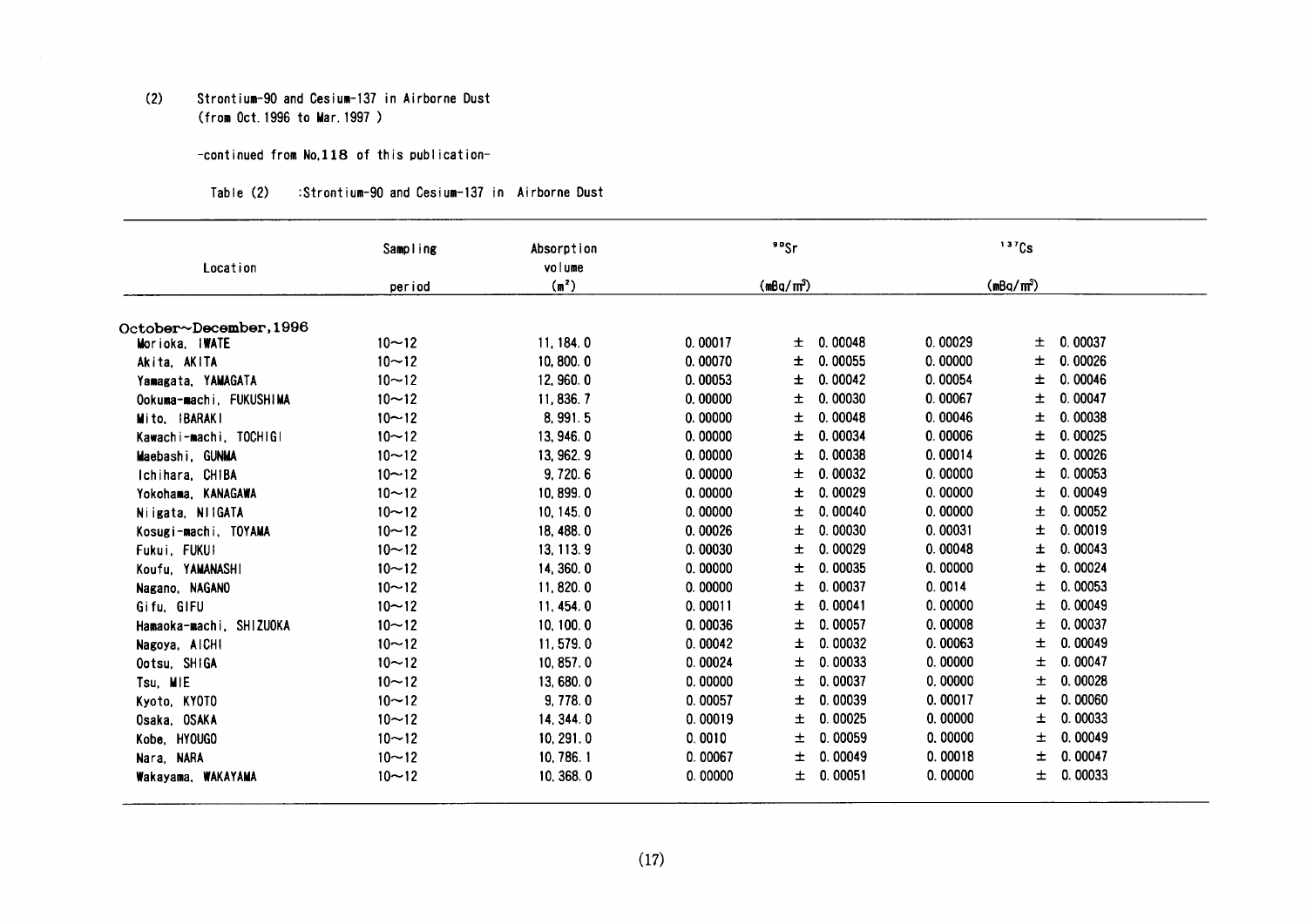| Location               | Sampling   | Absorption<br>volume |         | 90Sr                  |         | 137Cs                 |  |
|------------------------|------------|----------------------|---------|-----------------------|---------|-----------------------|--|
|                        | period     | (m <sup>2</sup> )    |         | (mBq/m <sup>3</sup> ) |         | (mBq/m <sup>3</sup> ) |  |
|                        |            |                      |         |                       |         |                       |  |
| Tottori, TOTTORI       | $10 - 12$  | 14, 797.0            | 0.00000 | 0.00025<br>±.         | 0.00051 | 0.00027<br>士          |  |
| Okayama, OKAYAMA       | $10 - 12$  | 12, 815.0            | 0.00014 | 0.00038<br>土          | 0.00032 | 0.00031<br>土          |  |
| Hiroshima, HIROSHIMA   | $10 - 12$  | 8,928.0              | 0.00000 | 0.00033<br>土          | 0.00000 | 0.00043<br>士          |  |
| Yamaguchi, YAMAGUCHI   | $10 - 12$  | 18,018.0             | 0.00012 | 0.00020<br>士          | 0.00061 | 0.00033<br>±          |  |
| Tokushima, TOKUSHIMA   | $10 - 12$  | 10,080.0             | 0.00000 | 0.00033<br>土          | 0.00062 | 0.00056<br>土          |  |
| Takamatsu, KAGAWA      | $10 - 12$  | 15, 126. 2           | 0.00000 | 0.00029<br>士          | 0.00000 | 0.00023<br>士          |  |
| Saga, SAGA             | $10 - 12$  | 7, 499.4             | 0.00000 | 0.00041<br>士          | 0.00055 | 0.00069<br>±          |  |
| Nagasaki, NAGASAKI     | $10 - 12$  | 10, 368.0            | 0.00039 | 0.00036<br>±          | 0.00053 | 0.00051<br>士          |  |
| Uto, KUMAMOTO          | $10 - 12$  | 10, 313.0            | 0.00067 | 0.00065<br>士          | 0.00000 | ±<br>0.00033          |  |
| Ooita, OOITA           | $10 - 12$  | 10, 451.0            | 0.00013 | 0.00046<br>士          | 0.00000 | 0.00049<br>士          |  |
| Miyazaki, MIYAZAKI     | $10 - 12$  | 14, 508.0            | 0.00046 | 0.00039<br>土          | 0.00006 | 0.00021<br>士          |  |
| January~March, 1997    |            |                      |         |                       |         |                       |  |
| Morioka, IWATE         | $1 - 3$    | 11, 849.0            | 0.00005 | 0.00042<br>Ŧ.         | 0.00039 | 0.00027<br>士          |  |
| Akita, AKITA           | $1 - 3$    | 10, 800.0            | 0.00000 | 0.00050<br>士          | 0.00000 | 0.00033<br>土          |  |
| Yamagata, YAMAGATA     | $1 \sim 3$ | 12, 960.0            | 0.00000 | 0.00036<br>土          | 0.00000 | 0.00026<br>士          |  |
| Mito, IBARAKI          | $1 - 3$    | 9,072.6              | 0.00000 | 0.00050<br>士          | 0.0031  | 0.00061<br>Ŧ.         |  |
| Kawachi-machi, TOCHIGI | $1 - 3$    | 14, 030.4            | 0.00000 | 0.00040<br>土          | 0.00000 | 0.00024<br>土          |  |
| Maebashi, GUNMA        | $1 - 3$    | 13, 253.8            | 0.00005 | 0.00044<br>±          | 0.00000 | 0.00029<br>土          |  |
| Ichihara, CHIBA        | $1 - 3$    | 10, 014.5            | 0.00025 | 0.00033<br>士          | 0.00016 | 0.00057<br>士          |  |
| Yokohama, KANAGAWA     | $1 \sim 3$ | 10, 295.0            | 0.0013  | 0.00063<br>±          | 0.00000 | 0.00036<br>士          |  |
| Niigata, NIIGATA       | $1 - 3$    | 10, 145, 0           | 0.00006 | 0.00054<br>士          | 0.00000 | 0.00031<br>土          |  |
| Kosugi-machi, TOYAMA   | $1 - 3$    | 18, 392.0            | 0.00000 | 0.00027<br>±          | 0.00004 | 0.00020<br>±          |  |
| Fukui, FUKUI           | $1 - 3$    | 13, 342. 8           | 0.00000 | 0.00036<br>士          | 0.00000 | 0.00025<br>土          |  |
| Koufu, YAMANASHI       | $1 - 3$    | 13, 952.0            | 0.00000 | 0.00043<br>土          | 0.00000 | 0.00025<br>土          |  |
| Nagano, NAGANO         | $1 - 3$    | 12, 489.0            | 0.00064 | 0.00050<br>±          | 0.00000 | 0.00040<br>±.         |  |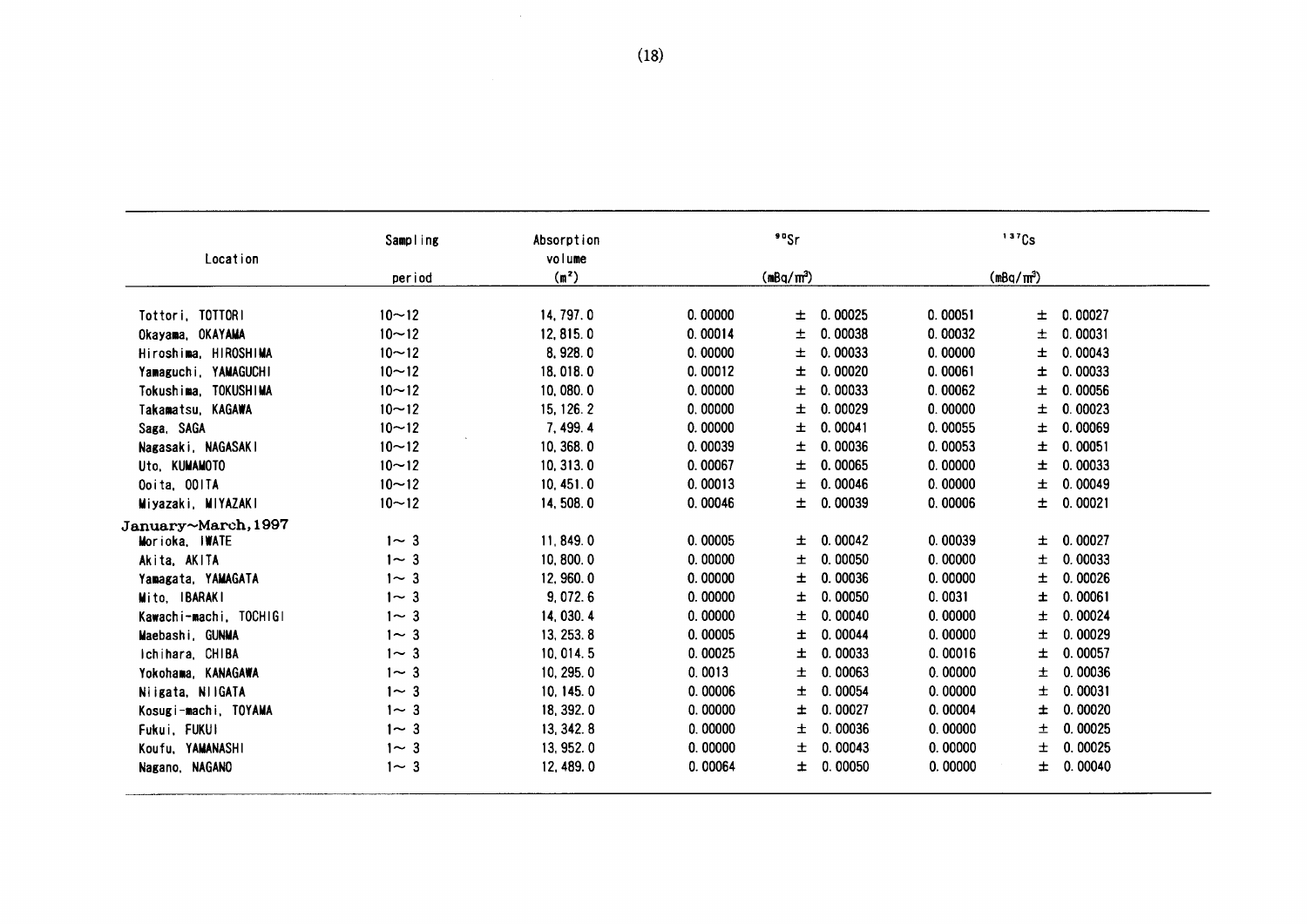| Location                | Sampling   | Absorption<br>volume |         | 90Sr                  |           |         | 137Cs       |         |
|-------------------------|------------|----------------------|---------|-----------------------|-----------|---------|-------------|---------|
|                         | period     | $(\mathbb{n}^2)$     |         | (mBq/m <sup>3</sup> ) |           |         | $(mBq/m^3)$ |         |
| Gifu, GIFU              | $1 - 3$    | 11,634.0             | 0.00000 | Ŧ                     | 0.00038   | 0.00020 | 土           | 0.00033 |
| Hamaoka-machi, SHIZUOKA | $1 - 3$    | 10, 280.0            | 0.00065 | 士                     | 0.00060   | 0.0012  | Ŧ           | 0.00043 |
| Nagoya, AICHI           | $1 - 3$    | 11, 297.0            | 0.00000 | Ŧ.                    | 0.00048   | 0.00017 | Ŧ.          | 0.00035 |
| Ootsu, SHIGA            | $1 - 3$    | 11,022.0             | 0.0013  | Ŧ                     | 0.00056   | 0.00000 | Ŧ           | 0.00030 |
| Tsu, MIE                | $1 - 3$    | 14, 330.0            | 0.00000 | ±                     | 0.00034   | 0.00003 | Ŧ.          | 0.00028 |
| Kyoto, KYOTO            | $1 - 3$    | 9, 927.0             | 0.00020 | 士                     | 0.00034   | 0.00000 | Ŧ           | 0.00060 |
| Osaka, OSAKA            | $1 - 3$    | 14, 753.0            | 0.00000 | Ŧ                     | 0.00031   | 0.00000 | Ŧ           | 0.00024 |
| Kobe, HYOUGO            | $1 - 3$    | 10, 211.0            | 0.00000 | Ŧ                     | 0.00052   | 0.00000 | 土           | 0.00030 |
| Nara, NARA              | $1 - 3$    | 10, 801.7            | 0.00000 | ±                     | 0.00038   | 0.00000 | 土           | 0.00032 |
| Wakayama, WAKAYAMA      | $1 - 3$    | 10, 368.0            | 0.00000 | Ŧ                     | 0.00053   | 0.00000 | Ŧ           | 0.00025 |
| Tottori, TOTTOR!        | $1 - 3$    | 14, 734.0            | 0.00004 | Ŧ                     | 0.00034   | 0.00055 | Ŧ           | 0.00029 |
| Okayama, OKAYAMA        | $1 - 3$    | 12,866.0             | 0.00041 | ±                     | 0.00048   | 0.00000 | 土           | 0.00030 |
| Hiroshima, HIROSHIMA    | $1 - 3$    | 10,676.0             | 0.00000 | 士                     | 0.00031   | 0.00072 | Ŧ.          | 0.00039 |
| Yamaguchi, YAMAGUCHI    | $1 - 3$    | 18, 792.0            | 0.00000 | 土                     | 0.00027   | 0.00031 | 土           | 0.00018 |
| Tokushima, TOKUSHIMA    | $1 - 3$    | 10,080.0             | 0.00071 | 士                     | 0.00039   | 0.00000 | Ŧ.          | 0.00055 |
| Takamatsu, KAGAWA       | $1 - 3$    | 14, 937.0            | 0.00072 | 土                     | 0.00040   | 0.00000 | Ŧ           | 0.00025 |
| Saga, SAGA              | $1 \sim 3$ | 8, 437.3             | 0.0011  | ±                     | 0.00078   | 0.00063 | Ŧ           | 0.00049 |
| Nagasaki, NAGASAKI      | $1 - 3$    | 10,368.0             | 0.00078 | 士                     | 0.00063   | 0.00000 | 士           | 0.00032 |
| Uto, KUMAMOTO           | $1 - 3$    | 9,726.0              | 0.00038 | ±                     | 0.00062   | 0.00000 | Ŧ           | 0.00038 |
| Ooita, OOITA            | $1 \sim 3$ | 10, 398.0            | 0.00000 | $\pm$                 | 0.00054   | 0.00000 | Ŧ           | 0.00032 |
| Miyazaki, MIYAZAKI      | $1 - 3$    | 13,041.0             | 0.00032 | ±.                    | 0.00049   | 0.00036 | Ŧ           | 0.00031 |
| Febraly~March, 1997     |            |                      |         |                       |           |         |             |         |
| Ookuma-machi, FUKUSHIMA | $2 - 3$    | 7,599.0              | 0.00033 |                       | ± 0.00077 | 0.00000 | 土           | 0.00045 |
|                         |            |                      |         |                       |           |         |             |         |
|                         |            |                      |         |                       |           |         |             |         |
|                         |            |                      | (19)    |                       |           |         |             |         |
|                         |            |                      |         |                       |           |         |             |         |
|                         |            |                      |         |                       |           |         |             |         |
|                         |            |                      |         |                       |           |         |             |         |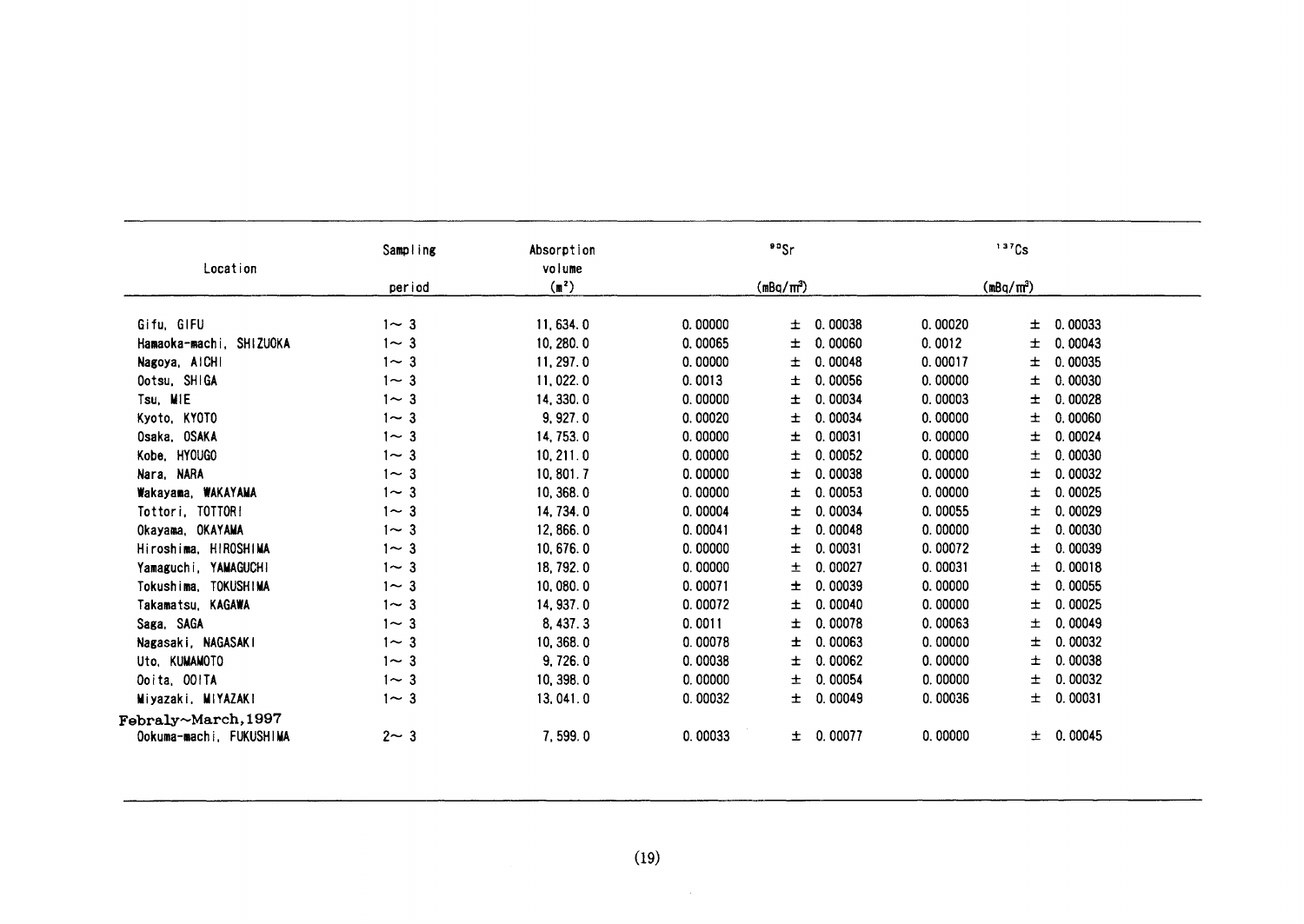#### $(3)$ Strontium-90 and cesium-137 in Service Water (from Oct. 1996 to Mar. 1997)

## -continued from No, 118 of this publication-

#### $Table (3)$ :Strontium-90 and cesium-137 in Service Water

|                        |                 |      | $\cdot$ $\cdot$ |            |       | 137Cs        |             |
|------------------------|-----------------|------|-----------------|------------|-------|--------------|-------------|
| Location               | pH              |      | (mBq/2)         |            |       | $(mBq/$ $Q)$ |             |
| (Source Water)         |                 |      |                 |            |       |              |             |
| November, 1996         |                 |      |                 |            |       |              |             |
| Kisarazu, CHIBA        | 7.4             | 2.4  |                 | $\pm$ 0.12 | 0.064 |              | ± 0.054     |
| December, 1996         |                 |      |                 |            |       |              |             |
| Urawa, SAITAMA         | 7.8             | 0.08 | 士               | 0.27       | 0.000 | $\pm$        | 0.058       |
| Katsushika, TOKYO      | 7.3             | 1.2  | 土               | 0.13       | 0.088 | $\pm$        | 0.063       |
| Tsukui-machi, KANAGAWA | 8.1             | 0.50 | 士               | 0.062      | 0.051 | $\pm$        | 0.073       |
| Nagano, NAGANO         | 7.46            | 0.89 | 士               | 0.16       | 0.17  | ±.           | 0.061       |
| Inuyama, AICHI         | 6.8             | 1.8  | ±.              | 0.12       | 0.10  | 土            | 0.059       |
| Moriguchi, OSAKA       | 7.2             | 3.0  | Ŧ.              | 0.21       | 0.023 | $\pm$        | 0.070       |
| Fukuoka, FUKUOKA       | 7.20            | 2.1  | Ŧ.              | 0.13       | 0.038 |              | $\pm$ 0.058 |
| January, 1997          |                 |      |                 |            |       |              |             |
| Sapporo, HOKKAIDOU     | 6.9             | 1.1  |                 | ± 0.14     | 0.060 |              | ± 0.052     |
| Kyoto, KYOTO           | 7.52            | 2.5  |                 | $\pm$ 0.20 | 0.018 |              | ± 0.064     |
| (Tap Water)            |                 |      |                 |            |       |              |             |
| October, 1996          |                 |      |                 |            |       |              |             |
| Sendai, MIYAGI         | $\qquad \qquad$ | 2.1  |                 | ± 0.19     | 0.036 |              | $\pm$ 0.070 |
| November, 1996         |                 |      |                 |            |       |              |             |
| Fukushima, FUKUSHIMA   | 8.16            | 2.0  | 土               | 0.18       | 0.000 | $\pm$        | 0.063       |
| Ichihara, CHIBA        | 7.8             | 1.9  | 士               | 0.18       | 0.028 | ±.           | 0.056       |
| Nagano, NAGANO         | 7.21            | 0.62 | ±.              | 0.069      | 0.071 | Ŧ.           | 0.078       |
| Shinguu, WAKAYAMA      | 6.5             | 1.3  | ±.              | 0.16       | 0.000 | $\pm$        | 0.048       |
| Hiroshima, HIROSHIMA   | 7.05            | 1.3  | ±.              | 0.20       | 0.000 |              | ± 0.045     |
| December, 1996         |                 |      |                 |            |       |              |             |
| Wakkanai, HOKKAIDOU    | 6.8             | 1.4  | 士               | 0.14       | 0.000 | $\pm$        | 0.073       |
| Aomori, AOMORI         | 7.2             | 1.2  | ±.              | 0.11       | 0.24  | ±.           | 0.080       |

 $\sim$   $\epsilon$ 

 $(20)$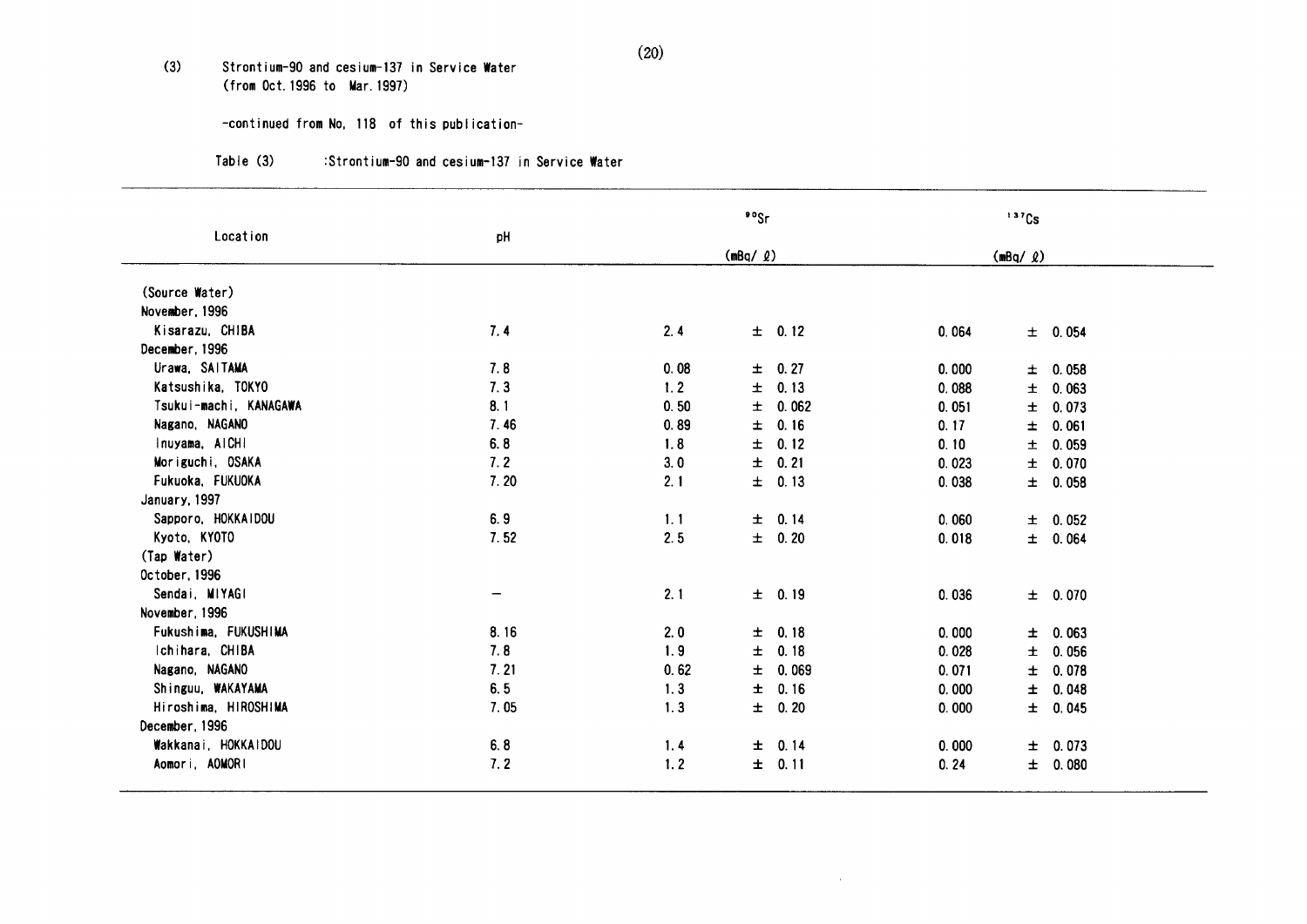|                        |      |      | ${}^{90}$ Sr  |       | 137Cs         |  |
|------------------------|------|------|---------------|-------|---------------|--|
| Location               | pH   |      | $(mBq/ \ell)$ |       | $(mBq/ \ell)$ |  |
| Akita, AKITA           | 5.96 | 2.8  | 0.23<br>$\pm$ | 0.15  | 0.064<br>±.   |  |
| Yamagata, YAMAGATA     | 7.1  | 2.0  | Ŧ<br>0.12     | 0.054 | 0.079<br>Ŧ    |  |
| Mito. IBARAKI          | 7.8  | 1.1  | 0.09<br>±     | 0.076 | 0.078<br>±    |  |
| Kawachi-machi, TOCHIGI | 7.28 | 1.3  | 0.14<br>士     | 0.071 | 0.048<br>士    |  |
| Urawa, SAITAMA         | 6.5  | 0.69 | 0.10<br>土     | 0.000 | 0.062<br>士    |  |
| Katsushika, TOKYO      | 7.3  | 1.1  | 0.11<br>士     | 0.11  | 0.062<br>士    |  |
| Yokohama, KANAGAWA     | 7.3  | 0.52 | 0.088<br>士    | 0.028 | 0.072<br>士    |  |
| Niigata, NIIGATA       | 7.12 | 3.0  | 0.23<br>士     | 0.091 | 0.051<br>士    |  |
| Kanazawa, ISHIKAWA     | 6.91 | 2.4  | 0.12<br>Ŧ     | 0.000 | 0.056<br>土    |  |
| Fukui, FUKUI           | 6.58 | 0.49 | Ŧ.<br>0.097   | 0.000 | 0.065<br>±    |  |
| Koufu, YAMANASHI       | 6.5  | 0.99 | 0.086<br>±.   | 0.073 | 0.060<br>±    |  |
| Gifu, GIFU             | 7.20 | 0.62 | 0.11<br>土     | 0.035 | 0.074<br>士    |  |
| Shizuoka, SHIZUOKA     | 7.7  | 0.79 | 0.097<br>土    | 0.030 | 0.051<br>士    |  |
| Nagoya, AICHI          | 6.7  | 1.6  | 0.12<br>±.    | 0.076 | 0.057<br>士    |  |
| Ootsu, SHIGA           | 6.7  | 2.9  | 0.14<br>Ŧ.    | 0.000 | 0.046<br>士    |  |
| Tsu, MIE               | 7.0  | 2.3  | 0.12<br>Ŧ     | 0.041 | 0.057<br>士    |  |
| Osaka, OSAKA           | 7.3  | 3.8  | 0.19<br>土     | 0.053 | 0.087<br>士    |  |
| Kobe, HYOUGO           | 6.85 | 1.0  | 0.12<br>士     | 0.11  | 0.076<br>Ŧ    |  |
| Nara, NARA             | 7.2  | 2.4  | Ŧ<br>0.12     | 0.062 | 0.050<br>±    |  |
| Tottori, TOTTORI       | 7.3  | 0.55 | 0.073<br>±    | 0.000 | 0.052<br>士    |  |
| Matsue, SHIMANE        | -    | 3.4  | 0.22<br>士     | 0.11  | 0.061<br>士    |  |
| Okayama, OKAYAMA       | 6.8  | 2.2  | 土<br>0.11     | 0.000 | 0.037<br>±.   |  |
| Ube, YAMAGUCHI         | 7.2  | 3.2  | 0.79<br>士     | 0.094 | 0.070<br>±.   |  |
| Takamatsu, KAGAWA      | 7.60 | 1.9  | 土<br>0.14     | 0.000 | 0.045<br>±.   |  |
| Matsuyama, EHIME       | 7.7  | 1.7  | Ŧ<br>0.12     | 0.039 | 0.050<br>士    |  |
| Kochi, KOCHI           | 7.7  | 1.4  | 0.09<br>士     | 0.000 | 0.066<br>土    |  |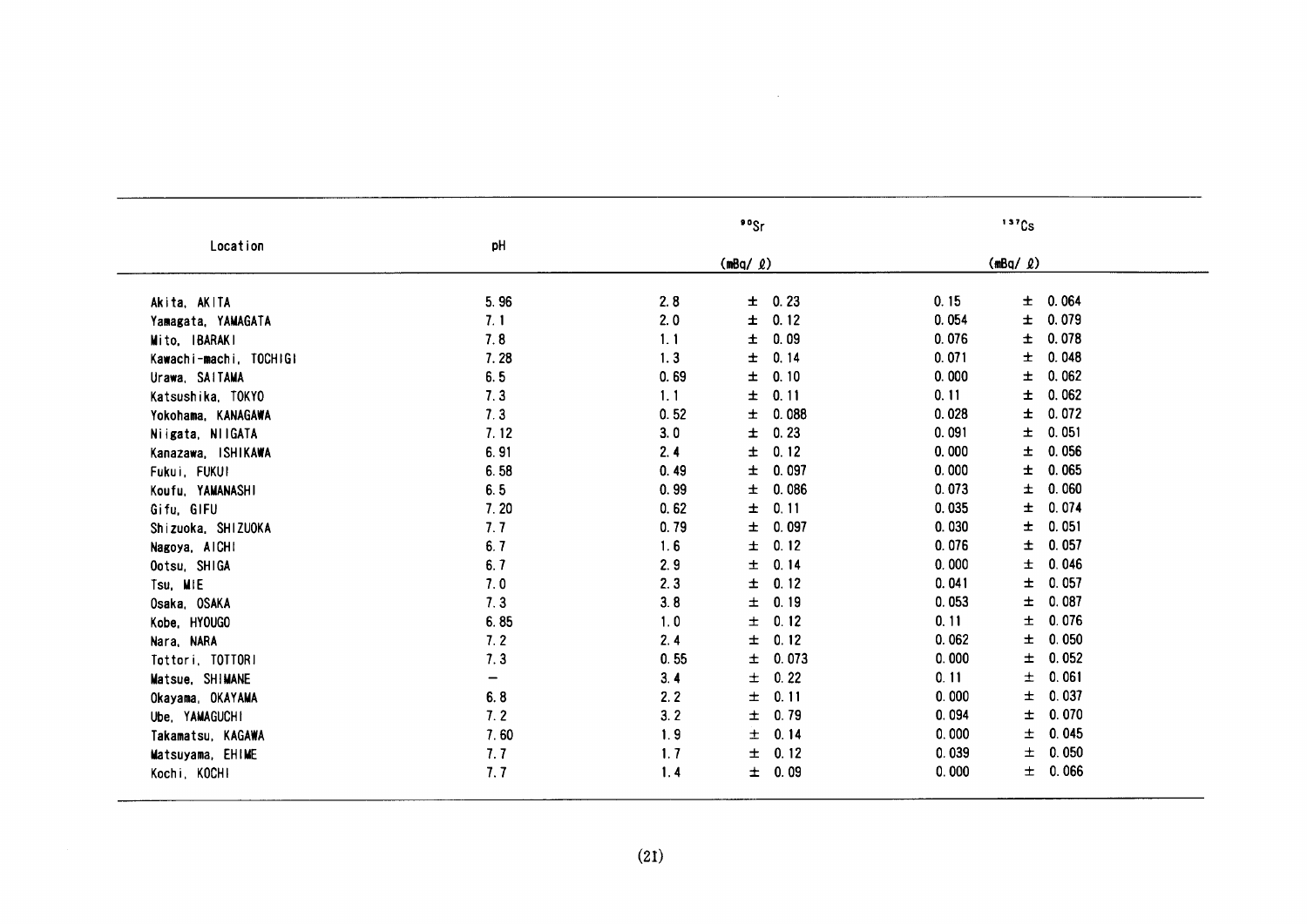|                      |      |      | ${}^{\circ}$ <sup>o</sup> Sr |       | $137$ Cs    |  |
|----------------------|------|------|------------------------------|-------|-------------|--|
| Location             | pH   |      | (mBq/2)                      |       | (mBq / g)   |  |
| Fukuoka, FUKUOKA     | 6.90 | 2.8  | $\pm$ 0.20                   | 0.094 | $\pm$ 0.061 |  |
| Saga, SAGA           | 7.30 | 1.4  | $\pm 0.18$                   | 0.012 | ± 0.042     |  |
| Nagasaki, NAGASAKI   | 7.7  | 1.2  | $\pm$ 0.09                   | 0.017 | $\pm$ 0.059 |  |
| Uto, KUMAMOTO        | 7.76 | 0.17 | $\pm$ 0.044                  | 0.006 | $\pm$ 0.055 |  |
| Ooita, OOITA         | 6.61 | 0.68 | ± 0.11                       | 0.21  | ± 0.094     |  |
| Miyazaki, MIYAZAKI   | 7.08 | 0.81 | $\pm$ 0.12                   | 0.000 | ± 0.046     |  |
| Kagoshima, KAGOSHIMA | 7.7  | 0.57 | $\pm$ 0.095                  | 0.072 | ± 0.084     |  |
| January, 1997        |      |      |                              |       |             |  |
| Morioka, IWATE       | 6.9  | 1.2  | $\pm$ 0.18                   | 0.10  | ± 0.054     |  |
| Kyoto, KYOTO         | 7.54 | 2.9  | $\pm$ 0.26                   | 0.000 | $\pm$ 0.053 |  |
| Naha, Okinawa        | 7.80 | 5.3  | $\pm$ 0.28                   | 0.006 | ± 0.048     |  |

 $\sim 40^{\circ}$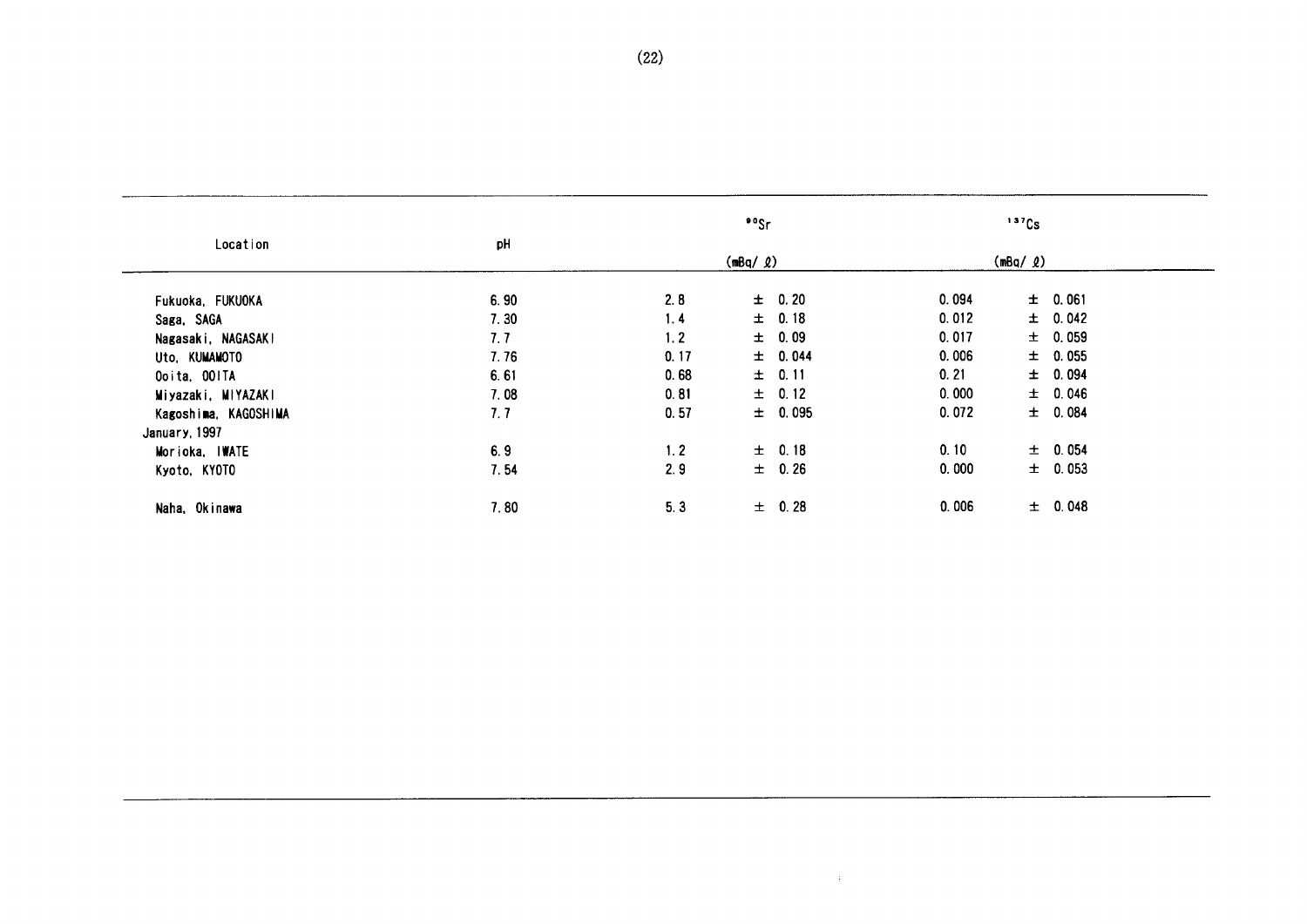#### Strontium-90 and cesium-137 in Freshwater  $(4)$ (from Oct. 1996 to Mar. 1997)

-continued from No, 118 of this publication-

| Table (4) | :Strontium-90 and cesium-137 in Freshwater |  |  |
|-----------|--------------------------------------------|--|--|
|           |                                            |  |  |

|                    |      |      | ${}^{\circ}$ °Sr |       | 137Cs          |  |
|--------------------|------|------|------------------|-------|----------------|--|
| Location           | pH   |      | $(mBq / \ell)$   |       | $(mBq / \ell)$ |  |
| (FreshWater)       |      |      |                  |       |                |  |
| October, 1996      |      |      |                  |       |                |  |
| Shobara, HIROSHIMA | 7.02 | 0.65 | $\pm$ 0.17       | 0.10  | ± 0.080        |  |
| November, 1996     |      |      |                  |       |                |  |
| Niigata, NiiGATA   | 6.80 | 3.3  | ± 0.16           | 0.23  | $\pm$ 0.071    |  |
| December, 1996     |      |      |                  |       |                |  |
| Suwa, NAGANO       | 6.8  | 0.94 | $\pm$ 0.14       | 0.18  | $\pm$ 0.068    |  |
| Uji, KYOTO         | 7.04 | 0.11 | $\pm$ 0.077      | 0.000 | $\pm$ 0.046    |  |

 $\sim 10^7$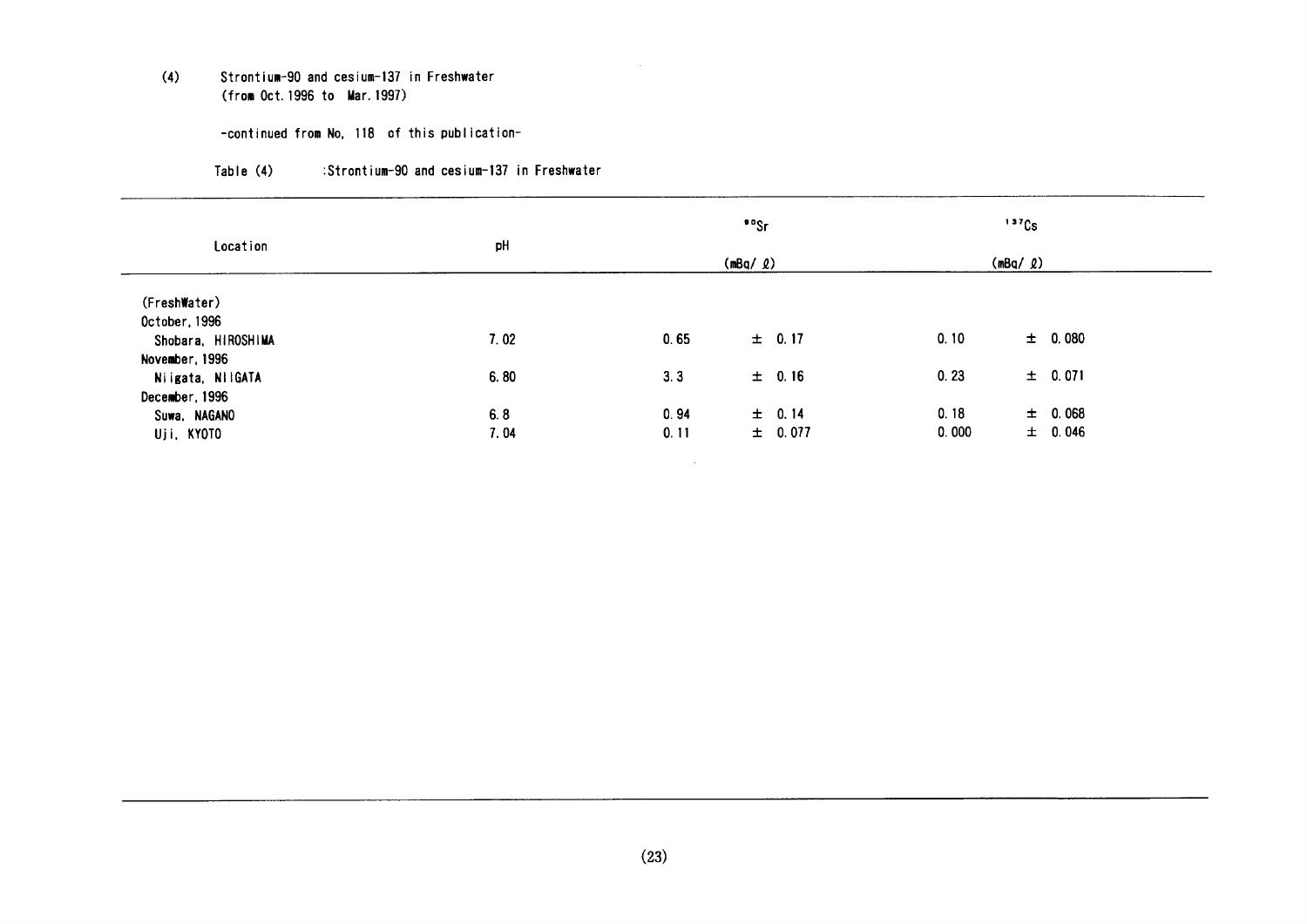(5) Strontium-90and Cesjun-137in Soil (from Oct. 1996 to Mar. 1997) -COntinued from No.118 0f this publication- Table (5) Strontium-90 and Cesium-137 in Soil

| Location       | Sampling<br>Depth<br>(cm) | $90$ Sr                 |             |          |           | <sup>137</sup> Cs       |            |          |          |          |
|----------------|---------------------------|-------------------------|-------------|----------|-----------|-------------------------|------------|----------|----------|----------|
|                |                           | (Bq/kg)<br>(dried Soil) |             | (MBq/km) |           | (Bq/kg)<br>(dried Soil) |            | (MBq/km) |          |          |
| October, 1996  |                           |                         |             |          |           |                         |            |          |          |          |
| Akita, AKITA   | $0 - 5$                   | 3.3                     | $\pm 0.21$  | 110      | $\pm$ 7   | 21                      | $\pm$ 0.5  | 740.     | $\pm$ 17 |          |
|                | $5 - 20$                  | 4.1                     | $\pm 0.24$  | 440      | ± 26      | 15                      | $\pm$ 0.4  | 1600     |          | $\pm$ 40 |
| December, 1996 |                           |                         |             |          |           |                         |            |          |          |          |
| Saga, SAGA     | $0 - 5$                   | 0.48                    | $\pm$ 0.066 | 15       | $\pm$ 2.1 | 2.7                     | $\pm$ 0.18 | 88       | $\pm$    | 5.9      |
|                | $5 - 20$                  | 0.45                    | $\pm$ 0.062 | 68       | $\pm$ 9.4 | 2.3                     | $\pm$ 0.17 | 350      | 士。       | 25       |

 $\sim 10^{-1}$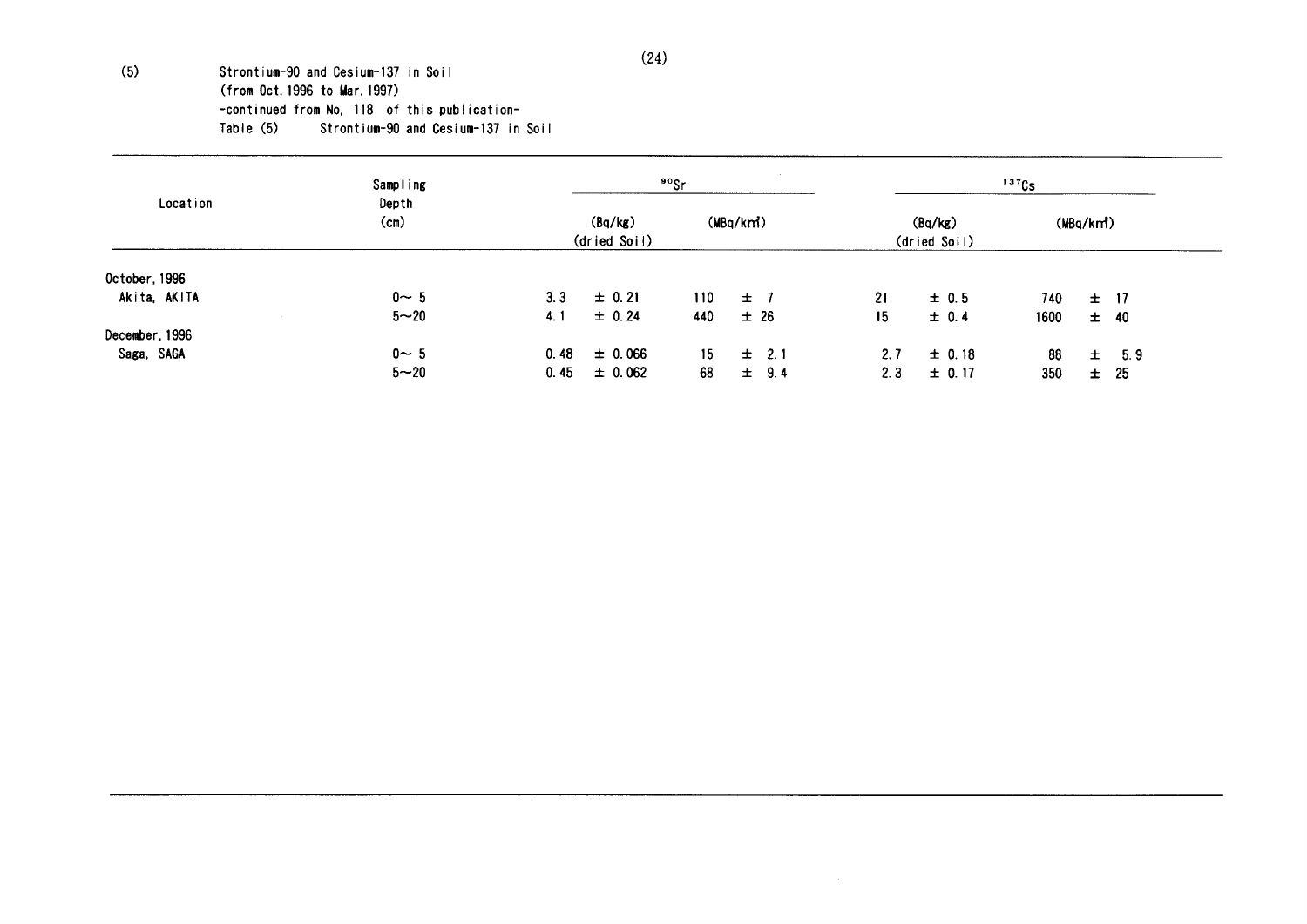\* \* Rain and Dry Fallout (for domestic program) \* \*

 $\mathcal{L}^{\text{max}}_{\text{max}}$  and  $\mathcal{L}^{\text{max}}_{\text{max}}$ 



<Cesium-137>

 $(MBq/km^2)$ 







Fig.  $1-1$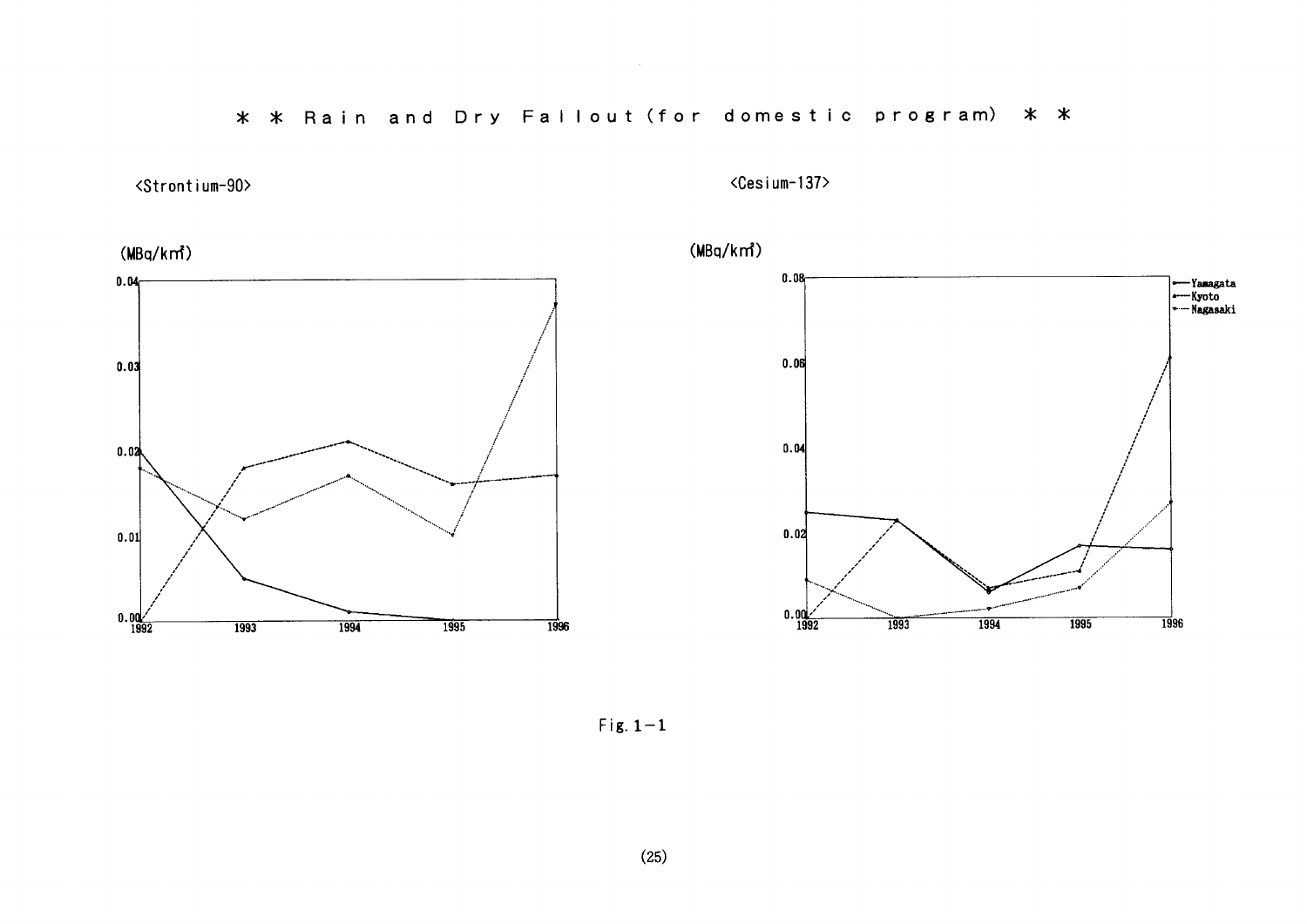\* \* Rain and Dry Fallout (for WHO program) \* \*









Fig.  $1-2$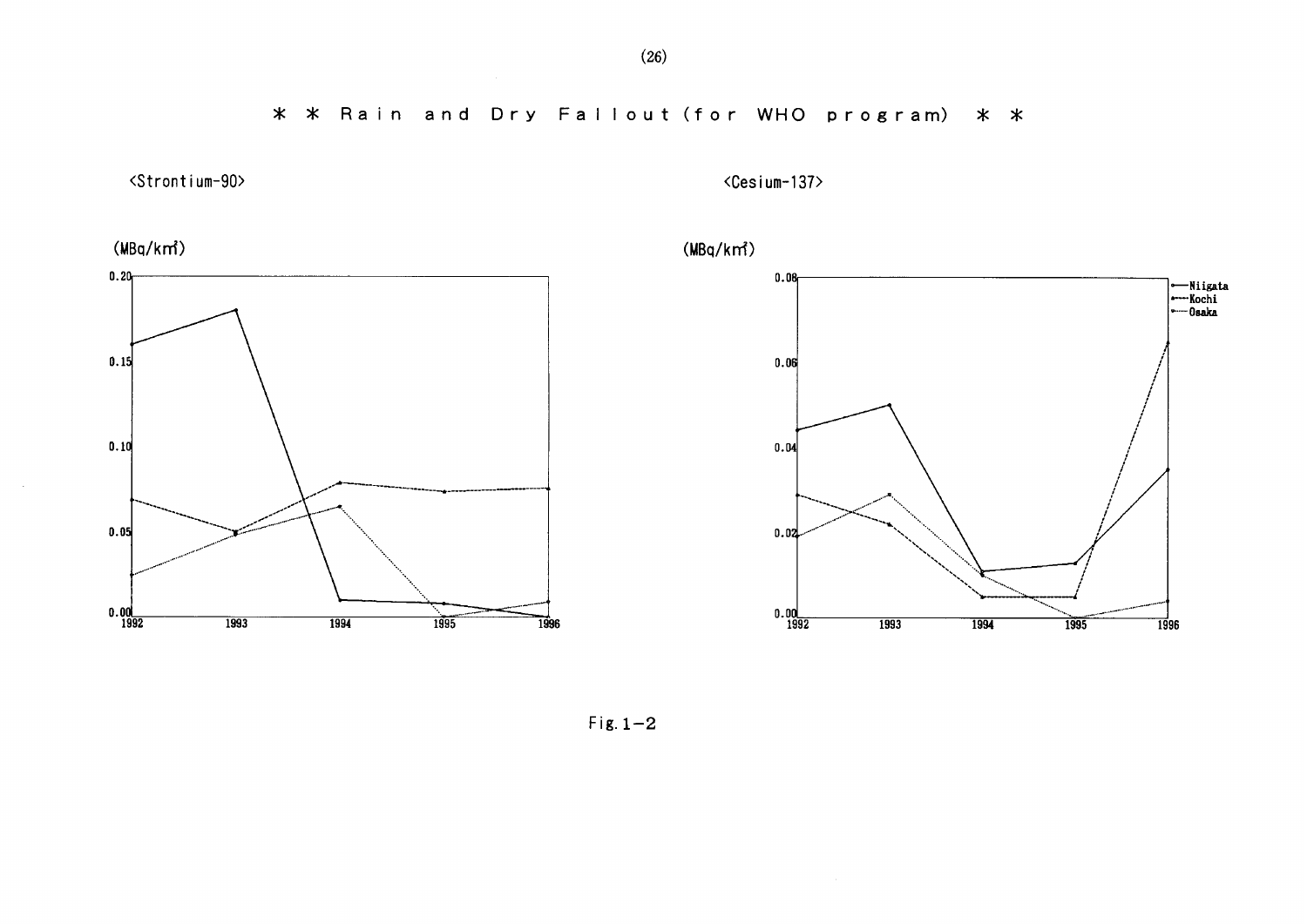







Fig. 2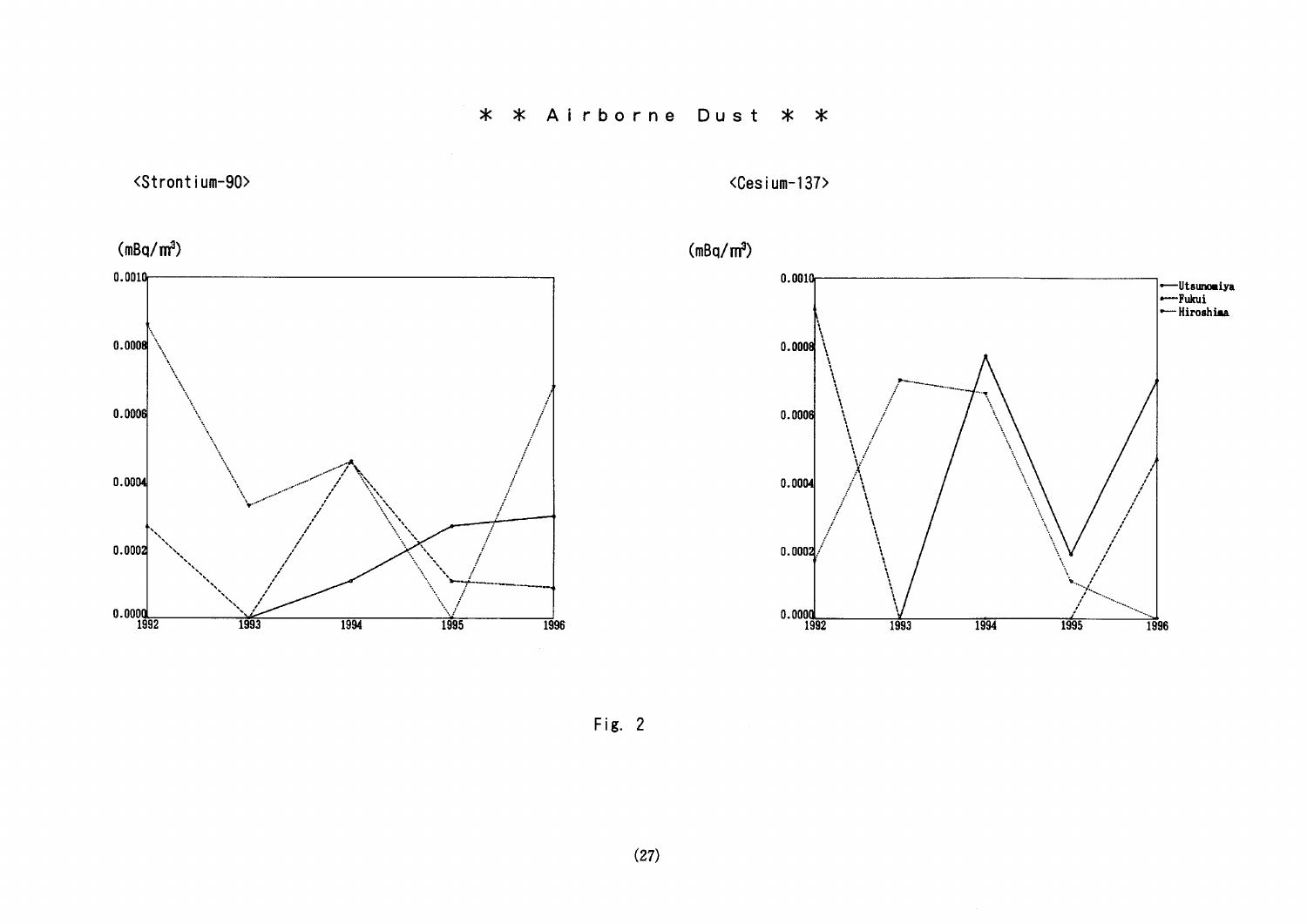

<Cesium-137>









Fig.  $3-1$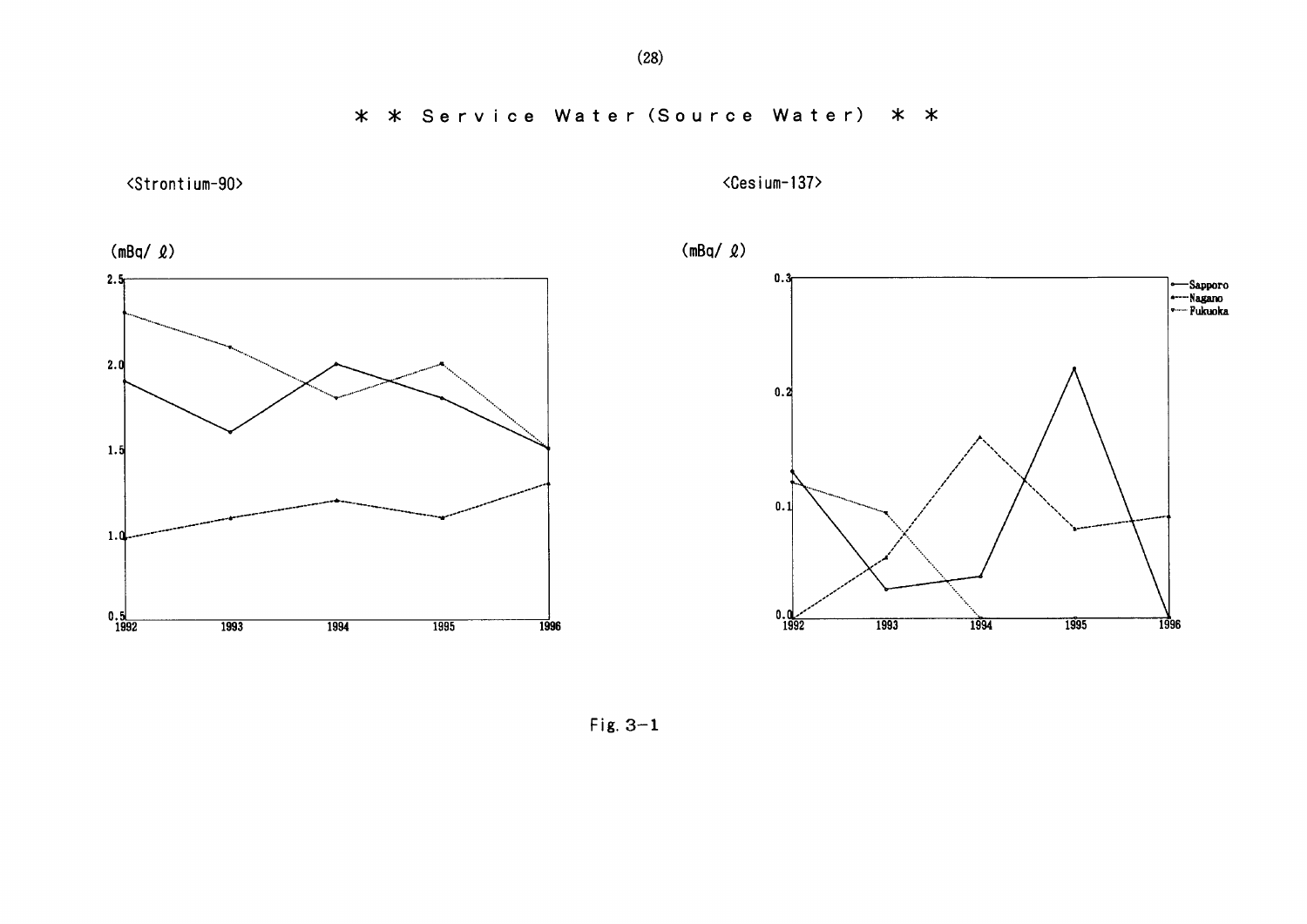\* \* Service Water (Tap Water) \* \*











Fig.  $3-2$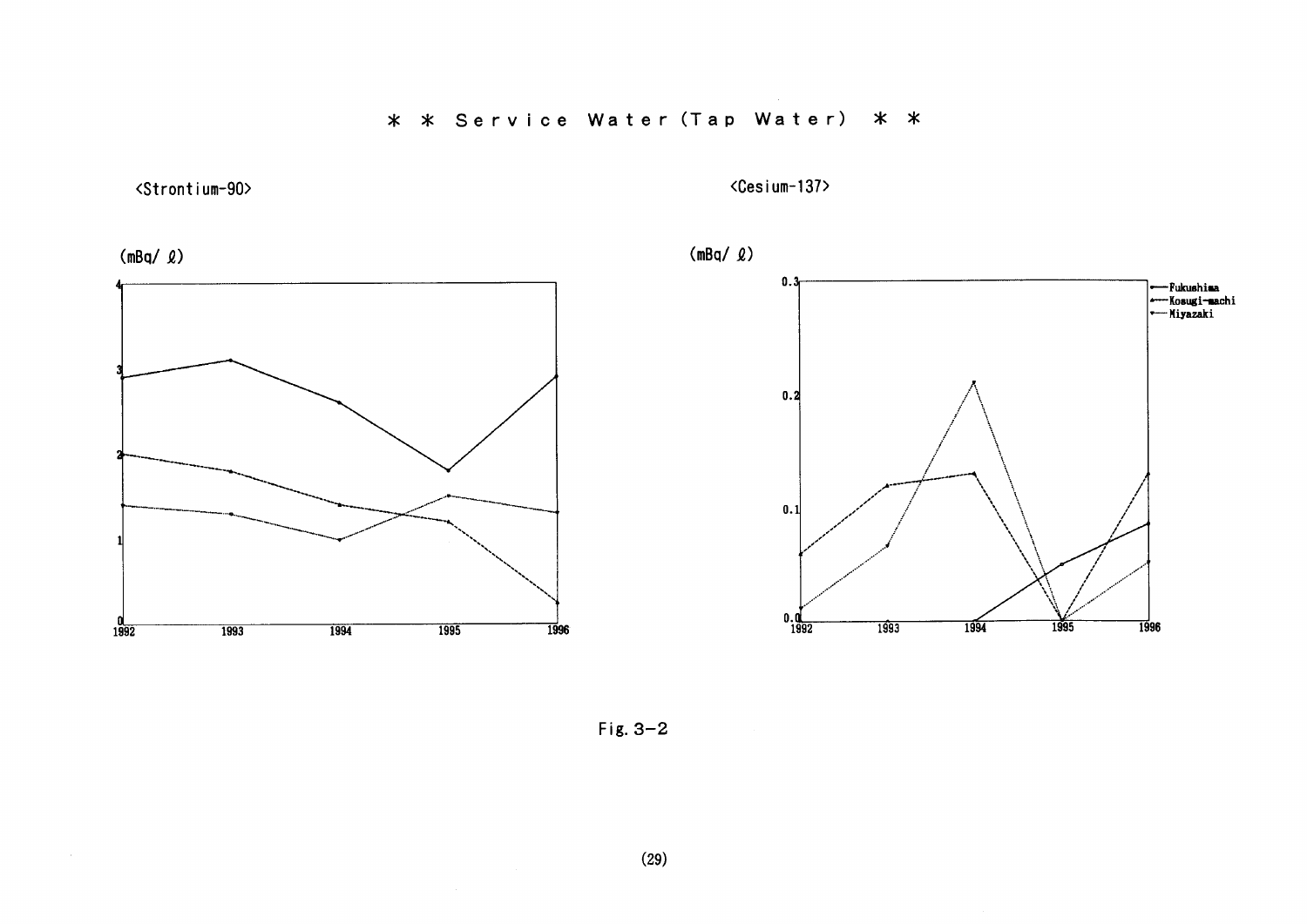

 $\sim$ 

<Cesium-137>

 $\sim 10^{-1}$ 









Fig. 4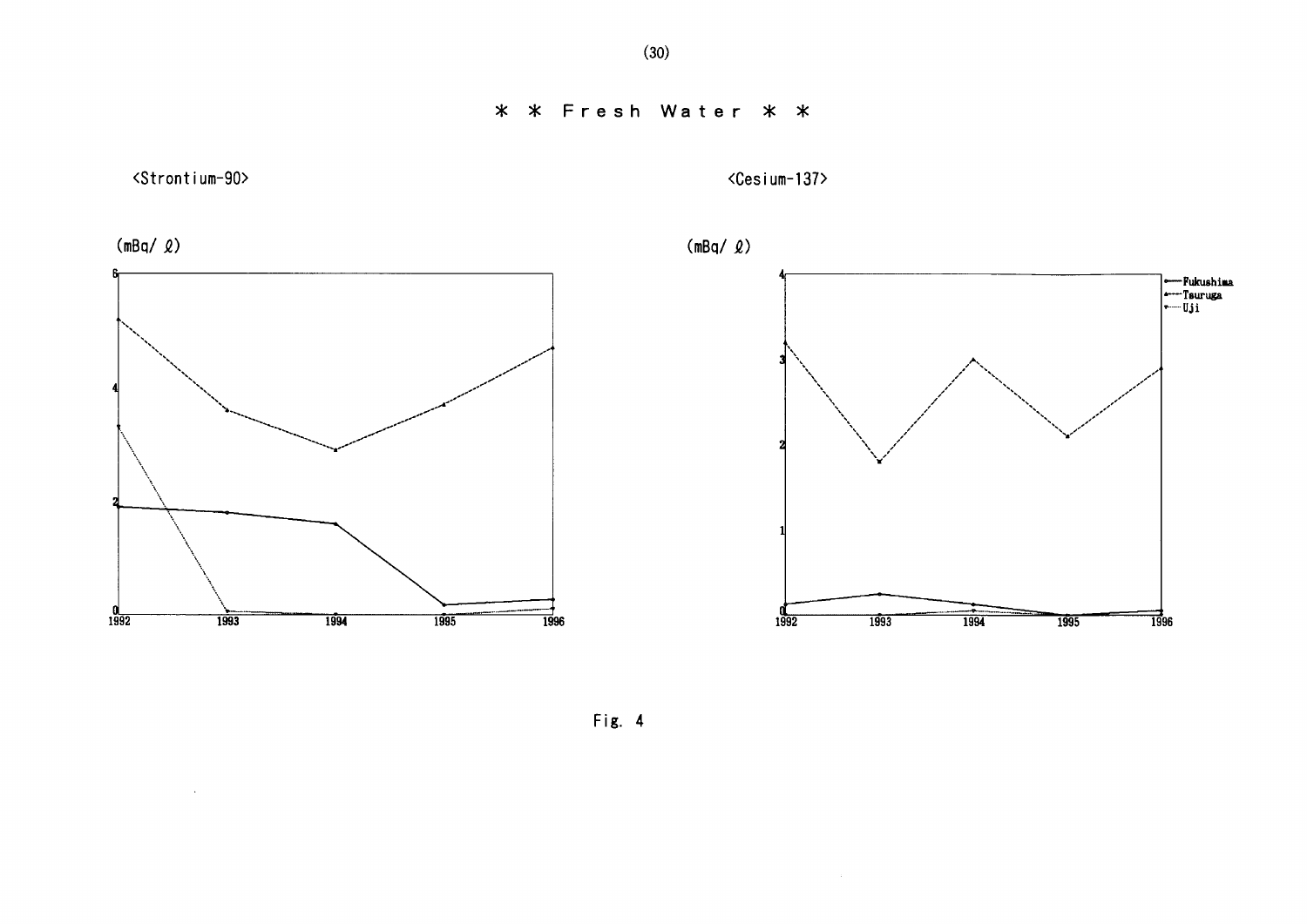## \* \* Soil \* \*

 $\mathcal{L}^{\mathcal{L}}(\mathcal{L}^{\mathcal{L}})$  . Let











Fig. 5